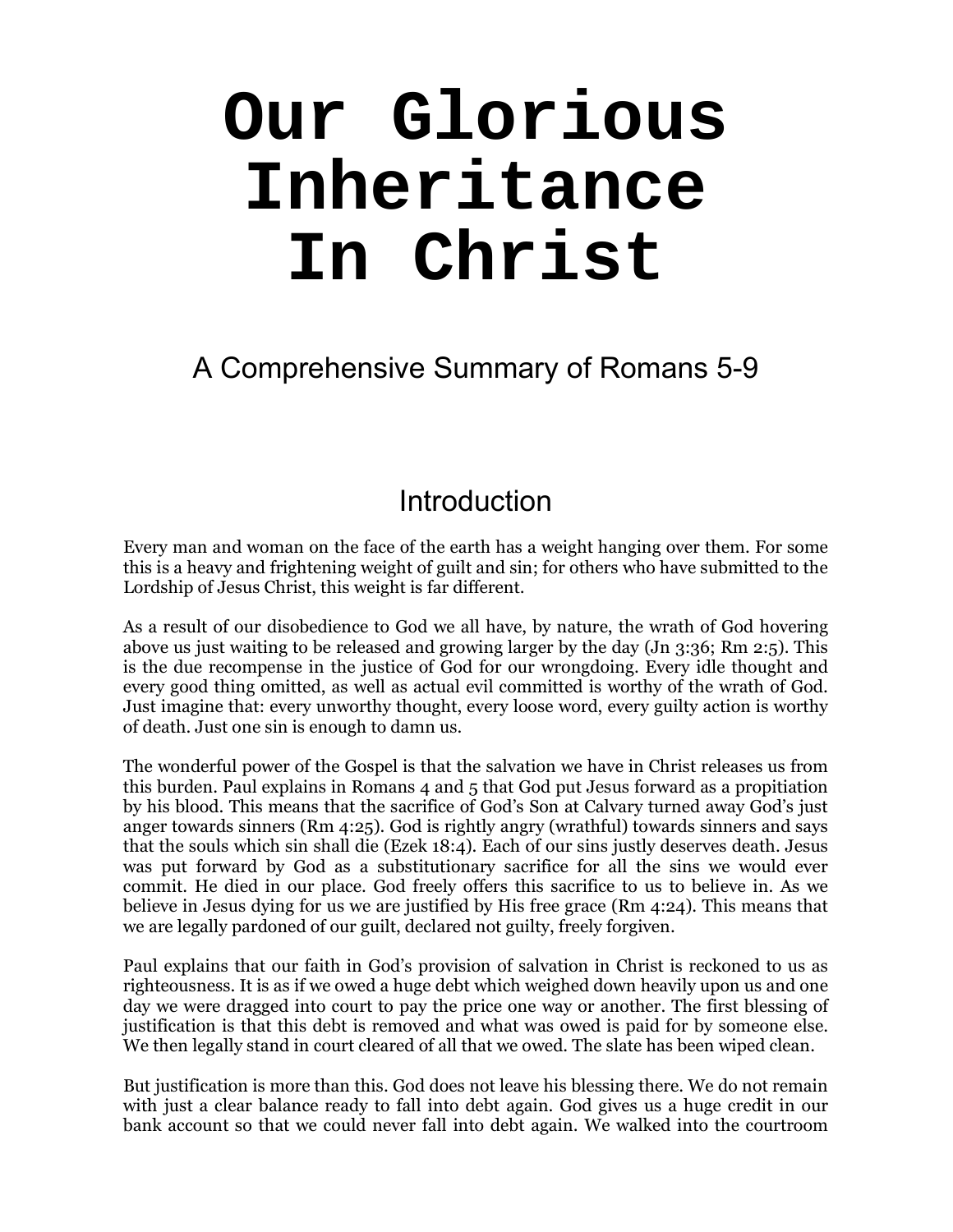with a weight of debt; we walked out with a weight of credit, treasure. We are given an inheritance.

Paul shows that justification gives us the righteousness of Christ (Rm 4:3-6). The righteousness of Jesus Christ is the most powerful and deep righteousness there could possibly be. This is imputed (credited) to those who believe in him or, reckoned to our account. We come to Christ as paupers, steeped in blackness and sin; but Jesus takes that blackness and loathsome sin, dies the death of deaths in our place, and rewards us with his perfect righteousness. It is this which enables us to stand in the presence of God in the beauty of Christ's life, legally able to stand before God in the position of a son (Rm 8:1; Gal 2:16; Phil 3:9).

Paul then explains that this good news goes further. God's promise to Abraham was that he and his descendants would inherit the earth (Rm 4:13). The righteousness of faith was how Abraham himself entered this promise. We also become heirs of this promise by our faith (Rm 4:16). We, as it were, share the faith of Abraham and become his offspring since Christ is the seed of Abraham who inherits the promise, and we are in Christ (Gal 3:6-7, 26, 29).

There are numerous results of this justification by faith which Paul begins to explain in Romans 5. For instance: peace with God, access to grace and sharing God's glory. Paul goes on to argue the case for the great doctrines of identification (our union with Christ), sanctification (our progress in holiness), life in the Spirit, freedom from the law, election etc. all of which flow from the initial justification by faith. In Ephesians Paul talks about the immeasurable riches of the grace of God towards us (Eph 2:7) and the unsearchable riches in Christ (Eph 3:8). This is a description of the weight that a Christian now has hovering above him and residing in him, instead of a burden of sin.

It is the devil's intention to prevent Christians from understanding this. He will use any means to keep believers from understanding their position in Christ, the greatness of his power in us (Eph 1). He is quite happy to encourage Christians to celebrate the fact that the slate has been wiped clean, so long as they do not discover that they have an inheritance in Christ to utilise to his glory.

Jesus obedience secured for him all the promised blessings of the Old Testament to the righteous man. Take a look at the Psalms alone to see an inkling of what this means. Just Psalm 1 contains promises of blessing, fruitfulness and prosperity. All of these are Christ's and he has shared this inheritance with us because we are IN HIM.

This little booklet is an attempt to scratch the surface of these promises with a view to encouraging Christians to be more aware of the greatness of this salvation in Christ and the resources that are available to meet the enemy.

#### Glory now

In Romans 8:30 Paul states categorically that '… those whom he justified he also glorified'. Matthew Henry pithily sums this up a *'grace is glory begun'.*

Paul did not get his tense wrong (Biblical inspiration is plenary – complete in every sense.) Although our bodies wait to be changed at Christ's return, the package of salvation is complete. There is no further work to be done in heaven; there is no doctrine of purgatory in the Bible. We have been glorified. We have been given a full share of the inheritance Christ received at his ascension. Part of us is in the heavenlies, seated with Christ (Eph 2:6). Our real life is not tied to the earth, we have died to this world and its fading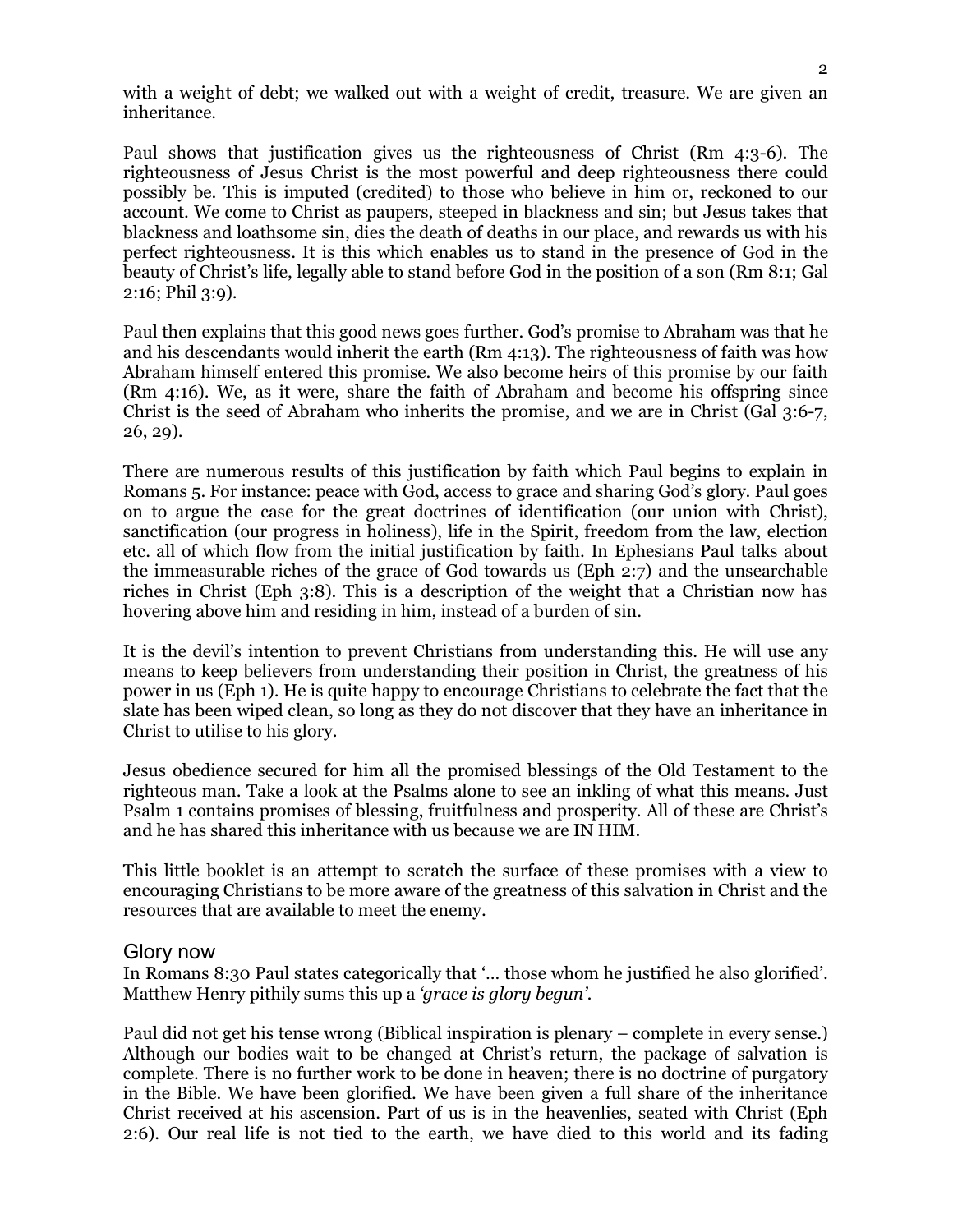splendour (Gal 6:14). We are seen by God as placed in Christ and he is seated at the right hand of God, hence Paul could say that we have bee 'blessed in Christ with every spiritual blessing in the heavenly places' (Eph 1:3). Not that it is heavenly places, not earth. That is why the Christian life is one of continual faith. We look to the consummation of our salvation at Christ's return and live our lives here as if we are only camping temporarily (2) Cor 5:1-5; Heb 11:13, 13:14; 1 Pt 2:11). The focus is not here, but Christ and heaven.

If then you were raised with Christ, seek those things which are above, where Christ is, sitting at the right hand of God. Set your mind on things above, not on things on the earth. For you died, and your life is hidden with Christ in God. (Col 3:1-3)

One thing I do, forgetting those things which are behind and reaching forward to those things which are ahead, I press toward the goal for the prize of the upward call of God in Christ Jesus. Therefore let us, as many as are mature, have this mind.  $(Phi 3:13-15)$ 

We have so little understanding of what this glory is. The key is that Christ is glorified and we are in him. What is true of Christ as our head is true of us (apart from his personal glory as God). Is he blessed? So are we. Is he loved by God the Father? So are we. Does he have access to the power of God? So do we.

The problem is that we do not see this as being true for us, so we do not lay hold of it and we live such weak lives. Paul tells us to apprehend the fulness of Christ (Eph 3:18). He explains that we have come to fulness of life in Christ in whom the fulness of deity dwells bodily (Col 2:9-10). How often do we cry to God in self-pity for blessings that he has already given us in Christ. The fruit of the Spirit worked out gradually in our lives is only the character of Christ which we have in seed form from the time of our justification. We need to learn about this life and nourish it by trusting God and acting upon his word. Instead we ignore Christ's life in us and then cry for patience or love or self-control as if God will drop some package out of heaven to answer our prayer. These things are not items to be called down but character traits to be grown up. This is why our sufferings are so necessary – suffering is the ground in which these things develop.

Just look at texts on glory and you will often see texts on suffering close by e.g: Rm 8:30 glory, Rm 8:26 – weakness, Rm 8:28 – circumstances (including suffering), Rm 8:35 distress, persecution, tribulation; Rm 8:18 suffering and glory in the same verse; 1 Pt 4:13 both in the same verse; 1 Pt 5:10 both in the same verse; Heb 2:9 both in the same verse; 2 Tim 2:12 suffering and reigning in the same verse.

Suffering is necessary for glory. Could this be why there is often such a poor understanding of our glorious inheritance in Christ? This current age seems to want to avoid all possible suffering by teaching an unbiblical prosperity message; over-emphasising signs and wonders, or a wrong focus on various healing and counselling ministries.

Modern Christians seem to think that suffering is abnormal, a failure which should be obviated as soon as possible by submitting to some power ministry. However, the New Testament has a larger theology of suffering than of healing or counselling and the subject deserves renewed study. Many Greek words are used to describe suffering, most meaning: endure, sustain, remain under, bear long or suffer. These words are used 65 times in the Greek New Testament, not counting associated words like: adversity, tribulation, affliction, bear or trouble. This is not the place to investigate this doctrine, but suffice to say that it is an important Biblical truth which is much neglected and misunderstood. True Christians are guaranteed suffering (Phil 1:29) and it is even said to be a proof of real faith. This is the opposite of what is often taught today where suffering people who are not healed are viciously told that sickness is due to their lack of faith! Our interest here is that suffering is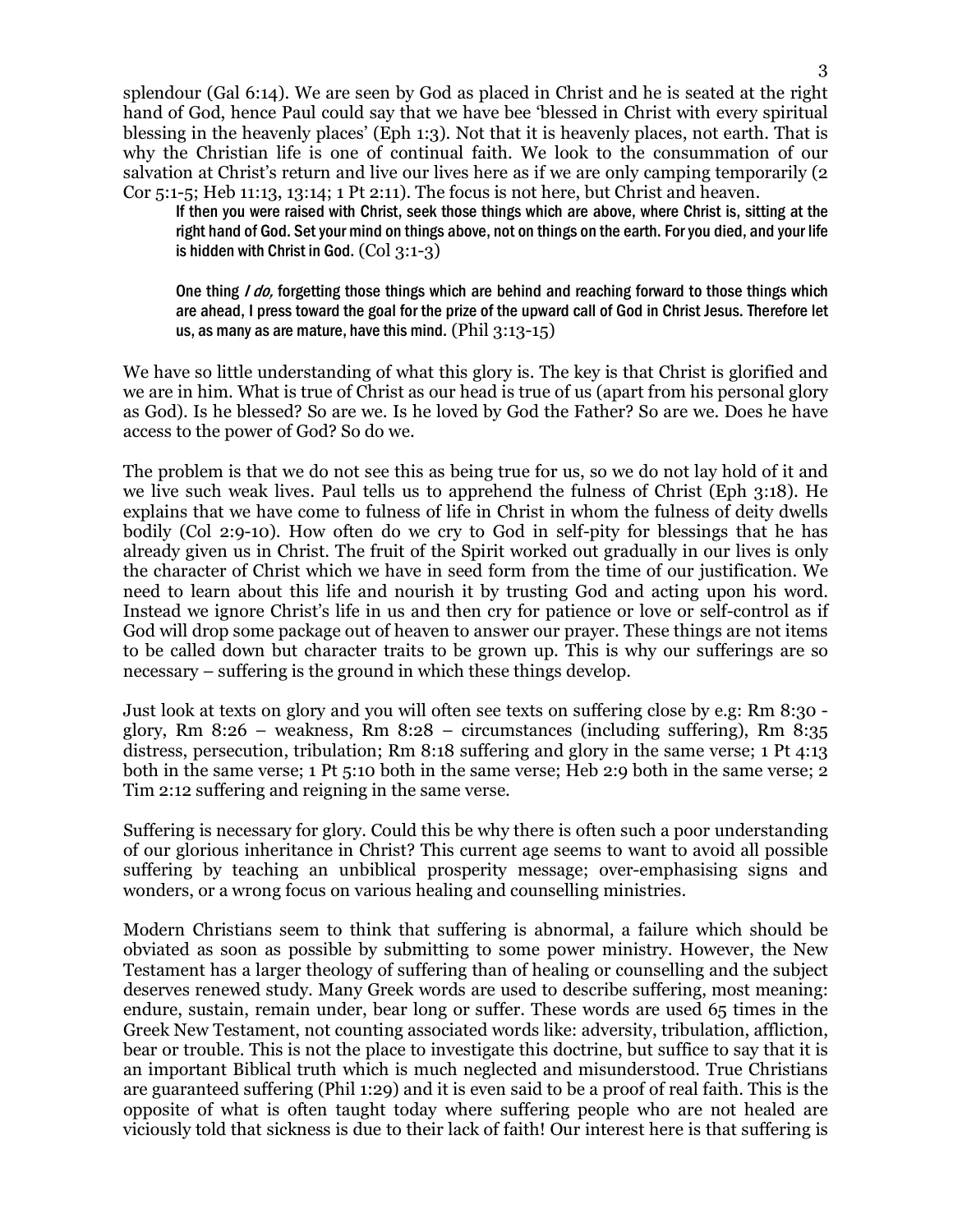part of our experience of glory. It helps us to realise that we are not of this world and encourages us to seek a city which has foundations – God's kingdom, our inheritance in Christ.

History is replete with examples of people who knew about this glory, experienced its fulness, at least to a degree, and yet were people despised by the world, who had little in worldly property and suffered much. Were not Jesus himself and Paul examples of the same thing?

## **The Inheritance**

So, there is an inheritance for all those who have been justified; but what is it? Obviously this is a huge subject that would require many books to do it justice; all I can do here is point to key elements and offer guides to further study. Essentially my aim is to show readers that they are wealthy beyond description. They are even constitutionally different to unbelievers, a new order of mankind (2 Cor 5:17), and could be considered as supermen by comparison. But those who apprehend the inheritance do not view this wealth in worldly terms. Those who know its secrets are those who deny themselves; they are prepared to lose their lives and endure suffering. They have let God have complete control over every aspect of their lives and are prepared to take even their best attributes and gifts into death. They have a loose hold on life and this world and have no desire for worldly position, rather they are servants of all. Let us first look at what Paul delineates as important aspects of the power of the Gospel which follow justification in his letter to the Romans.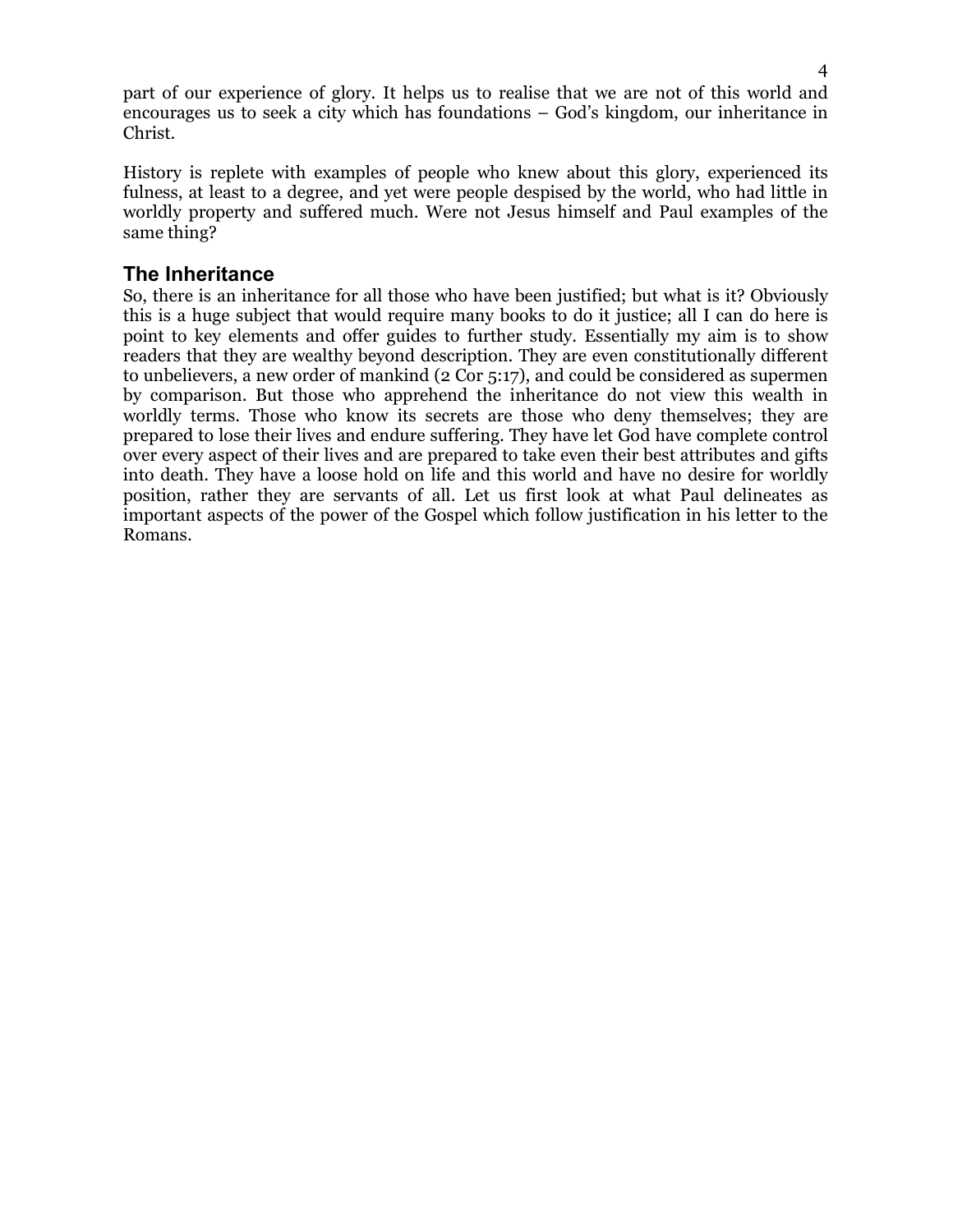## The Fruit of Justification (Rm 5:1-17)

## **Peace with God**

#### Therefore, since we are justified by faith we have peace with God.  $(Rm 5:1)$

Man by nature is God's enemy (Rm 5:10). We are sinners by nature and God is angry with such. Nowhere are we told that God loves sinners, rather the Bible says that God hates sinners (Ps 5:4-5; 11:5-6; 34:21; 37:20; Prov 3:33; Jn 5:42; Eph 2:1-12). This is the underlying cause of unbeliever's unease. Man is separated from God, disobeys his conscience and knows that one day he will have to give an account of his life. Man can expect only judgment, hence we are described as *'children of wrath'* (Eph 2:4). The first benefit of justification is that we are now at peace with God, no longer at enmity.

The world is racing from one experience to another to find peace. These experiences, which supposedly offer inner purity, outward wholesomeness and overall peace, become crazier each passing year. If you had told your great grandfather that people would be foolish enough to believe that they could improve their lives by staring at crystals, chanting to a demonic foreign god with a bald head for hours, or cleaning out their bowels by colonic irrigation, he would have thought you were mad. Yet these things are all around us and well known personalities line up to try them.

There is no peace for the wicked (Isa 48:22). A sinner cannot salve his conscience without having his sins forgiven and getting right with God. Nothing man can do alone can bring lasting peace. For the justified believer, however, he is immediately aware for the first time of a deep peace between himself and God. Not only that, God promises to keep him in *perfect peace* (Isa 26:3); perfect peace is part of the inheritance. Isn't this the foundation of all else - peace in all circumstances; no matter how violent or fearful? The Christian can know peace at all times if he trusts in Jesus who gives us His peace (Jn 14:27).

#### Access to grace in which we stand

```
... through whom also we have access by faith into this grace in which we stand (Rm 5:2)
```
Peace with God is a direct result of complete reconciliation with God. The barriers to relationship have been taken down so that we have complete access into the presence of God. Not only that but we are warmly welcomed into heavenly fellowship and even told to draw near with full assurance of faith (Heb 4:6, 10:22).

We stand before God in a position of grace, unmerited kindness. We don't deserve it, but it's true. Nothing can hold us back from enjoying a welcome into God's presence apart from our own lack of faith. Even sin can't stop us. We have an advocate with the Father, someone who stands on our behalf. This someone is Jesus (1 Jn 1:12) who has provided a sacrifice that deals with all sin. As we trust in His blood to cleanse us and confess our sin we are ensured of fellowship with God (1 Jn 1:5-120).

You have a standing in heaven. There is a place for you and there always will be a specific role for you in the fellowship of God. God wants you by his side! God always welcomes his Son as the apples of his eye and He sees you as in him!

In addition, we have access to God's supply of grace for all that we will ever need (Heb 4:16). Those who are near the throne of God will receive kingly supply.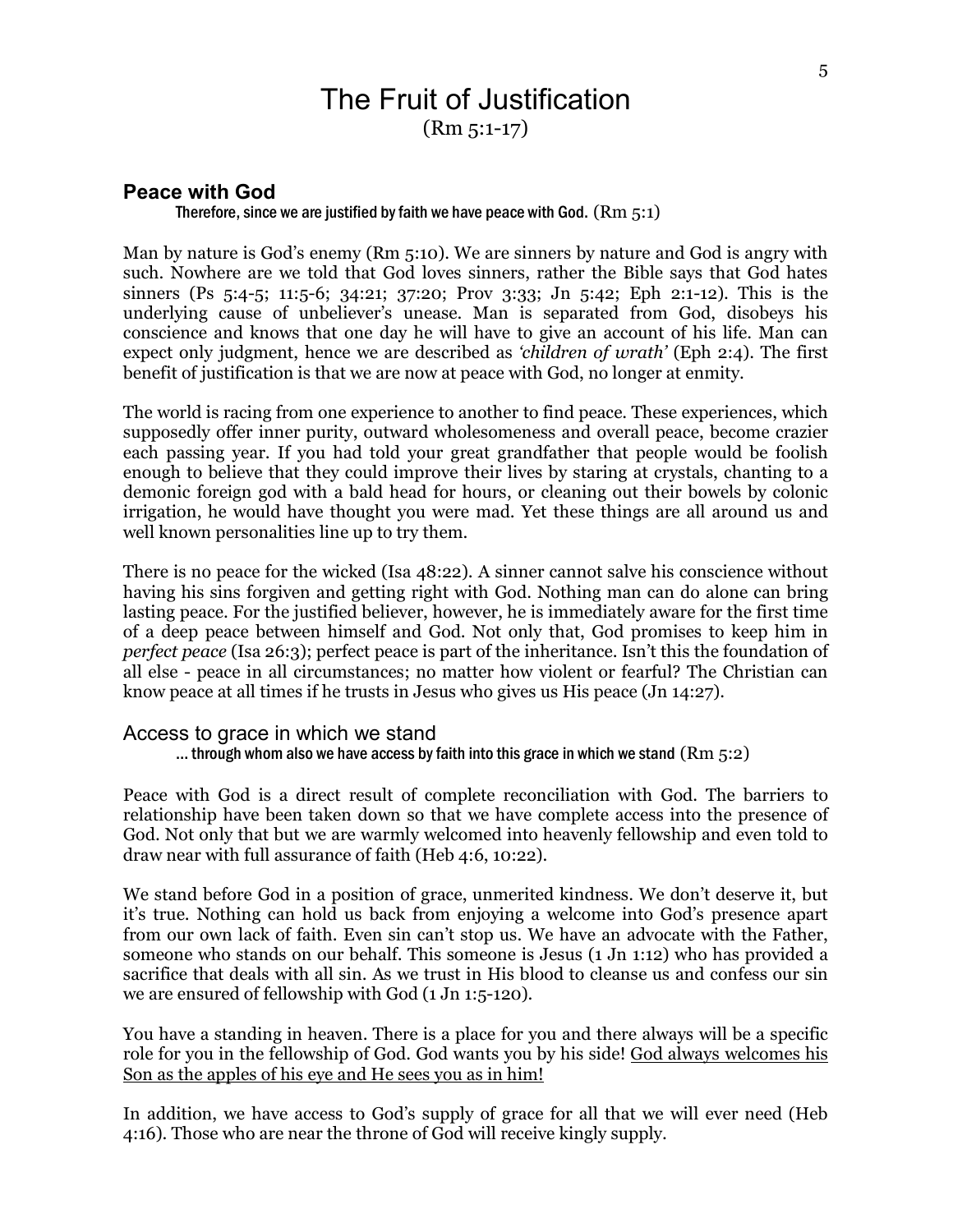#### Rejoice in the hope of sharing the glory of God

#### Through whom also we have access by faith into this grace in which we stand, and rejoice in hope of the glory of God. (Rm 5:2)

The justified believer is entitled to a confident hope in sharing God's glory. Peter tells us that God called us to His own glory and excellence. There are two aspects to this glory. There is a future prospect - when we will be caught up with Jesus and changed in the twinkling of an eye to share the physical glory of eternal life, immortality in the presence of God (1 Cor 15:43; Col 3:4). Then there is also a present experience where Jesus' glory is seen and felt in many ways in our lives when we put him first, e.g. in suffering obediently (1 Pt 4:13).

This gives us cause for exultation and rejoicing. If we die we go to be with Christ (Phil 1:23). If we survive until His coming, we are caught up in the clouds with Christ and changed to be like Him (1 Jn 3:2; 1 Thess 4:17). If we suffer, we can rejoice that we are glorifying our Saviour by our testimony.

Jesus was full of glory but it was hidden from view. His glory was seen in his character by those who knew Him. John says that he beheld his glory (Jn 1:14) and associates that with Jesus' grace and truth. This disciples saw the glory of God in the way Jesus lived his life, not just in the Shekinah glory at the Mount of Transfiguration. Jesus' continual obedience to all that the Father said and did led to the glory of God being seen in many ways. Likewise, we can be full of glory now and glorify God in what we do if we follow him.

#### Rejoicing in sufferings

And not only that, but we also glory in tribulations, knowing that tribulation produces perseverance; and perseverance, character; and character, hope. Now hope does not disappoint, because the love of God has been poured out in our hearts by the Holy Spirit who was given to us.  $(Rm 5:3-5)$ 

We are assured that all suffering will have a point, We are not at the whim of fate. Our sufferings are part of God's plan for our lives to build character. Only by suffering can we learn endurance, depth of character and hope. Suffering is necessary for us; indeed the New Testament sees it as a proof of faith. Paul even introduces suffering here by saying 'more than that'; more than what? More than rejoicing in our hope of sharing the glory of God. More than that, Paul says, we rejoice in our suffering. Not, 'can rejoice' but 'we rejoice'. The hope of sharing God's glory is amazing, but more than that we have confidence in our trials and tribulations knowing that it is these that produce character, i.e. wortk out the glory of God in our lives now. Paul does not dismiss suffering, or gloss over it with expectations of miracles, he endorses it as a grace of God to teach us.

See further: Rm 8:18, 30; 2 Cor 4:17; Col 1:27; 2 Tim 2:10; 2 Pt 1:3.

#### **Assurance**

For when we were still without strength, in due time Christ died for the ungodly. For scarcely for a righteous man will one die; yet perhaps for a good man someone would even dare to die. But God demonstrates His own love toward us, in that while we were still sinners, Christ died for us. Much more then, having now been justified by His blood, we shall be saved from wrath through Him.  $(Rm 5:6-9)$ 

How could we be better assured of our new relationship with God than by what Paul says in these verses? It was while we were dead in sin, helpless, lost and in enmity towards God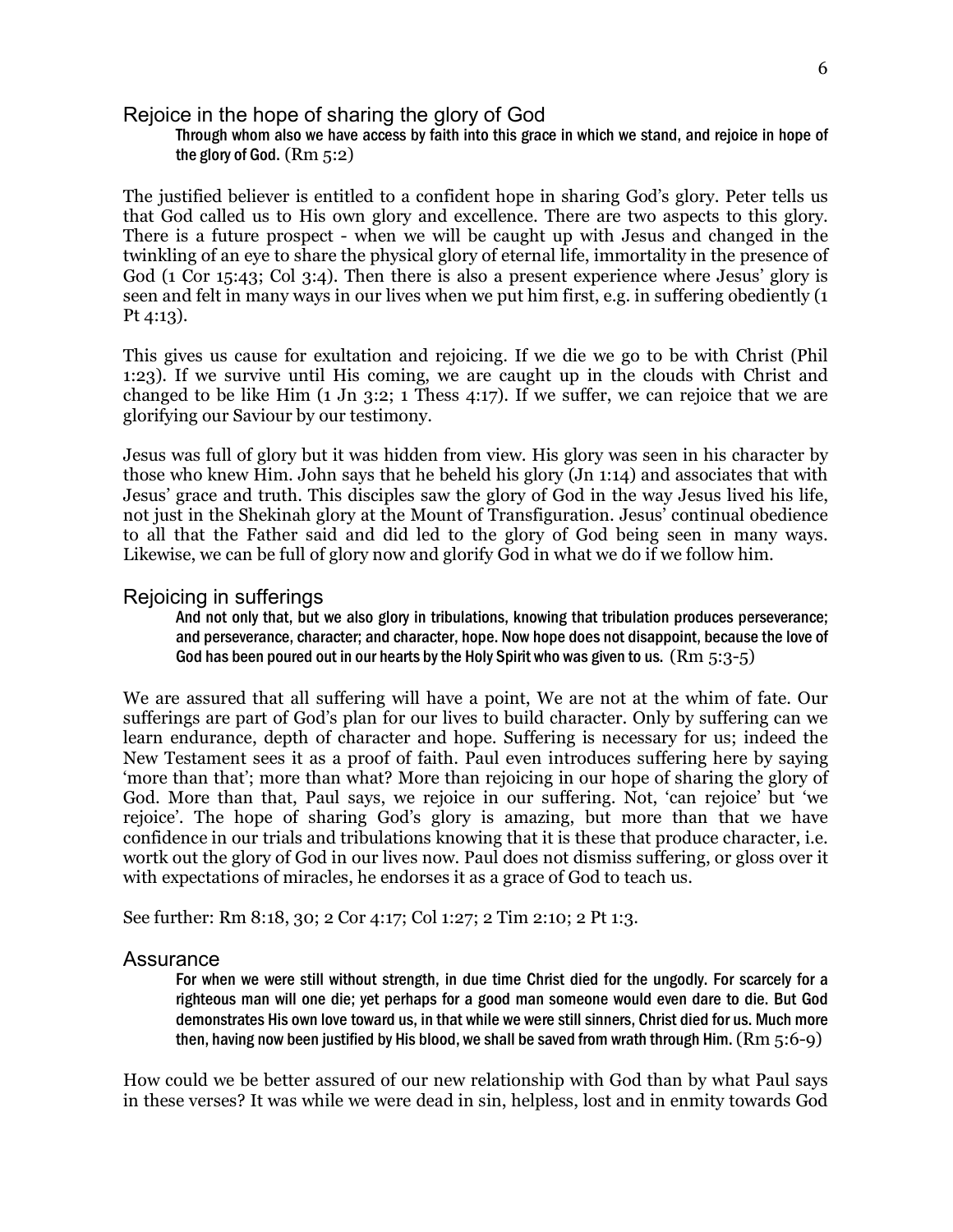the He saved us. We were no more than rebellious dust before him when he sent his Son to die in our place.

God shows his love towards us supremely by justifying his own enemies. We deserved death, but God chooses us, calls us and saves us. Are the present weaknesses and failures of our lives worse than this blackness he saved us from? Of course not. God will not desert us now after doing so much for us.

In calling us to come into his presence, God says that we can be not only assured, but fully assured. We must believe this since it is an assurance of **faith**:

Let us draw near with a true heart in full assurance of faith. (Heb 10:22)

God loved us, even when we were in the filthy rags of sin, and proved it by sending Jesus to die for us. He will not stop loving us now we are clean in his sight (Rm 8:30-38; Heb 10:10).

#### Saved in Jesus' life

Much more then, having now been justified by His blood, we shall be saved from wrath through Him. For if when we were enemies we were reconciled to God through the death of His Son, much more, having been reconciled, we shall be saved by His life. (Rm 5:9-10)

God is now looking after us as his own sons. He justified us as sinners by the blood of Jesus and we are now his special possession. Jesus is at God's right hand working on our behalf. His ministry as our Saviour continues in what theologians call, 'his heavenly session'.

Pre-eminently Jesus is interceding for us all the time (Heb 7:25, 8:1, 9:24). Do you ever fell, like Elijah, that you are struggling for the testimony of God alone? That no one is lifting you up towards God? Well Jesus is always lifting you up, always praying for you and his prayers are always answered.

More than that, verse 10 says that we shall be saved **in** his life. Jesus' death reconciled us to God but Jesus is now actively working for us. His death gave us peace **with** God, his life enables us to have the peace **of** God. Our salvation and all its benefits are secured **in him**. Jesus' death paid the penalty of our sin but now his life, his power and presence in us, is saving us from the power and presence of sin by giving us a new life to live (Jn 3:36, 10:10). We are untied to Christ. We live because we are in him. We are not living on the old level any more. Paul will go on to explain this more fully in Chapter 6.

Jesus is the king of kings. There is no greater authority in the universe. God has committed to him the government of all things and you are found in him. His life is working on your behalf. What could be more assuring than that?

### Reign in life

For if by the one man's offence death reigned through the one, much more those who receive abundance of grace and of the gift of righteousness will reign in life through the One, Jesus Christ.) (Rm 5:17)

Man was created at first to rule the earth under God. At his fall man ceased to rule and became subservient to everything: the devil, sin, nature and even his own desires. Salvation in Christ has changed all that so that we can once more start to reign. We first learn how to rule our own nature. This means conquering sinful desires and natural tendencies, a subject that Paul now develops further for three chapters. To those who learn the principles of ruling, God entrusts authority in further areas. Some have an abundance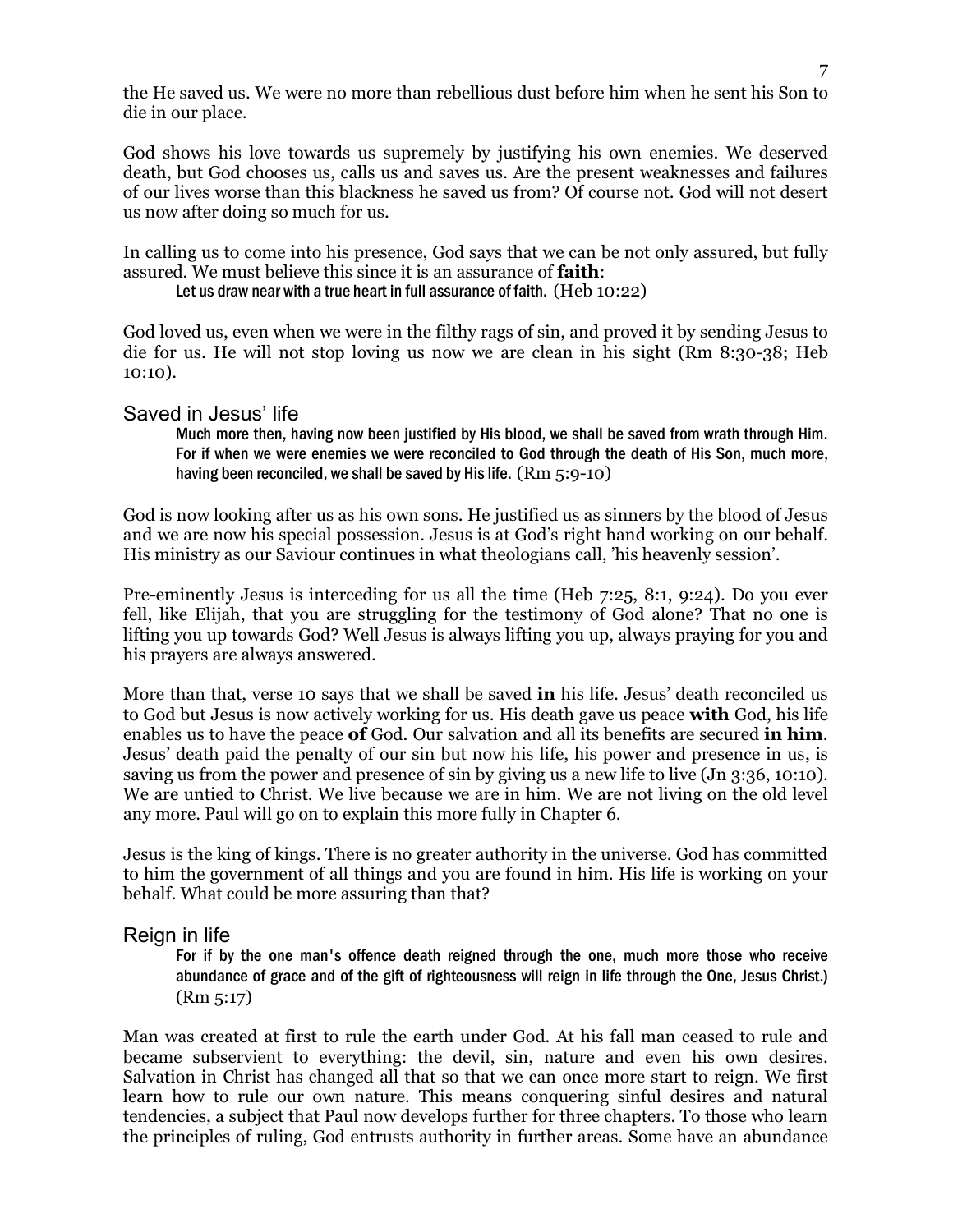of grace to dominate the eney in various spheres; others learn how to take souls captive in evangelism, others still learn to shepherd the flock and safeguard the Lord's people, yet others resign in their own lives in the face of tremendous odds, and serve as a powerful example to the church and a witness to the world.

In the future kingdom we will all have scope to rule in various capacities and even judge angels (1 Cor 6:3).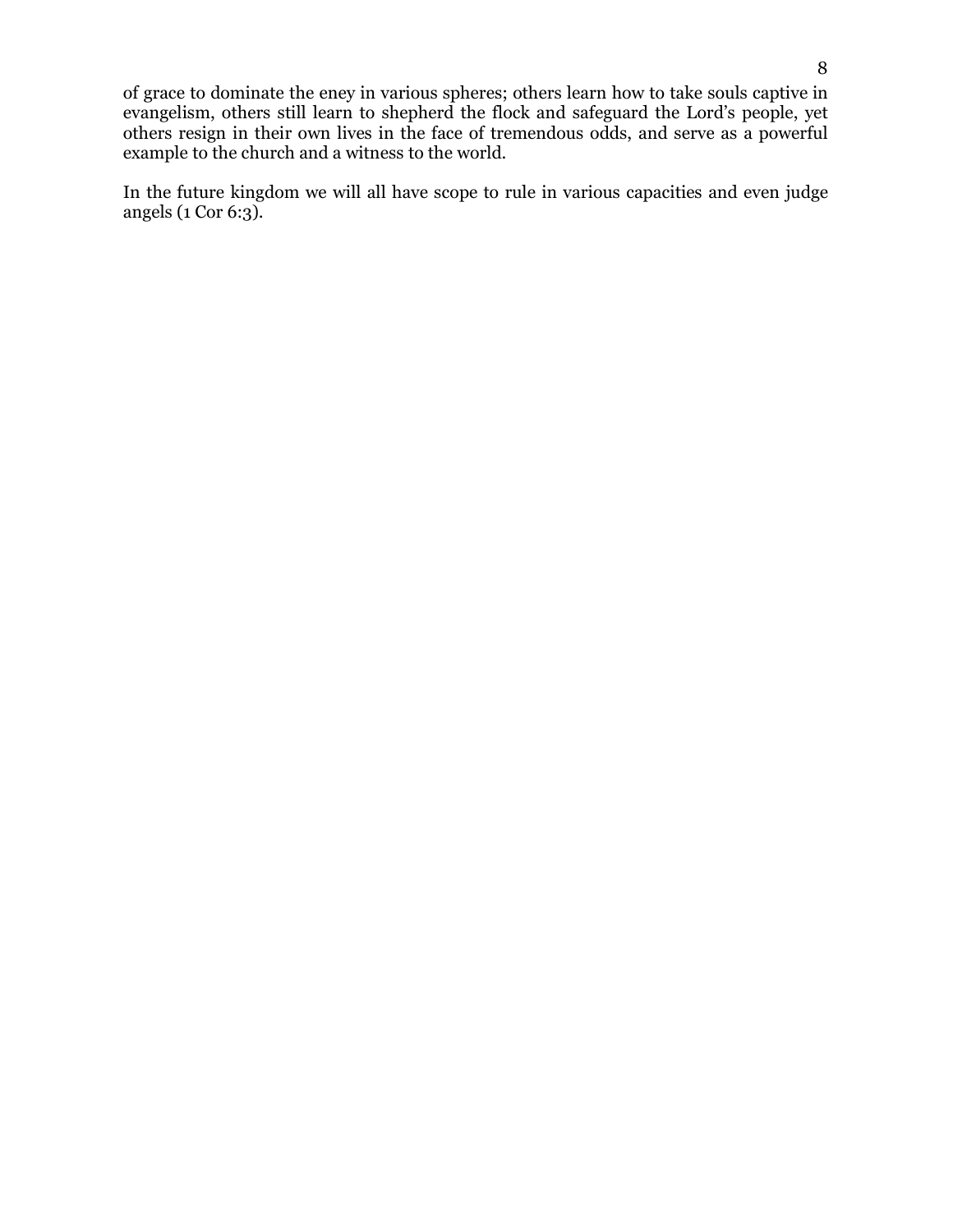# The Headship of Adam and the Headship of Christ (Rm 5:12-23)

As Paul leads up to explaining the great truths of our liberty in Christ from sin and law, he outlines the fact that there has been a tremendous transfer of life for the Christian. The changes that occur in us and the benefits we receive from justification are because we have been given a new life which is wholly other than that which we were born with. Those who are born again have left the life of Adam and have become one with the life of Jesus Christ.

Paul here draws comparisons and contrasts between two federal heads: Adam and Christ. We can best illustrate this as follows:

| <b>ADAM</b>                            | <b>CHRIST</b>                                |
|----------------------------------------|----------------------------------------------|
| <b>Disobedient</b>                     | Obedient                                     |
| Natural life                           | Resurrection (eternal) life                  |
| Entrance of sin into the world         | Entrance of righteousness                    |
| Entrance of death through sin          | Entrance of life through righteousness       |
| Law magnifies the transgression of sin | Righteousness is given as free gift of grace |
| Condemnation                           | Justification                                |
| Death reigns                           | Believers reign in life                      |
| Sin reigns                             | Grace reigns                                 |

The life of Adam and the life of Christ, God's new man, are seen as two opposing forces, two opposite columns of life. We were all in Adam, the elect are now all in Christ and were always seen that way by God (Eph 1:4).

Paul is making it clear that we are not of the old life any more. The blessings of justification, the inheritance of Christ, are for those in Christ, who himself is the firstborn of a new race of people. We must think Biblically about ourselves. Believers are not in the old life (Adamic life) who then get washed in the blood of Jesus every time they sin to clean that life up. Believers are not an old wineskin that gets patched up every time they sin.

The glory of the Gospel is that Christians have been completely taken out of this Adamic life, this old nature, this flesh, and have been made a new creation after the likeness of God in Jesus Christ (2 Cor 5:17). The old life is dead. We are now IN CHRIST.

Having made this clear in chapter 5, Paul can now go on to apply the amazing benefits of this principle in the next three chapters.

Deliverance from the power and rule of sin (Romans 6)

Paul has shown that there are two federal heads: Adam and Christ. The one is the source of death and condemnation; the other the source of life and grace. So far we have seen that faith in Christ has reconciled us unto God and given us peace and grace. We stand before God forgiven, but what about the problem of internal sin - the root of our iniquity? Our sins are forgiven but is sin dealt with? If we are fully forgiven for all time then we could keep on sinning, there is no obligation to be holy since the more we sin, the more grace will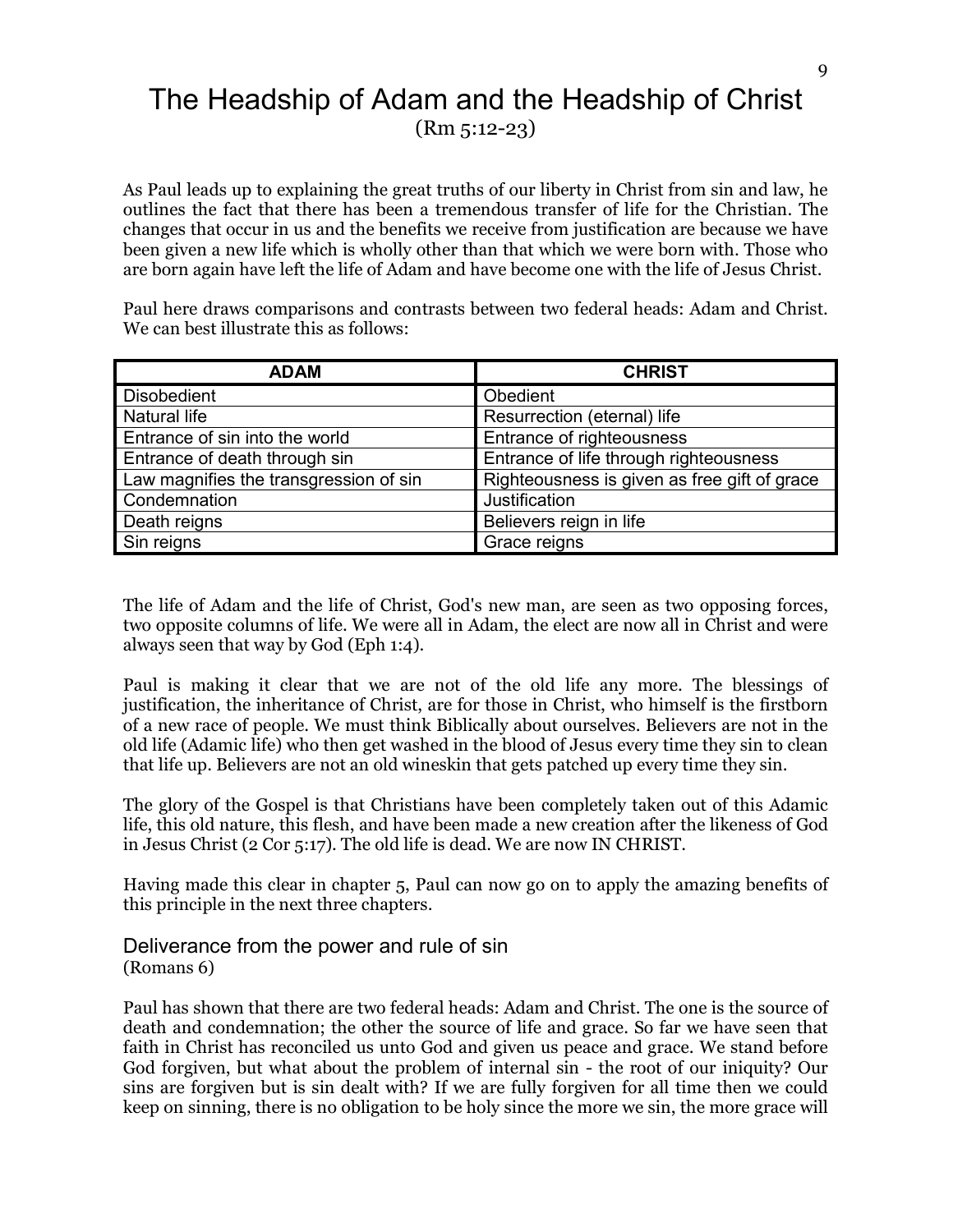abound. This question has to be asked of all true Gospel preaching because the good news is so staggering in its presentation of grace and forgiveness.

The answer is: 'of course not'. 'God forbid', Paul says. Such a thought is the very opposite of God's purpose. Sin must not be allowed to reign in the Christian; grace must reign (Rm 5:21). The sinful principle and root of our lives must not just be deposed but destroyed. How does this take place? This is what this chapter is all about. Part of the inheritance for believers is that the sinful root of our lives is completely undermined as a result of death. Only our death can remove this polluted nature. Justification deals with forgiveness of sins committed and allows us to stand before God as legally righteous in Christ but identification with Christ in his death and resurrection enables us to be free from the dominion of sin now. This chapter has been described as the Magna Carta of the Christian life. To see this and live in the good of it totally changes the way you live. No Christian can properly function in life without understanding this teaching. It is absolutely critical in living the abundant life which Christ promised us.

## Dead in Christ

Paul first makes clear that the believer HAS died in Christ. It is presented time after time as an historical fact:

- $v2$  How shall we who died to sin live any longer in it?
- v3 As many of us as were baptised into Christ Jesus were baptised into his death.
- v4 We were buried with him through baptism into death.
- $v_5$  We have been united together in the likeness of his death.
- v6 Our old man (old nature, Adamic life, sinful flesh) was crucified with him that the body of sin might be done away with (destroyed).
- $v7$  For he who has died is free from sin.
- v8 If we died with Christ.
- v11 Likewise you also must reckon yourselves dead to sin.

So Paul emphasises that we died with Christ on the cross 2000 years ago. Obviously were are still alive so this must have been in a spiritual sense appreciated by faith at this point in time. This is true of us but we must see and believe it so that we can live in the practical good of it, God identifies us as with Christ at the cross. Paul says in Galatians 2:20:

I have been crucified with Christ; it is no longer I who live but Christ lives in me; and the life I live in the flesh I live in the Son of God.

Paul calls this identification with Christ's death a baptism, a putting into, just like you dip you finger into a jar of honey. We were placed into Christ in his death and resurrection at Calvary. In Colossians 2:11 Paul calls this a circumcision, a cutting off of the sinful flesh:

In him you were also circumcised with a circumcision made without hands, by putting off the body of the flesh, in the circumcision of Christ.

So Paul has made clear that the Christian has died with Christ by being placed into Christ's death and buried with him. This is the first point.

### Deliverance from slavery to sin

Why was this done? Answer: to deliver us from the power of sin. Only by taking us out of the old Adamic nature altogether could we be free of sin's power. The old nature is the stomping ground of the Devil. It is this nature which is tempted and lured to sin. God does not reform or patch this life up - he kills it. It has to go. The Devil rules Adam, God reigns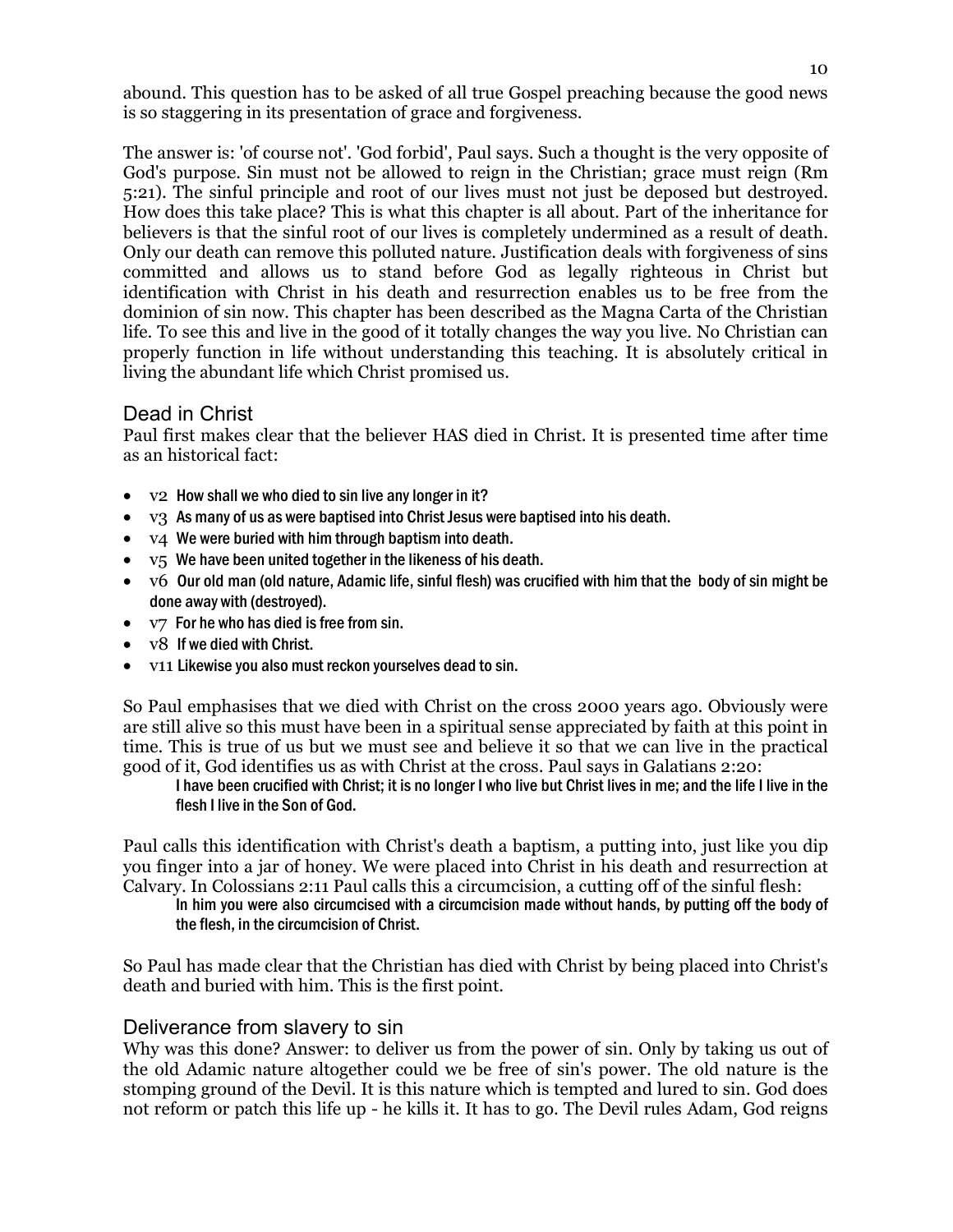in Christ. We have to be taken out of the one and placed into the other. This ends the dominion of sin:

- v6 Our old man (old nature) was crucified with him, that the body of sin might be done away with, that we should no longer be slaves to sin.
- $v7$  For he who has died has been freed from sin.
- $\bullet$  v10/11 For the death he died, he died to sin once for all, but the life that he lives he lives to God, likewise you also reckon yourselves to be dead indeed to sin.
- v12 Therefore do not let sin reign.
- v14 For sin shall have no dominion over you.
- v15 Shall we sin ... certainly not.
- v17 You were slaves of sin.
- v18 Having been set free from sin.
- v19 Now present your members as slaves of righteousness.
- v20 You were slaves of sin.
- v22 Having been set free from sin and become slaves of God.

The believer is no longer a slave of sin and the devil. All who are in Adam are slaves to sin. The only escape is to die to that life and be born and raised into a new life where there is no Adam. The Christian is IN CHRIST In him you are a slave to righteousness, not sin.

You have died and your life is hidden with Christ in God. (Col 1:3)

Where is the blessing of God? It is in Christ (Eph 1:3). We cannot patch up our old life - it has to die. Christians must not strive to make their Adamic flesh better and better - it gets worse and worse (Eph 4:22). The only solution to life is to realise that you are dead to sin because your Adamic life is dead and buried.

### Alive in Christ

That is one side of the coin, but Paul also emphasises that as we died with Christ, we were also raised with him too.

- v4 Just as Christ was raised from the dead by the glory of the Father, even so we also should walk in newness of life.
- $\bullet$  v<sub>5</sub> We also shall be in the likeness of his resurrection.
- $\bullet$  v8 If we died with Christ, we believe that we shall also live with him.
- v11 Reckon yourselves to be dead indeed to sin, but alive to God in Christ Jesus our Lord.
- v13 Present yourselves to God as being alive from the dead.
- v23 The gift of God is eternal life in Christ Jesus our Lord.

We are placed in Christ by God. Just as he died, we died. Just as he was buried, we were buried. Just as he was raised, we were raised. In the Greek original, Paul says that we were co-crucified (Gal 2:20), co-buried (Col 2:12), co-raised (Col 2:12), co-quickened (made alive Col 2:13).

And you have come to fulness of life in him ... In him also you were circumcised with a circumcision made without hands, by putting off the body of flesh in the circumcision of Christ [i.e. death] and you were buried with him in baptism in which you were also raised with him through faith in the working of God; who raised him from the dead. And you who were dead in trespasses and the uncircumcision of your flesh, God made alive together with him. (Col 2:10-13)

For the believer, the old life of Adam has gone, the new life of Christ is now ours. But this has to be believed and acted upon or it is of no value. Many fail to see this and are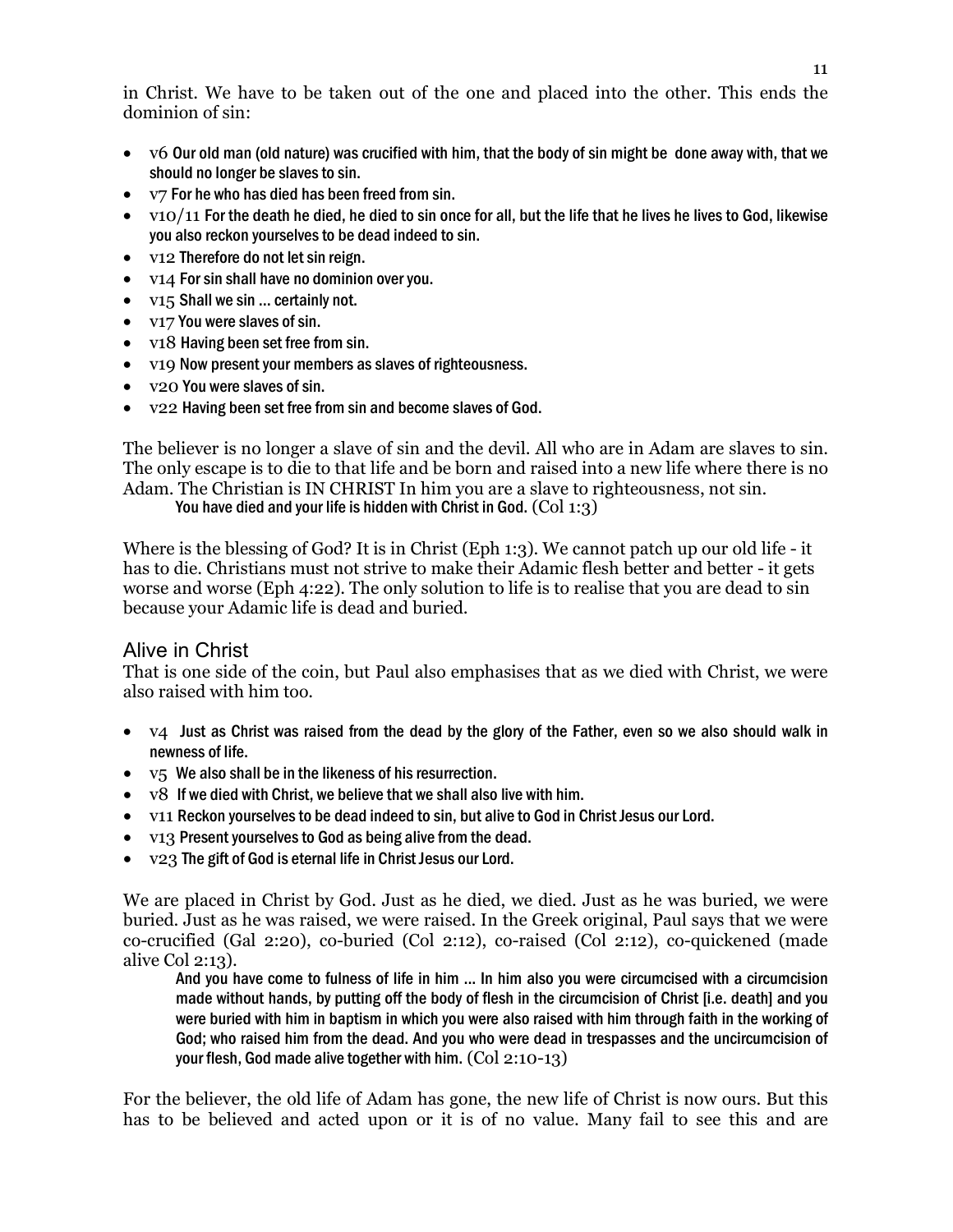continually struggling in their lives trying, and failing, to make their Adamic old life more acceptable to God. It is hopeless. Others, recognising it is hopeless, try to bring God's standards of righteousness down to the level of ability and excuse all sorts of sin eg 'white' lies. This is hypocrisy.

## The need for revelation

Only by seeing that our old life is dead and that we are raised with Christ can we have power to reign in life. The Holy Spirit cannot bring grace to the old nature. No matter how long and hard you pray for strength, patience, love etc, if you are seeking to bless the old life, that prayer will never be answered. The life you wish to strengthen has been declared by God to be dead. The Holy Spirit will not bless the Adamic life and cannot give power to a corpse killed by God. There is no grace in the old nature! On the contrary, there is no sin in the new nature made in the likeness of God (1 Jn 3:6,9). The new life in Christ is the place of blessing (Eph 1:3) and the place where grace is not only present, but lavished upon us (Eph 1:8), grace abounds upon this life. The key to all our problems is to get out of Adam and into Christ on a practical day to day basis.

## How to make this practical

So first all this must be believed. Paul says: 'Reckon yourselves to be dead indeed to sin but alive to God.' (Rm 6:11). There is no choice here, we either obey or don't. We must reckon that what God says is true, is true of us. We have seen the word 'reckon' before in Romans. It means: to take into account, count, reckon. You must believe, take into account that God says you are dead to sin and alive to God because he has taken you out of Adam and put you into Christ through death and resurrection.

If a spoonful of sugar is dipped (baptised) into warm water it becomes a soluble solution, the two become one. The sugar is in the water. If that jar of water is moved from the kitchen to the lounge where is the sugar? It is in the lounge. No one walked into the lounge with a spoonful of sugar; but because the sugar is in the water, the sugar goes where the water is. Likewise we are seen by God as in Christ. Christ is raised from the dead and filled with grace so we are also.

Finally we must act upon our faith. It is no good just believing. We are faced with choices all the time and must act upon the basis of this teaching. All my problems are in Adam. The old me. That is where sin abides and where the Devil tempts me. I must determine to believe he is dead and put it off day by day. In other words, act on the basis of what God says is true.

## Look to Christ

Firstly, direct your vision to godly things not earthly:

If then you have been raised with Christ, seek those things which are above, where Christ is sitting at the right hand of God. Set your mind on things above, not on things of the earth. For you have died and your life is hidden with Christ in God. (Col 3:1-3)

## Put off the old nature

Secondly, determine always to put off what is the old you:

Put off concerning your former conduct, the old man which grows corrupt ... and be renewed in the spirit of your mind and that you put on the new man. (Eph  $4:22-24$  NKJV)

Put off your old nature which belongs to your former manner of life and is corrupt ... and put on the new nature. (Eph 4:22-24 RSV)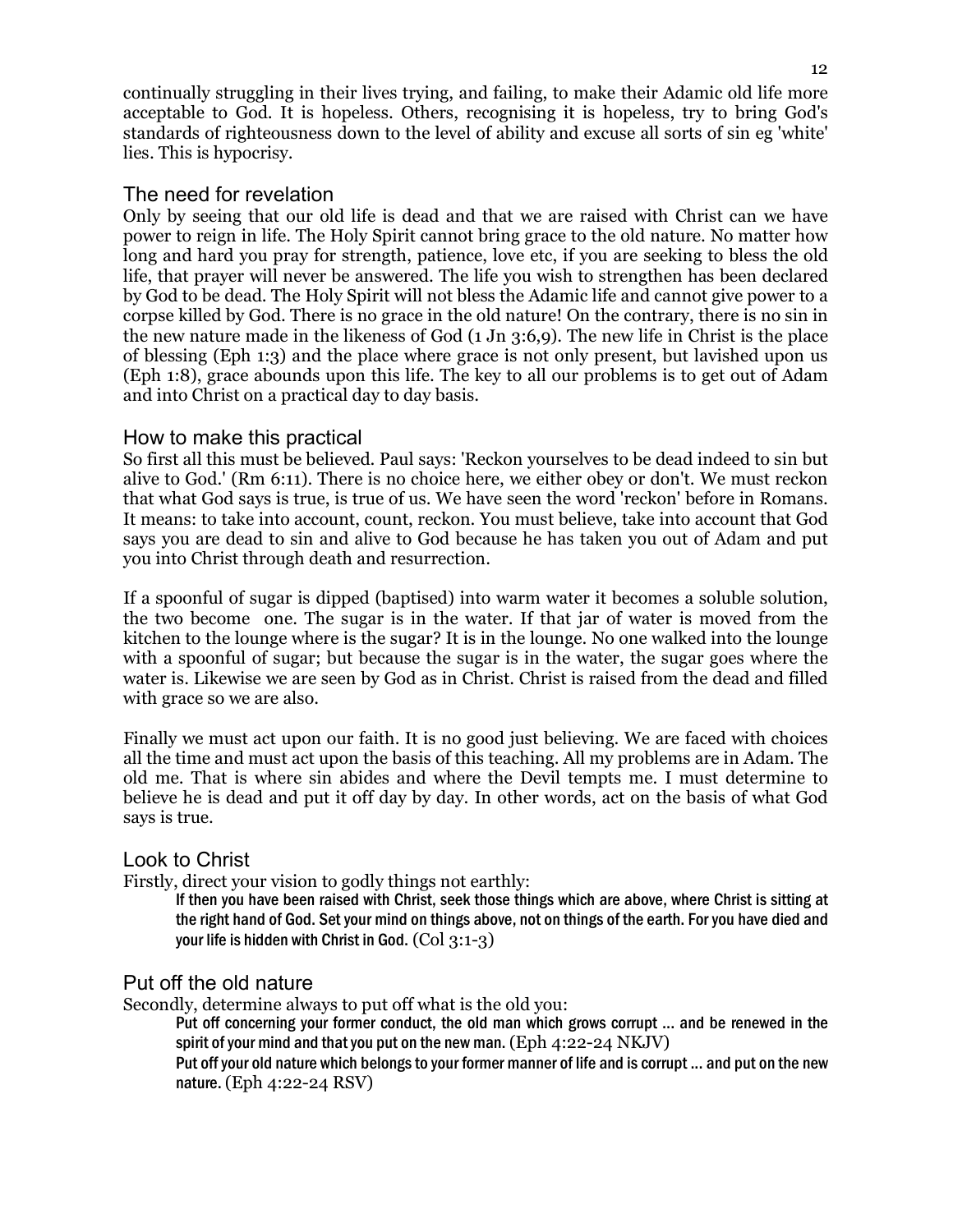Each day as you feel temptation begin to rise in that old life say no to it. Declare the truth that God says, 'It is dead'. The Holy Spirit will then come with strength and grace as you stand on the truth of God's word.

For example: you have always had a bad temper. It's your main weakness and has always been so. Before, as it rose within you getting hotter and hotter, you struggled and strived to hold it down. You succeeded for a while, but eventually it exploded with all its vehemence and anger. Your struggling to resist it always made it worse. What's more you are confused because, since you became a Christian, the struggle was added to prayer for God to stop this rising up of temper - it always failed. You always then said sorry to God and believed you were forgiven - you experienced justification but not identification. Now, as your temper rises up you declare that the old nature which feeds this temper is dead. (Do it verbally if it helps). Take the stand of faith that your old nature is dead. Declare that you are now alive in Christ who does not have a bad temper. Praise God that this is true. Ask the Holy Spirit to help you live this truth then resist the temper by refusing to yield to it on the basis of the new life.

## Determine not to allow sin to reign

Thirdly, resist sin:

Therefore [i.e. because we are dead to sin and alive to God] do not let sin reign in your mortal body, that you should obey its lusts. (Rm 6:12)

If we do, we again let sin make a slave of us. We cease to be God's slave in practise and become sin's slave (Rm 6:16). We must resist the tendency to sin as we saw above. Not as a struggle with the old nature, but on the faith basis that the old nature is dead. This truth does not eliminate effort to be holy which Paul calls a 'good fight of faith' (1 Tim 6:12). The struggle intended by Paul is the one to take hold of eternal life in the face of opposition to receive it (1 Tim 6:12). The Devil will do everything he can to prevent Christians from experiencing the truth of Romans 6. The fight is not a struggle to reform the old nature. This is the critical difference between truth and error, success and failure, spiritual striving and fleshy struggle, Biblical sanctification and human effort.

## Determine to obey God

Fourthly, present your life to God. Make a declared stand that you will now follow God, obey him, do what is right. Set a new direction on the basis that the old tendencies are now dead.

Just as you presented your members (of the body) as slaves of uncleanness, leading to more lawlessness. So now present your members as slaves of righteousness for holiness. (Rm 6:19 NKJV)

Just as you once yielded your members to impurity and to greater and greater iniquity, so now yield your members to righteousness for sanctification. (RSV)

This bears fruit of righteousness and results in a greater and greater experience of eternal life (Rm 6:22).

This is God's plan for a proper life. It is the basic foundation of godly living. It is the crux of Paul's theology and the centre of Paul's doctrinal teaching in Romans (ie chapter 6 in the midst of chapters 1-11). This needs to be understood before one can go on to experience deliverance from a legalistic lifestyle (ie one that depends on following rules instead of the Holy Spirit see Rm 7) and to fulness of life in the Spirit (Rm 8).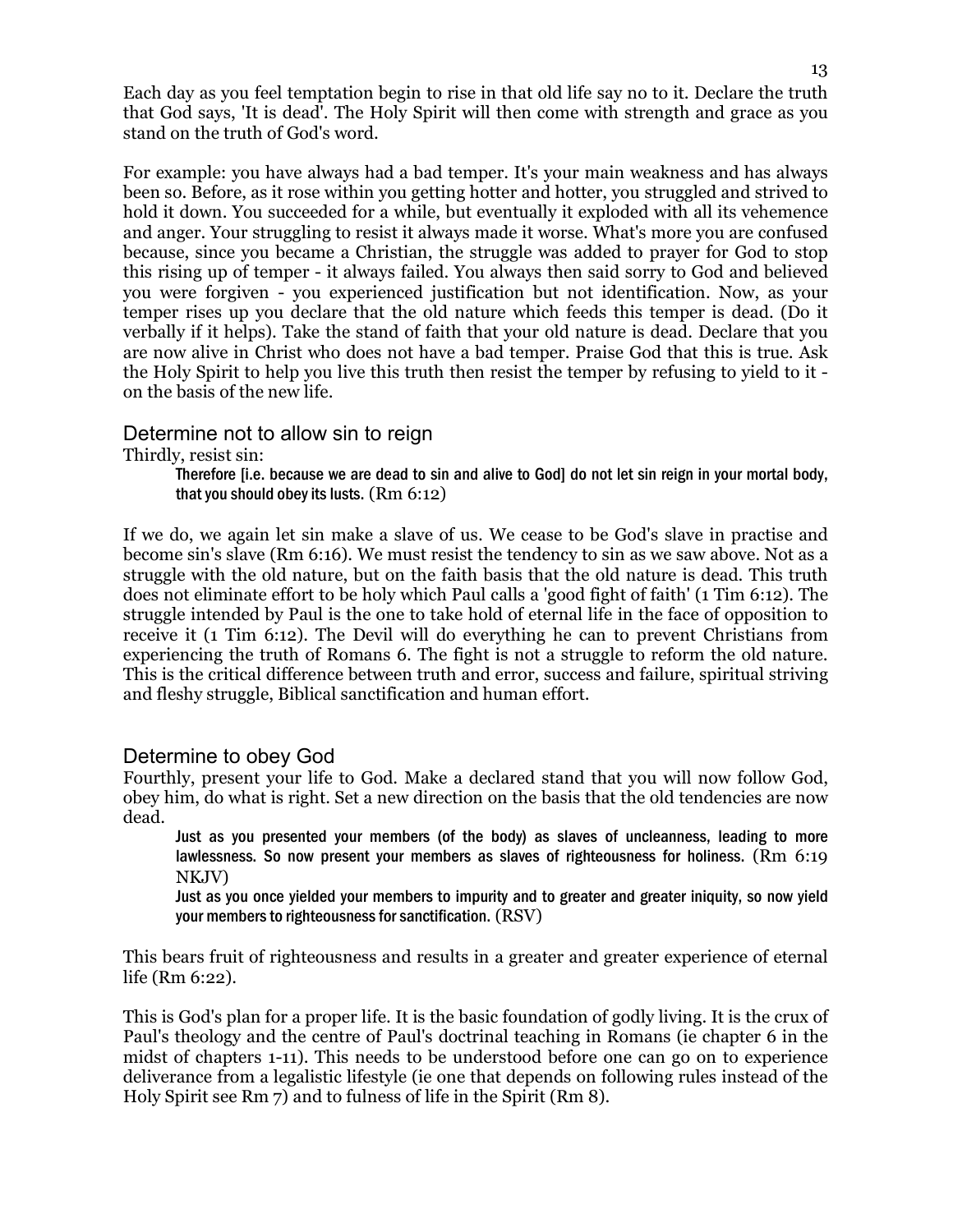## Appendix

Some may question how our old nature is still with us if it is dead.

The Christian life is to be lived by faith. God says many things are true of us which we will not fully experience until we die or Jesus comes again. Perhaps the greatest is John's statement that: 'as he is so are we in this world' (1 Jn 4:17). Yet earlier he says: 'it does not yet appear what we shall be, but we know that when he appears we shall be like him' (1 Jn 3:2).

Like the kingdom of God, it is 'here and not yet'. The fulness is to come. The transaction and accomplishment is finished in God's eyes but the practical fulfilment is future. The same is true of the defeat of Satan and rulership of the world. Both are said to be complete, Jesus is Satan's victor and the King of Kings, yet we see a world and the Devil in continuing opposition to him at this time. There is no more work to be done. 'It is finished', Jesus cried at the cross; but he awaits the perfect timing of God for its consummation.

Until we have a renewed body to go with our new heart and spirit, there will be a tension in our lives. This tension is used by God to test us and train us for righteousness. It builds character. Peter calls this the 'salvation of the soul'. Our spirits are changed and saved. Our bodies will be saved at Christ's coming and our souls are being saved as we make right choices now by believing God's word. As we win in one area of our character, God starts dealing with another. But always, the way to win is by using Rm 6. At the moment God may be teaching us victory over one level of temper. Tomorrow it mat be a new level of love etc.

Furthermore, the word 'dead' means separation. When we die our spirit is separated from our body. We have been separated from our sinful nature but it has not been removed (see 1 Jn 1:8). We can chose to live in that nature and disobey God.

The word 'destroyed' in Rm 6:6 puzzles many:

We know that our old man [old nature] was crucified with him so that the sinful body might be destroyed and we might no longer be enslaved to sin.

The Greek word destroyed means: to render idle, inactive, inoperative, unemployed, to cease. So the meaning is that our old Adamic nature was crucified with Christ so that our physical body - a vehicle prone to sin as a result of the control of the old nature itself dominated by sin, might be made inoperative. We no longer have to be enslaved to the domination of sinful flesh.

To illustrate: through death, God has engaged the clutch on the gears of the old nature so that the body (the car) is disengaged from the control of sin. The body is obviously not physically destroyed at this point.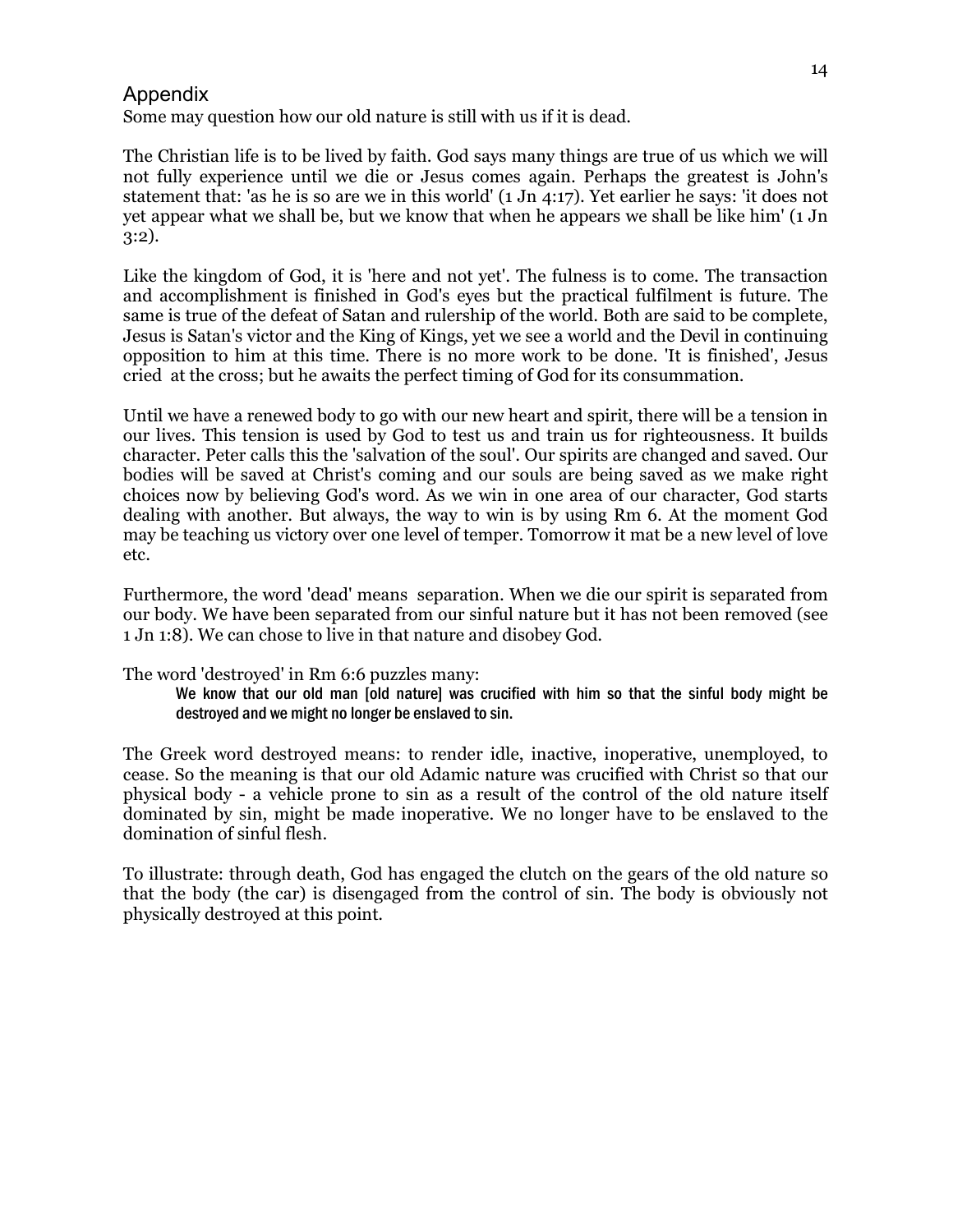# **A New Relationship to the Law**

Romans 7

## Introduction

We are still looking at the benefits of this new life in Christ which Paul has been explaining in the book of Romans. We have seen that Justification has resulted in tremendous blessing. We have been lifted out of the old Adamic life by dying with Jesus. His death was not only substitutionary (i.e. he died for my sins in my place), but it was also representative (I died with him on that cross). As a result, the power of sin in the old life has been undercut; the root cause of sin in my old nature has been dealt with. I do not have to be dominated by sin anymore, I have a choice as to which life I will express in my body: the new, resurrection life of Christ or the old sinful life of Adam. Paul continues this teaching by explaining our new relationship to the Law as a result of having a new life that is spiritual, not earthly.

Paul has already mentioned in Rm 6:14-15 that our position to the law has radically changed as a result of death:

For sin will have no dominion over you, since you are not under law but under grace.

In chapter 7, Paul launches into a full exposition of what this means for believers. As we have seen before, his fulness of thought and his style of argument can be hard to follow, particularly here. To aid understanding, I am again breaking the chapter down into blocks of thought.

## An utter failure to live life right

Paul is anxious that no one drags themselves around struggling and striving to be godly. He pictures a person desperate to do good and trying hard to obey God by observing his commandments but finding that there is an evil principle inside (the old nature) which continually drags him down to utter failure. The more he tries, the worse it seems to get:

- The very commandment which promised life proved to be death to me.  $(v10)$
- For sin, finding opportunity in the commandment, deceived me and by it killed me.  $(v11)$
- I do not understand my own actions. For I do not do what I want, but I do the very thing I hate.  $(v15)$
- For I know that nothing good dwells within me, that is, in my flesh. I can will what is right, but I cannot do it. (v18)
- For I do not do the good I want, but the evil I do not want is what I do.  $(v19)$
- So I find it to be a law that when I want to do right, evil lies close at hand.  $(v21)$
- For I delight in the law of God, in my inmost self, (i.e. spirit) but I see in my members (i.e. body) another law at war with the law of my mind (i.e. choice, will) and making me captive to the law of sin which dwells in my members. Wretched man that I am.  $(v22-24)$

Surely this picture is clear. This man is a believer and this chapter is for Christians.

A short word is necessary here as some dismiss this passage as hard to understand, depressing in content and explain it away by referring it to unbelievers.

• Paul is following a clear pattern which started with unbelievers in chapter 1 & 2 and moved progressively forward. His theme is to demonstrate the power of the gospel. It makes no sense for Paul to suddenly switch to thinking of the unbeliever half way through enumerating the blessings of this gospel.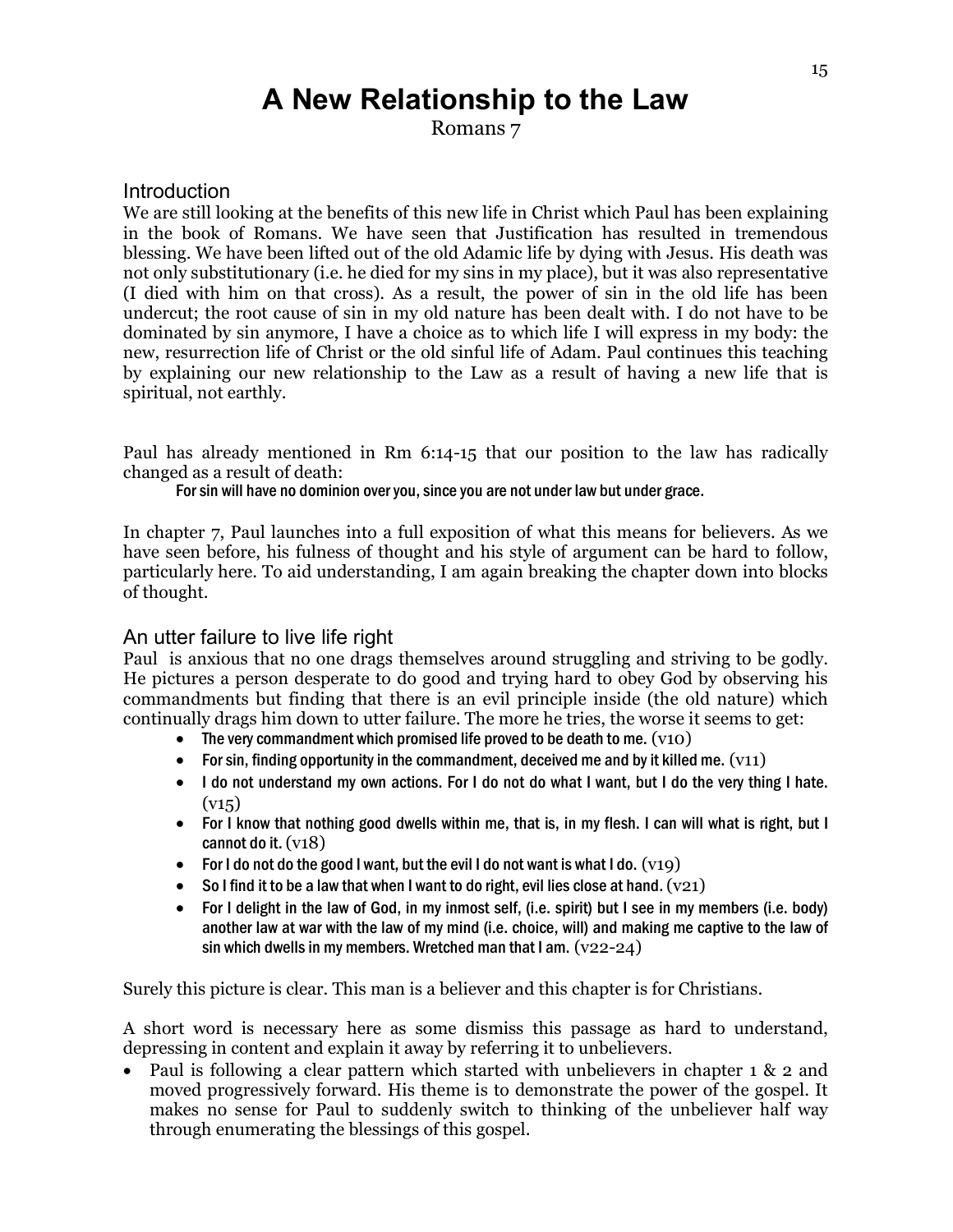- It's obvious that Paul is speaking from experience here, some find it hard to think that Paul could feel this bad and suffer such defeat. But God trains his servants to learn by experience and to teach from what is real to them, not some theory learned from others.
- When Paul was unregenerate, he considered himself blameless under the law (Phil 3:6). Legalistically he had done what was necessary but he had no inner reality, no regenerated spirit leading him towards God's perfection. In other words, his standards of good were low enough to achieve. As an unbeliever he did not feel 'captive to the law of sin', so this chapter is Paul talking as a Christian.
- Therefore, this chapter is written to Christians, and is an essential part of the argument for the blessings of the gospel, written to those who desperately want to do good and are aware that there is another power within them that leads them astray. Romans 7 explains what happens when Christians fail to apply the teaching in Romans 6 which should lead to the blessings of life in the Spirit shown in chapter 8. Romans 7 is necessary for all of us who have tried to live up to God's standard **in the flesh, in the strength of the old nature, in the power of the old life, and failed. It leads to despair.** This chapter explains this situation. Far from it being unnecessary for Christians, it is vital. Every Christian I meet finds himself or herself in this situation sometimes. Sadly some seem never to escape.

To return to the teaching; the picture Paul paints is clear: it is possible to live life like this experiencing continual and total failure; overcome by sin because you strive to be good by keeping the law in your own strength. This chapter is part of Paul's argument because we all do this. If this chapter wasn't here we would be bemused and confused. As Christians, we want to do good and easily fall into the trap of trying to live up to God's standard by trying as hard as we can without grace. In God's great plan and because he cares for us, this chapter is included in the explanation of how to live in the power of God's gospel.

Perhaps you don't relate to all this talk about The Law, which after all relates to Jews. But what about new years' resolutions? What about your continual measuring yourself against a code you have developed which is your opinion of Christian standards? What about the arbitrary rules which Christians and churches establish to identify those who do right? For instance, in some circles it is said that Christians do not drink, do not dance and do not go to the cinema. In yet other Christian circles you would appear strange if you failed to do these things. Living like this is living under law. It is looking to rules and regulations legalistically to hold on to life. Paul is showing us that firstly, this doesn't work; secondly, it depends on the flesh, the strength of our old life; but most importantly, it fails to utterly depend upon the grace of God in Christ for power and guidance to live a right life. We will look further into that shortly. Let us return to Paul's method of explanation here.

## What is the purpose of the law

Paul shows clearly that it is to reveal and clarify sin.

- If it had not been for the law, I should not have known sin. I should not have known what it is to covet if the law had not said, 'You shall not covet'.  $(v7)$
- Apart from the law sin lies dead.  $(v8)$
- When the commandment came, sin revived and I died.  $(vq)$
- It was sin, working death in me through what is good (i.e. the law), in order that sin might be shown to be sin, and through the commandment might become sinful beyond measure.  $(v13)$
- Through the law comes [full] knowledge of sin. (Rm 3:20)
- Sin indeed was in the world before law was given, but sin is not counted where there is no law. (Rm 5:13)
- Law came in to increase the trespass.  $(Rm 5:20)$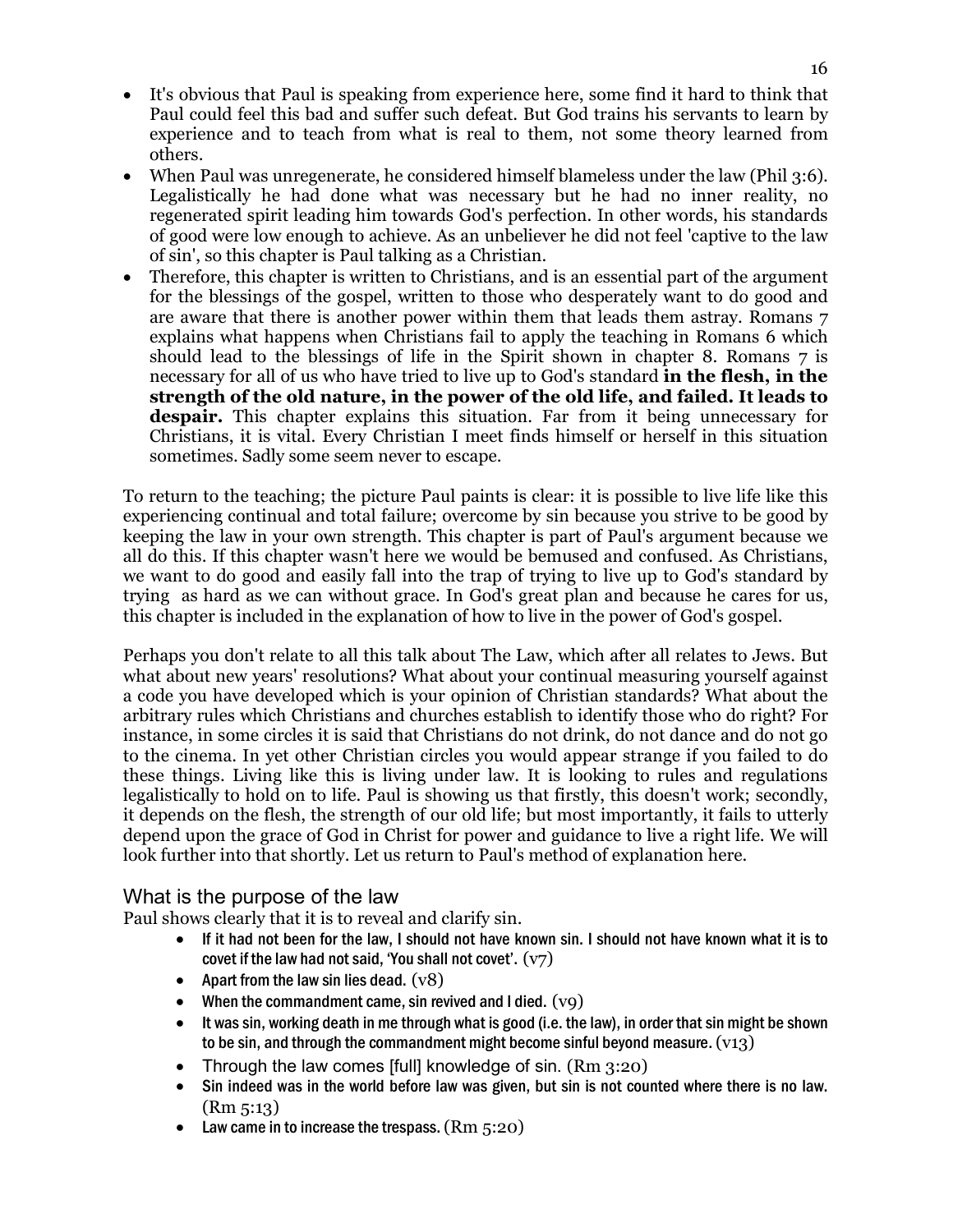The law was given by God as a revelation of his will for mankind. It is a measuring rod of right behaviour. If you want to be like God then you must not kill, not commit adultery, not covet etc. It is an external code of behaviour expressed in commands to do and not do certain things. It also contains penalties for failing to obey or for disobedience. Those under the law are committed to keep all of it.

For whoever keeps the whole law but fails in one point has become guilty of all of it. (James 2:11)

There is no Biblical ground for just picking out certain convenient parts and ignoring others. The law is a whole and is not just the 10 commandments (called the moral law, see App.1).

It was given as a way to life, a pointer to the fulness that was to come with God's promised Messiah:

- The very commandment ... promised life.  $(v10)$
- But now the righteousness of God has been manifested apart from law, although the law and the prophets bear witness to it. (Rm 3:21)
- For Christ is the end of the law, that everyone who has faith may be justified.  $(Rm 10:4)$

It contained sacrificial offerings which pointed to the great offering of Jesus upon the cross. He fulfilled all that these offerings typified (symbolised); ie Jesus was the ideal burnt offering who gave himself completely to God. Jesus was the sin offering which completely dealt with sin. It contained a worship system in the tabernacle so that Israelites could draw close to God and God could dwell with them. All of its functions and structure points to Jesus' life and ministry. The feasts of the law (festivals) point to significant events in the life of Jesus and his ministry. All of these have been fulfilled in Jesus and there is no longer any place for the continuance of what is external. Paul says: *'we serve not under the old written code'*. (See the arguments in the letter to the Hebrews.)

In itself it was an administration of death:

The written code kills, but the Spirit gives life. Now if the dispensation of death ... (2 Cor  $3:6-7$ ) For all who rely on works of the law are under a curse; for it is written, 'Cursed be everyone who does not abide by *all* things written in the book of the law, and do them'.  $(Gal 3:10)$ If a law had been given which could make alive, then righteousness would indeed be by the law.(Gal

3:21)

For the law made nothing perfect. (Heb 7:19)

The law cannot impart life! It demands a certain kind of living but does not enable anyone to do it. This is why Christ came. He not only brought the truth of God (the word, law of God), but he also brought grace (the free power of God to achieve that word).

The Word became flesh and dwelt among us, full of grace and truth ... and from his fulness have we all received grace upon grace. For the law was given through Moses; grace and truth came through Jesus. (John 1:14-17)

The law condemned, but Jesus justifies. The law demanded, Jesus empowers. The law points forward, Jesus fulfils The law kills, Jesus saves. The law curses, Jesus releases.

Do you ever feel bound up in your desire to serve God? Does living the Christian life feel like you're cursed? The more you try, the worse you feel and the less you achieve? This is living under law. It is a bondage which Christ came to free you from.

Christ redeemed us from the curse of the law. (Gal 3:13)

The Christian life is not legalistic. It is power to serve. The gospel is the power of God unto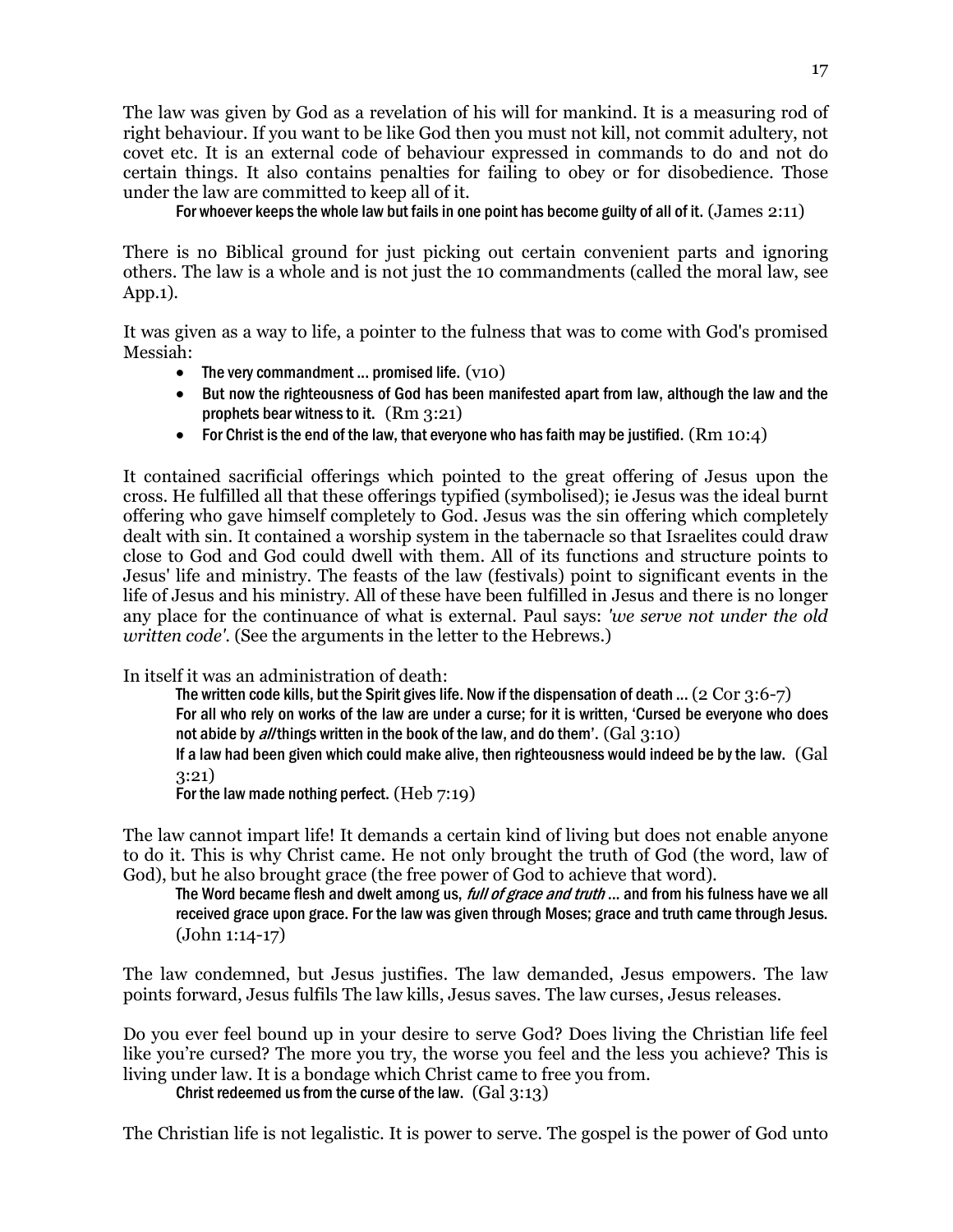salvation, and that salvation includes living correctly now. But more of this later.

A Biblical symbol for the law is a mirror:

For if any one is a hearer of the word (e.g. the law) and not a doer, he is like a man who observes his natural face in a mirror; for he observes himself and goes away and at once forgets what he was like. But he who looks into the perfect law, the law of liberty, and perseveres, being no hearer that forgets but a doer that acts, he shall be blessed in his doing. (James 1:23-24)

A mirror shows us what we are like, warts and all. The law was a means of measuring character and performance. It showed man what he was really like and how far he had fallen from God's standard.

When Bezalel made the items of the Tabernacle, he made the laver out of the bronze mirrors of the ministering women. (Ex 38:8). Priests had to wash in this laver before approaching God. Bronze is a type of judgment upon the flesh and mirrors identify blemishes. This was the purpose of the law. Anything going into the presence of God (in this case the Tabernacle), had to be scrutinised and judged by the rigours of the law.

We have said enough to show that the key purpose of the law was to reveal sin by comparing our actions with God's standard. It had no power to help us reach that standard.

### Is the law good and spiritual?

This question naturally arises in the light of the above; but Paul makes the position very clear:

What then shall we say? That the law is sin? By no means!  $(v7)$ The law is holy, and the commandment is holy and just and good.  $(v12)$ The law is spiritual.  $(v14)$ Do we overthrow the law by this faith? By no means! On the contrary we uphold the law.  $(Rm 3:31)$ 

It is a manifestation of the character of God so it cannot be anything else. As an expression of his will for mankind it will also continue forever in the sense that God's character and desire for man will never change. It will always be right to not covet. However, the manner of expression of that will has changed as Hebrews makes plain. The form of the law of God given in the Old Testament economy has been abrogated (cancelled).

In speaking of a new covenant he treats the first (inc. the law) as obsolete.  $(Heb 8:13)$ 

For since the law has but a shadow of the good things to come instead of these realities, ... He abolishes the first in order to establish the second (the new covenant in Christ). (Heb 10:1-9)

For when there is a change in the priesthood, there is necessarily a change in the law as well. (Heb 7:12)

The whole argument of Hebrews should be studied to pursue this.

### Christians are dead to the law

This brings us to the crux of Paul's argument. The law of God is good. It reveals and provokes sin in unbelievers and shows man how he ought to live; but it is not for Christians in the terms of the Old Covenant:

Now we know that the law is good, if any one uses it lawfully, understanding this that the law is not laid down for the just (righteous) but for the lawless and disobedient, for the ungodly and sinners...(1 Tim 1:8-9)

The law is for unbelievers. What could be plainer? Why? Because Christians have died to the law: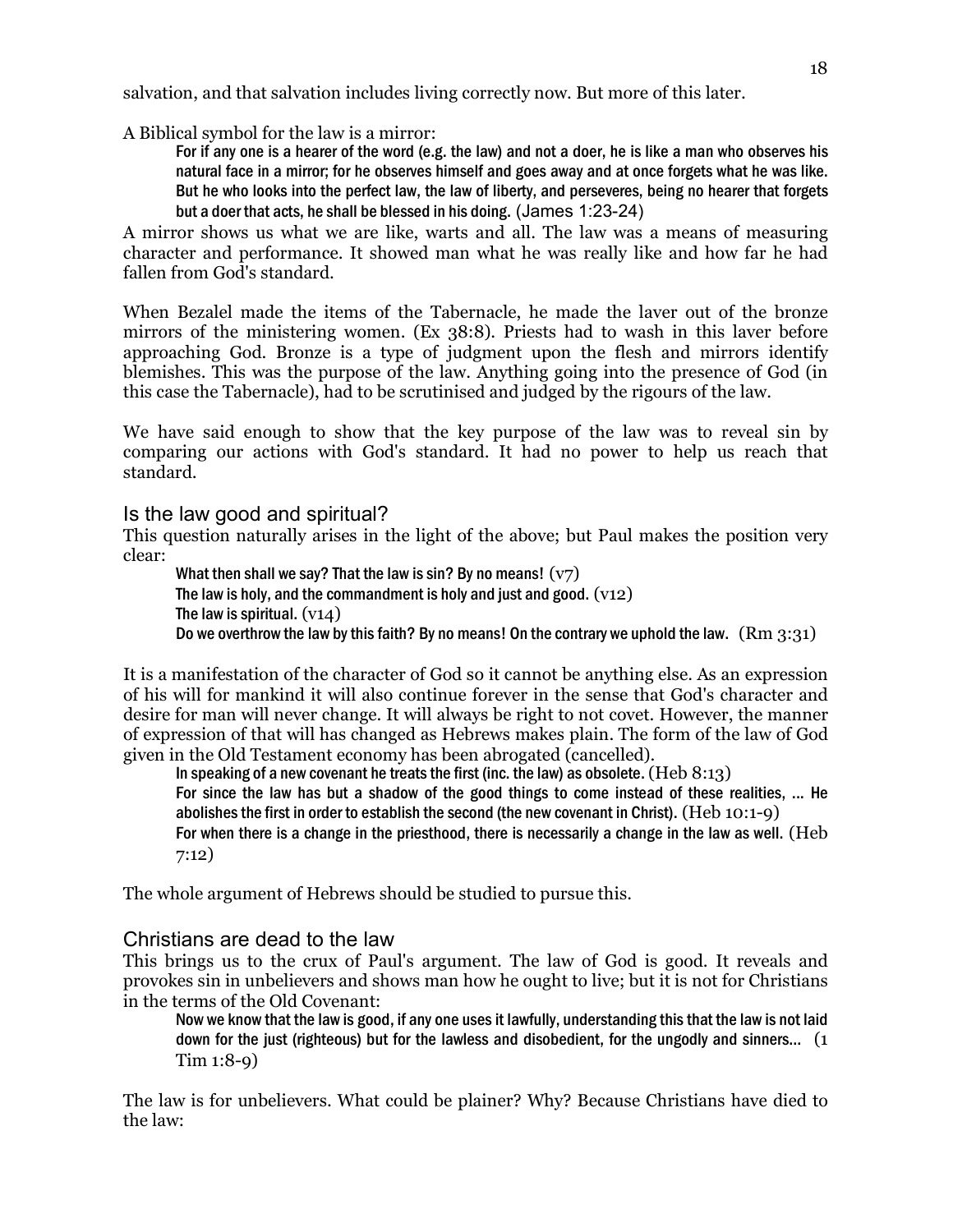#### You have died to the law through the body of Christ.  $(Rm 7:4)$ But now we are ... dead to that which held us captive ... the old written code.  $(Rm 7:6)$ For I through the law died to the law, that I might live to God. (Gal 2:19)

The law has exacted its full demands upon a believer in Christ. It demands the life of a sinner. We have judicially died with Christ, as we have already seen in earlier studies. The law has put forth its sanctions on us and killed Christ in our place. We are no longer subject to this law since we have died in Christ. We are now in a whole new ball game of service to God, one that does not depend upon external, formalities but upon internal motivations.

Paul uses the example of marriage to put the point across: (see Rm 7 verses 1-4)

- The law is binding upon a person only while they are alive.
- Similarly, a married woman is bound to her husband only while he lives.
- If the husband dies, the woman is free from her husband, discharged from the law concerning her husband.
- Likewise, in Christ, we died to the law, it no longer has power over us.
- We now are married to Christ, we belong to him.

Since we are now discharged from the law through death, we are not to serve God in legal striving to obey a written code or any formal rules and regulations any more. We serve God in the new life of the Spirit (Rm 7:6).

Christians are not UNDER Mosaic law

You are not under law but under grace. (Rm 6:14) But now we are discharged from the law ... we serve not under the old written code.  $(Rm 7:6)$ You are not under the law. (Gal 5:18) (Jesus has abolished) in his flesh the law of commandments and ordinances.  $(\text{Eph } 2:15)$ 

Christians are under the law of Christ, life in the Spirit.

If you are led by the Spirit you are not under the law. (Gal 5:18) Fulfil the law of Christ.(Gal 6:2) For God has done what the law ... could not do: sending his own son in the likeness of sinful flesh and for sin, he condemned sin in the flesh, in order that the just requirement of the law might be fulfilled in us, who walk not according to the flesh but according to the Spirit.  $(Rm 8:3-4)$ I (am) not being without law toward God but under the law of Christ.(1 Cor 9:21)

The life of formal, legal obedience to do good is said by Paul to lead to absolute wretchedness:

Wretched man that I am ! Who will deliver me from this body of death. (Rm 7:24)

Remember, he is writing to people in Rome who were familiar with the Roman games and gladiatorial fights. Paul has in mind here the situation where a gladiator has killed his opponent, perhaps a friend, and is now forced to drag the body on his back around the amphitheatre for all to see the grisly spectacle. He cannot wait to escape and searches for an exit tunnel, eager to get out as soon as possible. Paul then shouts:

Thanks be to God through Jesus Christ our Lord.

Jesus is the escape from this awful dragging around of a dead nature. In him we can be free from capitulation to the law.

Why is this so important

Obviously it is the difference between a life of struggle, worry, failure and a life of power,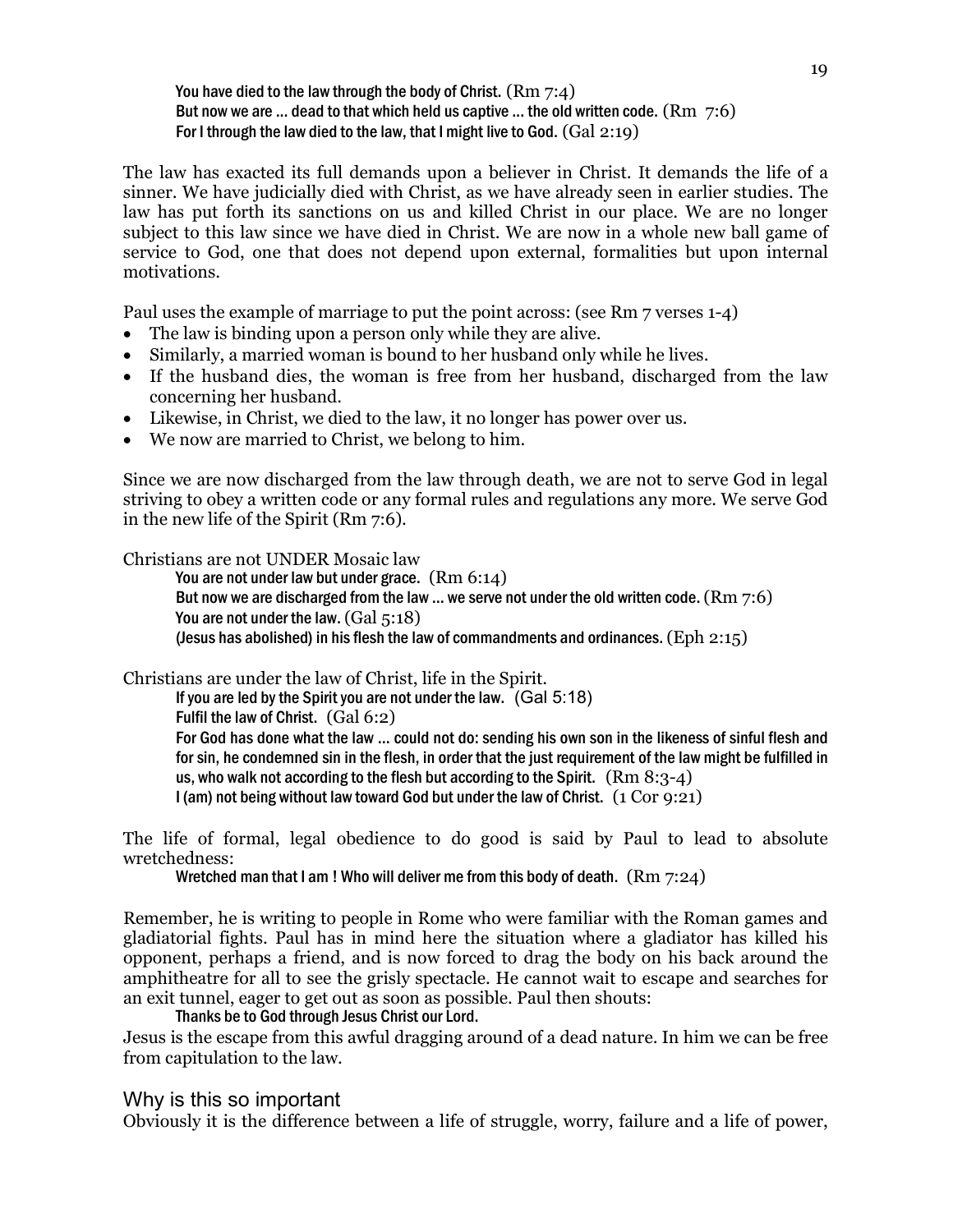assurance and success. This has been made clear. But what is vital is that living in the good of a life motivated by the Holy Spirit and energised by grace is the ONLY way to bear spiritual fruit:

You have died to the law through the body of Christ ... in order that we may bear fruit for God. (Rm 7:4)

It is impossible to glorify God by living under law! The result is only dead works. Lots of work, lots of effort, lots of results (even seemingly religious ones), but it's all dead! This verse is either true or it's not (and there are many others saying similar things).

We can only bear fruit for God if we are abiding in Christ and remaining on the vine (to use Jesus' analogy in John 15). Good works are only of God if they emanate from the life source of Jesus Christ (the new nature) and energised by His Spirit done His way (ie in grace: God supplying the strength not our old life).

Living under law is trying to do what seems to be right to you by your own power. It can only result in fleshly enterprises, dead works. Only by dying to the law and living by grace can we bear fruit for God.

Does this mean there is no struggle at all in the Christian life? Of course not. Paul talks about the fight of faith. The struggle is to continue to walk God's way not ours. This is by no means simple and easy since we have an enemy continually trying to get us to live in our old life and walk by the law. We also have our flesh trying to dominate us since the flesh loves to walk by law. It goes against the grain of the old nature (flesh) to walk by faith, to live by grace. Consequently, there will be a continual need for determination and striving, not to try to do our best for God (our best work in the flesh is still only flesh), but to put off our old nature and live by God's grace in Christ.

#### Does this make us antinomian?

Antinomian simply means 'against law' (*nomos* = law). Some charge that believing what I have written above makes us antinomian, ie lawless, and will result in reckless living. What they fail to understand is that being dead to the law of the old covenant, does not make us without law like Gentiles, but we now serve the law of Christ in the power of the Spirit of God (see App. 2). The demands upon Christians to behave well are much higher than the demands of the law. Without the grace of God in the power of the Spirit we would be unable to live any of them at all. Even our thoughts must be taken captive.

No, we are not without law, not antinomian; we uphold the law of God as a representation of the will of God for man; but we do not live by its power, we do not try to live the precepts of the law in our own strength, in the flesh. We believe that we are dead to that way of life; that we are united with Christ in his death and resurrection and live by the power of his life, enabled to fulfil his law which is higher than the old covenant law and contains all its principles.

The key difference is best illustrated by a medical analogy. Man is a sinner. He is sick. Let us say that it is like a person with a boil on their arm. The law recognises the sickness, identifies it and prescribes a cream to deal with it. Though it has the appearance of a treatment, the inner condition is not cured. The new covenant in Jesus is like antiobiotics prescribed for this person. When taken, the boil goes and the inner problem destroyed.

The law is external. That dispensation of God has now gone. Life in Christ, [the new covenant, the law of Christ] is an internal manifestation of the power of God to change lives. To go back to the external way is exactly that - going backwards. We must move on to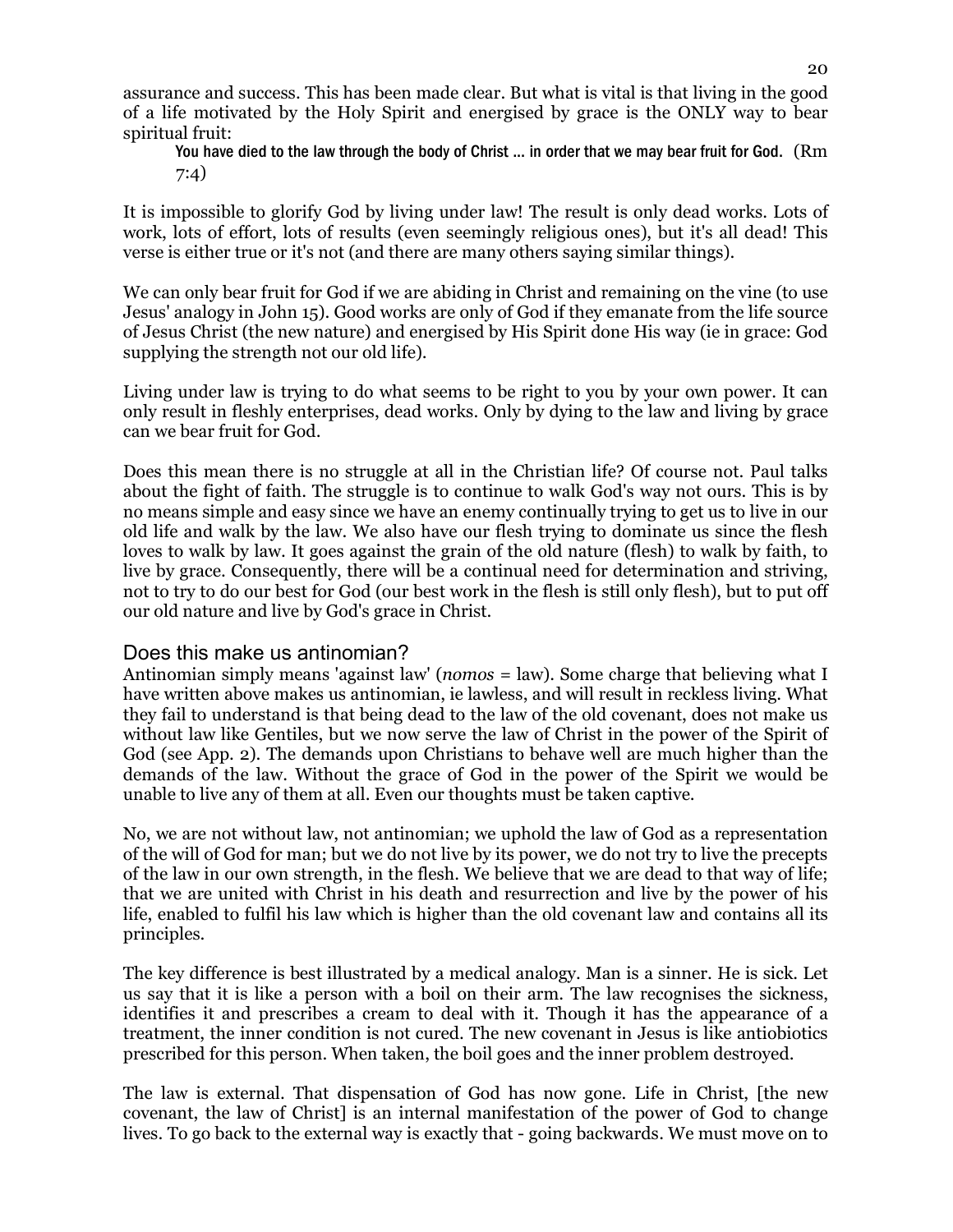life in the Spirit, which is what Paul will now go on to in chapter 8.

#### **Appendix 1**

#### Notes on the Christian's position to the law

#### 1. The unity of the law

If keeping any, you must keep all (Jm 2:10, Gal 5:3). Why?

The law is a whole, it is not distinguishable into moral, legal and ceremonial. There is confusion among many Christians who see clearly that Hebrews states that the law is cancelled and that this seems to contradict the eternal quality of the law stated in the Old Testament. To get round this many theologians arbitrarily divide the law into three sections: moral (i.e. the 10 commandments), ceremonial (laws pertaining to the sacrificial offerings worship system and feasts) and civil (laws pertaining to the government of Israel (e.g. the cities of refuge). They say that the civil and ceremonial laws were cancelled, but the moral law was not. We still need to formally keep the written code. The problem is that there is absolutely no evidence in scripture that this is so , No Jew would have ever conceived that this could be the case. The Hebrew *Torah* and the Greek *Nomos* are singular. So, the law as a whole has been superseded. The rabbis identify 613 commandments, if you intend to obey some, you must obey all e.g. don't eat pork.

### 2. Jesus fulfilled and internalised the law

Jesus clearly stated that he did not come to destroy the law but fulfil it. This is the key: the law has been taken into Christ and elevated. Not destroyed but spiritualised and fulfilled in Christ so that it now operates on an infinitely higher level which is called in the New Testament: 'The Law of Christ'.

The law (as manifested in the Old Testament) is now inoperative to a Christian. It has been fulfilled in Christ. The law was the external manifestation of God's will for human behaviour. No man could keep it thus it condemned him. Jesus fulfilled all the law, was a perfect representation of God's will for manhood (Rm 10:4). We must now keep the law of Christ. This is worked inwardly in us through grace by the Holy Spirit. The law of Christ, or the law of the Spirit of life (Rm 8:2), incorporates the moral law of the OT but is much more because it is Christ's life: hate is as evil as murder for instance. We must not go back to legalistic, formal obedience of something that has no grace but ends in death (2 Cor 3:2- 11). The written code was external and could not change the inner disposition of the worshipper. The New Covenant, containing the law of Christ, is internal and is operated within the believer by the power of God so that the Christian can obey it (Phil 1:12). Not only external actions are demanded (the limit of the old covenant law), but there is power in the gospel to deal with inner dispositions, in fact the Christian must achieve victory through Christ over his thought life (2 Cor 10:4-5) since this is the origin of external actions. The law of Christ contains power for Christians submitted to the Holy Spirit to deal with the root as well as the fruit.

#### Is this antinomian?

This does not make us antinomian. Christians are upholding all the principles of the moral law and more as they obey Christ. The Holy Spirit will not allow our freedom to be a freedom for the flesh, to become disobedient to God's previous revelation of his will for man (see Rm 6).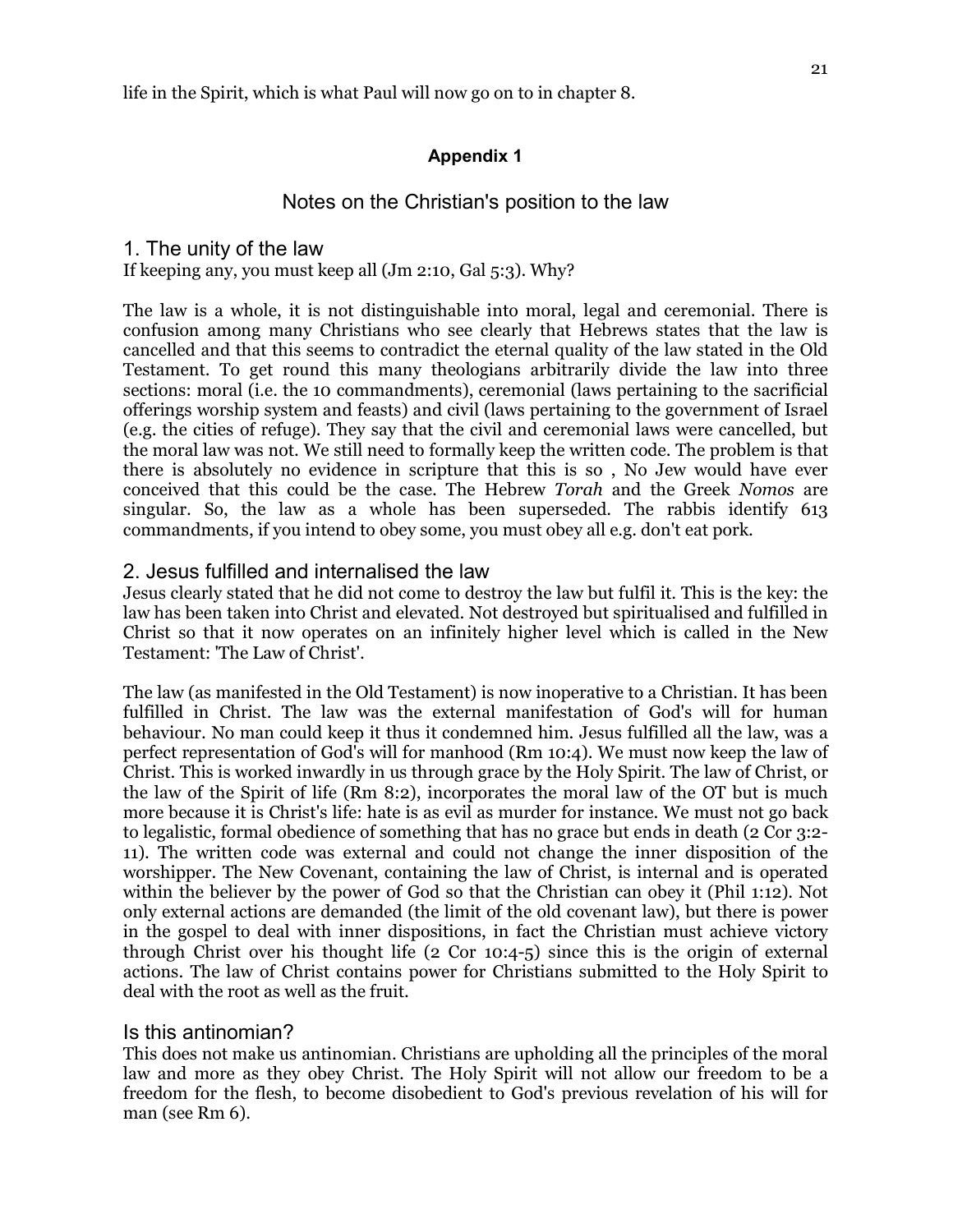## 2. Can we keep Jewish festivals if they are to last forever?

Jesus said that the law would not pass away whilst the earth remained (Matt 5:18). Some Messianic teachers use this as a basis for legalistic practices. Some others try to tack on a spiritual aspect saying that Jesus fulfilled the law now we can keep it (i.e. feasts or commandments) to glorify him, eg celebration of the Passover is to glorify Jesus as the lamb of God's deliverance today.

The law is in operation as a manifestation of God's will for human conduct in this world. As such it will never pass away. It remains as an objective guide for godly behaviour. But it is for those who are lawless inside. Those who have no inner law stand convicted by God's objective law. The law is not for those who have the law of Christ written on their hearts (1 Tim 1:9). Christians are dead to the law and to this world (Rm 7:4, Gal 2:19, 6:14). We live in the light of a new spiritual world to be inherited in fulness at the return of its spiritual king. This new world has a new law - internal and spiritual. We have died with Christ, and this present world with all its features is dead to us. The principles behind the OT law rest on the character of God and are incorporated into the law of Christ which will never pass away because God never changes (Gal 5:18).

Jewish feasts are part of the external written code which has been cancelled (Heb 8:13, 10:1-9). It must, therefore, be wrong for Christians to return to that which God has abolished. This can be hard for Jewish believers, as Paul discovered, and so he gave specific teaching on the dangers of returning to Jewish practices in the letters to the Galatians and Colossians. The letter to the Hebrews also deals with this.

In Col 2:16-23 he warns believers not to submit to Old Testament regulations and specifically mentions Jewish festivals (feasts). He suggests that the idea of elevating the celebration of these to a 'spiritual' level is 'empty deceit' and 'not according to Christ' (v8). He argues that in Jesus we have the reality of what feasts represented in Christ and, therefore, should not go back to the shadow. The context speaks of spiritual warfare. Satan will try any means to prevent believers from appropriating Christ, especially means that seem religious or superficially spiritual.

### Note:

**Rm 10:4** : the law has ended, Christ fulfilled it all and he is now our standard.

**2 Cor 3:2-11**: The law is the administration of death and condemnation (including the 10 commandments v3, 7: i.e. that which was carved on stone tablets), it has now passed away (Gk 'rendered inoperative'). The law of Christ replaces it by an internal, spiritual law (Gal 6:2, Rm 8:2).

**Gal 2:16**: the law cannot justify, we do not produce works of the law.

**Gal 3:2**: effort under the law is antagonistic to the Holy Spirit. The Spirit is only received by faith.

**Gal 3:10**: Relying on the law puts you under a curse.

**Gal 3:19**: It was never meant to be permanent, it lasted until Jesus came to fulfil it and inherit God's promise.

**Gal 3:21**: Righteousness cannot come by law because it is the strength of the old nature which achieves it. It results in works not fruit.

**Gal 3:23-4:11**: The law was a tutor until the Messiah came only; we are now 'in-lawed' to Christ (see appendix 2). Paul's argument here is clear. Before faith came in the Gospel we were under law as a restraint. It was tutor, custodian or guardian. This is a person who took children to school and looked after them until they became of age. Now that faith has come in Christ, we are no longer under a custodian, we are sons of God with authority. While we were under the custodian, we were no better than a slave in the master's house, even though we were the heir of the master. Now we have received adoption. This is not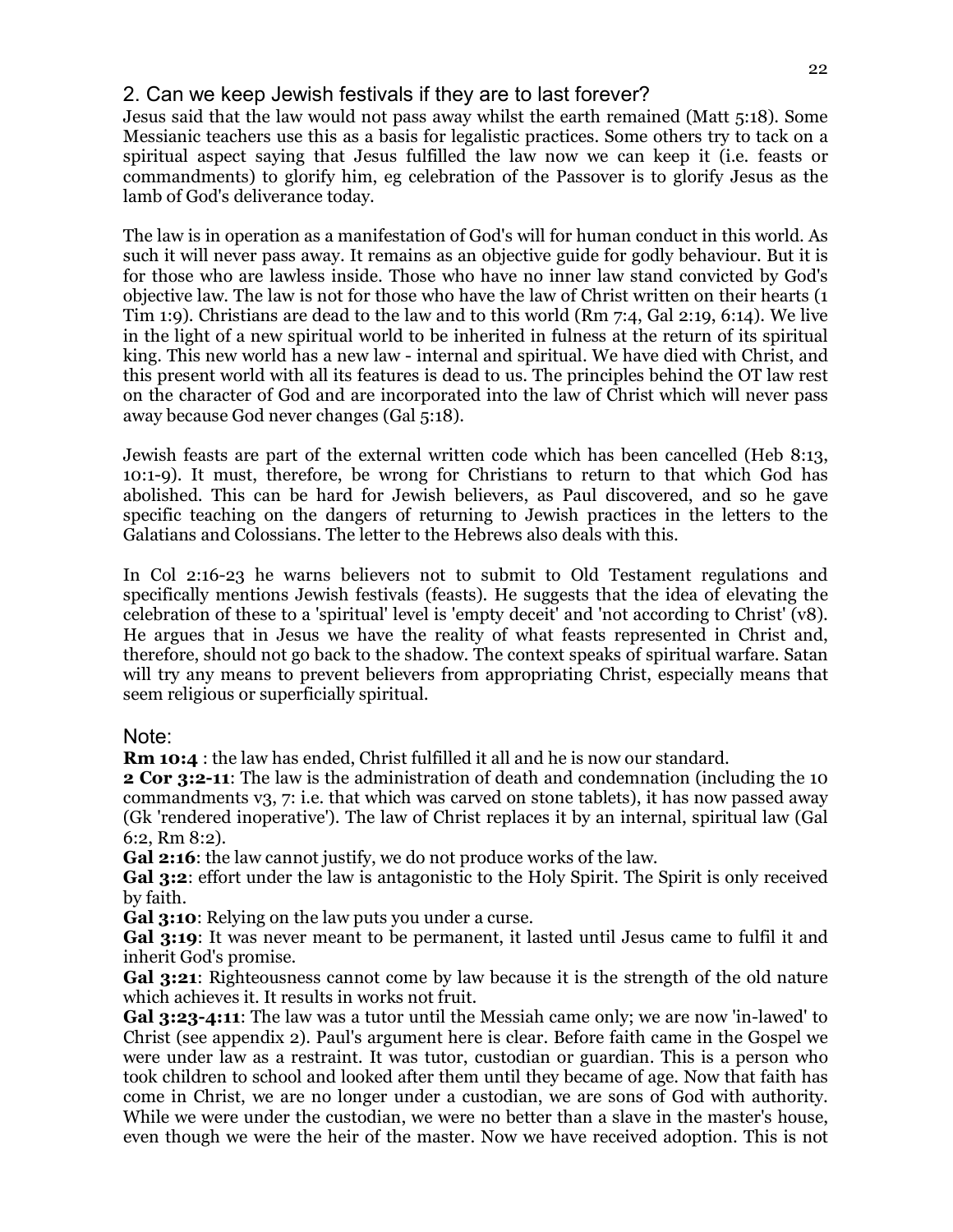just sonship but the attainment of legal rights as a son; a position of authority. Consequently we are no longer slaves but heirs. No longer in bondage, but free.

**Eph 2:11-16**: the law was a wall keeping the Gentiles from Jewish blessings which has now been broken down.

**Heb 7:19**: the law cannot make anything perfect. It cannot sanctify.

**Heb 7:11-12,18**: Christ's priesthood is based on Melchizedec not Aaron. The law was the basis of the Aaronic priesthood. Melchizedec's priesthood requires a new law (Heb 5:1-10).

## **Appendix 2**

## The different applications of the law 1 Cor 9:19-23

... To the Jews I became as a Jew ... to those under the law I became as one under the law ... To those outside the law I became as one outside the law - not being without law toward God but under the law of Christ.

In this passage Paul explains that there are different relationships to the Old Covenant law. Every person fits into one of three different applications of responsibility. This is brought out more clearly in the original Greek words used here.

- **1** Jews are **under** the law *(hupo nomos)*
- **2** Gentiles are **without** law *(anomos)*
- **3** Christians are **'In lawed'** to Christ *(ennomos Christou)*

As Gentiles, before we became Christians we were without law. As Paul explains in Romans 1-3 we were subject to our conscience for moral guidance not having a legal code to follow. We were **without law.** 

Jews are still **under** the law of Moses which represented the will of God in formal, inflexible terms which depended upon ability and had sanctions for the disobedient. As we have seen it was a precursor and shadow of the reality which came in Christ who fully and clearly represents God's mind for human behaviour.

The Gospel Jesus brings not only releases believers from a mere formal, external code of behaviour, but having given them a new life principle to live in power by, Christians are now **In-lawed** to Christ. They fulfil the will of God by living their lives in the resurrection power of the Son of God. They live in the good of the inheritance provided by God's Christ and, as such, have a much higher requirement: e.g. they must not lust in their mind let alone commit adultery, as well as not killing, they must not be angry. It is a backward step which displeases God (and ruins his plan for Christians) to fall into merely fulfilling the Old Covenant law, either morally or ceremonially (e.g. feasts). His purpose for his children is much higher than that, it is to be like Jesus.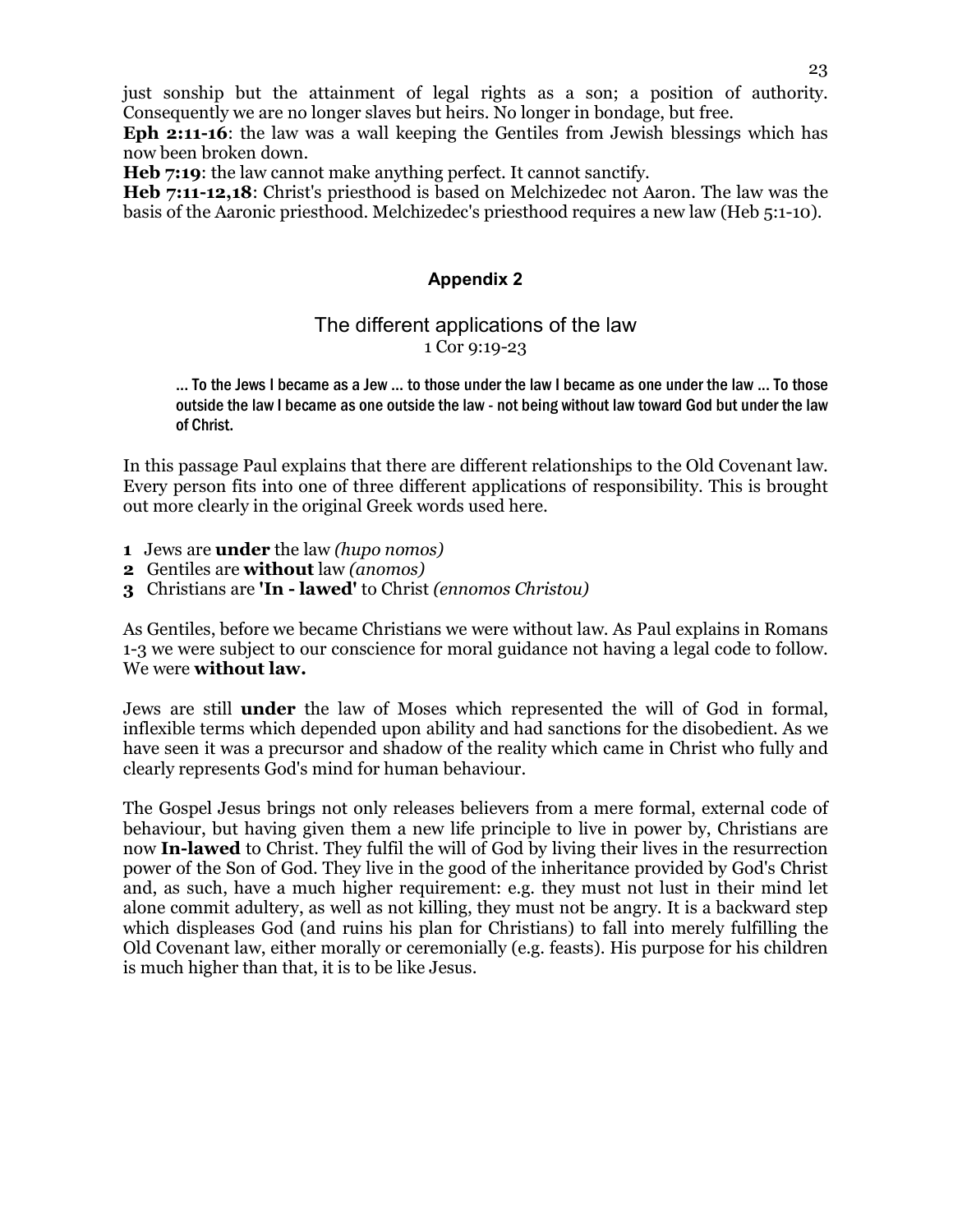God's purpose for mankind can be expressed as:



(Gal 5:13-14; 1 Tim 1:8; Heb 8:8+)

God's purpose for mankind can be seen in history as:

## **Fall Covenant (promise of grace) Law Calvary New Covenant (Life in the Spirit)**

| <b>Old Covenant</b>                            | <b>New Covenant</b>                                                |
|------------------------------------------------|--------------------------------------------------------------------|
| Do it and live, blessed. Fail and die, cursed. | Jesus internalises and fulfils law.                                |
| External                                       | For Christians the law is: Internal.                               |
| Outward ordinances, and rituals.               | Done in grace by living in his life by the<br>power of the Spirit. |
| Works / Legalism.                              | Grace.                                                             |

Jewish Distinctive.

- The old way of doing God's will (in the flesh) is abolished (Rm 6:14, 7:6; Eph 2:15; Heb 10:9).
- But the essence of the law (doing God's will, in his Spirit) continues (Mt 5:17-19; Rm 3:31,7:22+).
- The moral value of law remains and is enhanced to include motivations, thoughts and inner disposition in the Law of Christ.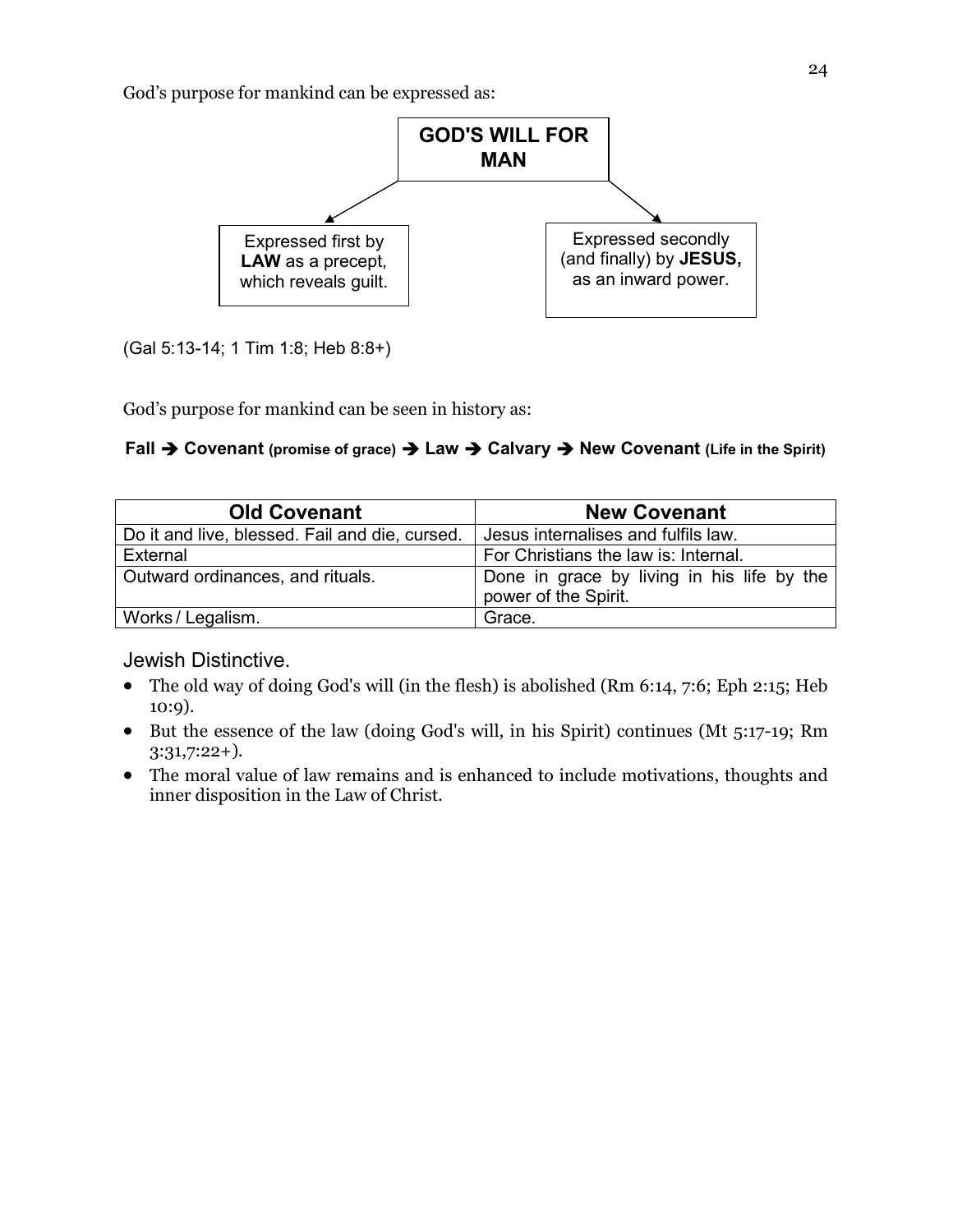# Life in the Spirit Romans 8

Paul has been explaining to these Roman Christians, whom he has not yet met, the fulness of the power of the Gospel of God. It is centred in a new position, being **IN CHRIST**. All the blessings God gives us through the Gospel result from a new life in his son. We have been taken out of the old Adamic life and placed into Christ, the source of this great inheritance.

From Rm 5:12 to 6:23 the argument was to set forth this objective truth: that our problems stem from a sinful old nature and that our blessings arise from the resurrection life of Christ available since the cross. As we have seen, Paul shows the opposition of life in Adam with life in Christ. The outcome of seeing this truth, and believing in its power, brings deliverance from sin and slavery (Rm 6) which should then lead to life in the Spirit (Rm 8). However, we are all aware of a war in our bodies and a tendency to be dragged down. Romans 7 explains the result of failure to apply Romans 6 and Paul begins to explain the subjective aspect of our walk with God. Instead of the terms 'in Adam' and ' in Christ' we now start to see the terms 'in the flesh' and 'in the Spirit'. In Romans 8 the opposition between the flesh and the Spirit comes to the fore as Paul explains how to apply this teaching to have a life of victory. Romans 8 depends on the earlier doctrine of identification (Rm 6), and Romans 6 must lead to the victory seen in an expression of life in the Spirit (Rm 8).

#### **Rm 5-6 In Adam / In Christ - Objective truth - Our Position / Standing Rm 7-8 In the flesh / In the Spirit - Subjective truth - Our walk / experience**

## The law of the Spirit of life in Christ Jesus v1-2

This chapter asks the question: 'Am I living in the flesh or in the Spirit?' We have seen, in Romans 7, that life in the flesh is the expression of the old Adamic nature. The root of that is what I can do in my own strength. The essence of that life is sin; the law arouses these sinful desires and lusts which bear fruit in death:

While we were living in the flesh, our sinful passions, aroused by the law, were at work in our members to bear fruit for death. (Rm 7:5)

Walking in the Spirit is the outworking of the new nature, the resurrection life of Christ. The essence of this is: what Christ can do in me.

But now we are discharged from the law, dead to that which held us captive, so that we serve not under the old written code but in the new life of the Spirit. (Rm 7:6)

If I fail to walk in the Spirit I will express in my life the opposite of what God says my position is. Paul shows us this experience in Romans 7.

The flesh serves a law, the law of sin (Rm 7:25). There is an irresistible pressure downwards in the old nature which leads to death. Just as there are physical laws in the universe, like the law of gravity or the first law of thermodynamics, there are eternal spiritual laws. Only a greater law can free us from the downward pull of the law of sin and death (Rm 8:2). The law of sin occupies the flesh. The body and mind is the scene of a conflict (as we saw in Rm 7). The law appeals to the mind but the flesh attacks the mind, drawing it after fleshly lusts.

The law of the Spirit of life in Christ Jesus is the only power which can contravene the law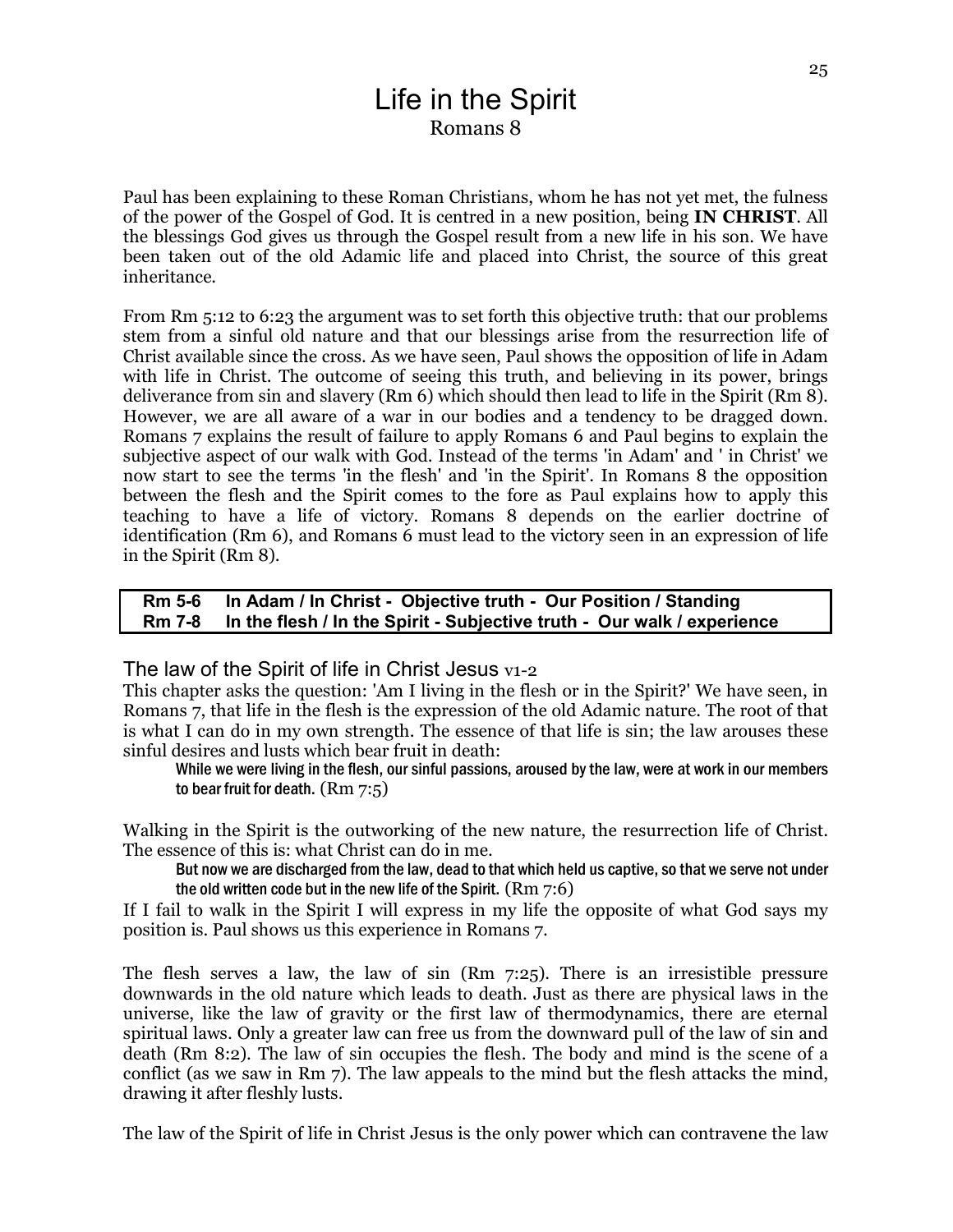of sin and death. Life in Christ, resurrection life, undercuts the law of sin and releases us from its power. As we live in Christ's life by the power of the Holy Spirit, we are freed from the tendency to evil.

For example: if a balloon is filled with helium it will rise because helium gas is lighter than air. A physical law demands that it should rise. Left alone it will have a tendency to lift. If a child holds this balloon in his hand, the balloon will not rise. A new power has entered the scene, the power of a life which is greater than the power to lift the balloon. Life overcomes the previous law. So the life in Christ Jesus also sets us free from the tendency to sin and death.

Alternatively, the tendency to sin is like gravity which pulls down. The power of the Holy Spirit is like magnetism which can hold heavy metal objects (e.g. a car) in mid air opposing the force of gravity.

In Christ, therefore, there is no condemnation. The realm in Christ is totally free from guilt. However, outside of this realm there is always condemnation. Can a Christian commit sin wilfully and live in the good of this verse (Rm 8:1)?

Firstly we must issue a warning, the life that God gives contains power to overcome sin (the law of the spirit of life). A person who feels no need or desire to act godly cannot have this life. Grace always leads to holiness; we cannot simply trust in a cheap grace and easy Gospel which endorses sin. Genuine conversion will result in a growth in sanctification. This must be stressed in these superficial days. However, legally before God a Christian is declared not guilty despite his actual condition; were it not so we would all be condemned. At the day of judgment a genuine believer will be declared righteous by faith even though he still sinned. At that time he will be given a new body which does not have the tendency to sin but which matches his inner new nature. It is the work of the Holy Spirit to bring discipline to a Christian to prevent continuance in habitual sin and, in God's grace, backsliders will be brought back. In the present, the benefits of salvation are in the new nature. It is those in Christ who are free of condemnation. If you are living in the old nature, you are living in the realm of sin and condemnation. Paul insists that we put off this old nature as it continues to decline:

Put off your old nature which belongs to your former manner of life and is being corrupted through deceitful lusts, and be renewed in the spirit of your minds, and put on the new nature, created after the likeness of God. (Eph 4:22-24)

If a Christian walks in the flesh, lives in his old nature, and commits sin, he is guilty. There is obviously condemnation. This is why John explains that we have to deal vigorously with sin. Call sin, sin and then confess it to God seeking forgiveness and cleansing by the blood of Christ. (See 1 Jn 1). Holding on to this verse (Rm 8:1) is not a licence to live as you please. It is those **In Christ** it pertains to.

[Jesus explains this in picture form in John 15. The Christian is a part of the vine. He is told to remain there, to abide. All the time he does so, the sap, the power of an inner life, rises from the stem and brings a continual supply of life to the branch. The branch then bears fruit. This is what God is after. If a branch comes away from the vine, it is still a branch, it doesn't become a cabbage, but it has no life and is only fit for burning in that state. (The picture cannot be pushed too far and is not talking about hell but about life. If Jesus commands us to abide in him it must be possible that we can fail to do so. He doesn't say that branches cannot be grafted back on. He is simply making the point that fruit for God can only come where the branch remains on the vine.) Paul makes the same point in 1 Cor 3. A man's work will be tested by fire. Wasted lives which did not build on the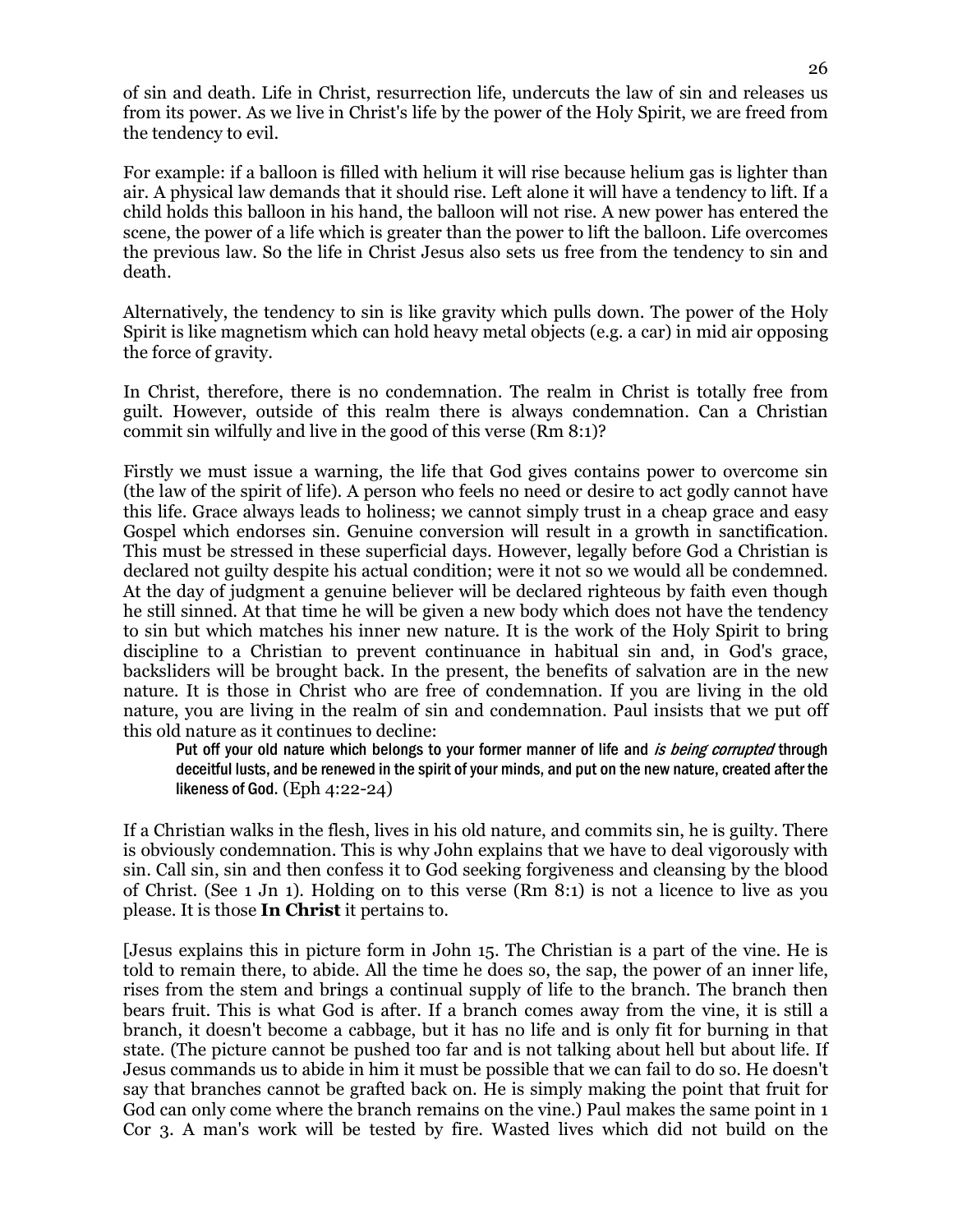foundation with the power of the Spirit (gold, silver etc.) will be burned up. He will be saved (v15) through fire but lose all his work and reward. A life built on the foundation of Christ (i.e. a Christian) will be tested by fire (the tribunal of Christ at the end 2 Cor 5 :10). There is no suggestion of losing your salvation in these passages but a warning that you can let God down, fail to glorify him, fail to bear fruit and lose your rewards.]

The key is, therefore, to abide in Christ. In him there is abundant life, blessing and no condemnation. In the old nature is sin, death and wretchedness. Romans 8:1-2 concisely covers the ground we saw in Romans 6.

### The law fulfilled  $v$  3-4

The Holy Spirit takes care of our inward lives. As we walk according to the Spirit, he fulfils the law in us (Rm 7:6). The law cannot be fulfilled by work, only by a walk. We must be completely subject to the Holy Spirit. The flesh cannot obey God's law. At the cross Jesus condemned that whole system to death. It is now over. The way to follow God now is by living in Christ and following the Holy Spirit.

Note this continued antagonism between the flesh and the Spirit. The law is only fulfilled by those who are walking according to the Spirit not by those who walk according to the flesh. In verses 1 to 17 we see the following contrasts between the two spheres:

| <b>ACCORDING TO THE FLESH</b> | <b>ACCORDING TO THE SPIRIT</b>            |
|-------------------------------|-------------------------------------------|
| Condemnation                  | No condemnation                           |
| Law of sin and death          | Law of the Spirit of life in Christ Jesus |
| Law can't achieve good        | Law fulfilled in us                       |
| Mind of the flesh is death    | Mind set on the Spirit is life and peace  |
| Hostile to God                | Spirit of God                             |
| Does not belong to Christ     | Christ is in you                          |
| Bodies dead to God            | Life to our bodies through his Spirit     |
| You will die                  | You will live                             |
| Enemy of God                  | Sons of God                               |
| Spirit of slavery             | Spirit of adoption                        |
| <b>Slaves</b>                 | <b>Heirs</b>                              |

### The focus of the mind  $v$  5-8

It is vital that we fix the focus of our minds on the things of God. We have noticed this before (Col 3:1-3). Probably everyone would accept this, but does everyone understand what is at stake? Paul says here that to set the mind on the flesh **IS DEATH**! Not will end in death but is in the realm of death now. Death is separation from God it does not mean annihilation. The realm of the flesh is the realm of death. Works done in the flesh are worthless to God. A life of religious service done in the flesh is just dead works. Paul gives a similar warning in Galatians:

Do not be deceived; God is not mocked, for whatever a man sows, that he will also reap. For he who sows to his own flesh will from the flesh reap corruption; but he sows to the Spirit will from the Spirit reap eternal life. (Gal 6:7-8)

Furthermore, a mind set on the flesh is hostile to God! You could find that you are God's enemy if your life is spent outworking that old nature. It is impossible to please God if you live in the flesh. This is simply working out the logic of the truths we have already seen in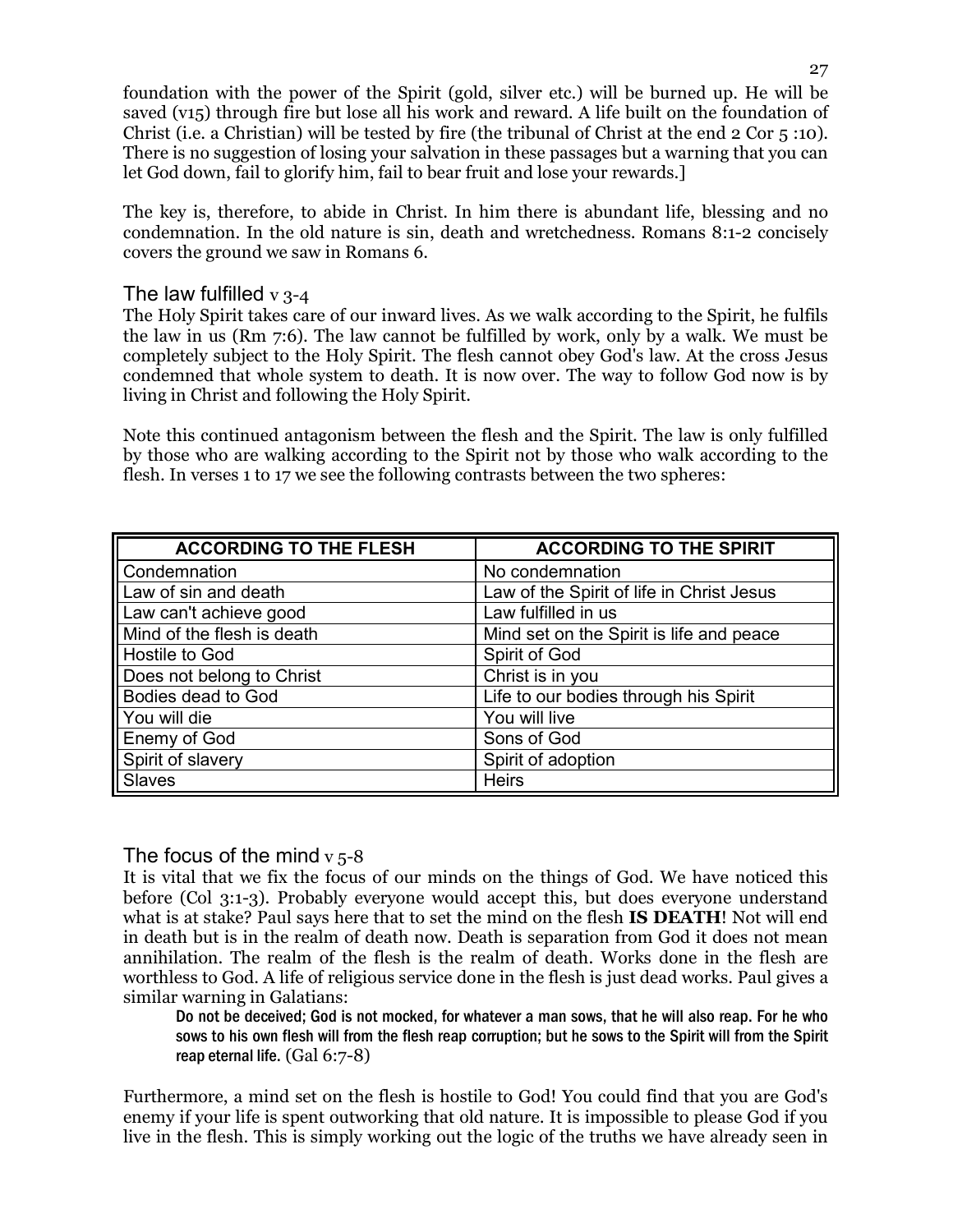Romans 5-6. The flesh is the expression of your old Adamic life which God has already sentenced to death. We can choose which nature we will live in. To live in the flesh is to die to spiritual values and to dishonour Christ. It is worse than a dog going back to his own vomit (2 Pt 2:22).

However, to set the mind on the Spirit is life and peace. This is the realm of the abundant life which Jesus promised. It has nothing to do with outward circumstances. In scripture it is often the poor and persecuted who obtain the blessing of the Lord. This is the peace which the world's outward circumstances cannot give. It is the peace which can enable Paul and Silas to sing praise to God in chains in prison after harsh treatment (Acts 16:25).

Life and peace is an equilibrium where all fits together and the grace of God simply flows through one completely submitted to God. The problems of life don't drag you down and the successes of prosperity don't puff you up. It has been said that if two angels were sent by God to do two jobs, one to be a great king, the other to be a poor street cleaner, it would be a matter of complete indifference to them which one had which job. This is the sort of settled peace God gives to one whose mind is set on the Spirit. But notice that the mind must first be focused. This must happen before events overtake us. We must be convinced of the teaching, believe it for ourselves and be determine to follow it, no matter what transpires.

This same teaching is everywhere in Paul's letters, for instance:

Walk by the Spirit and you will not gratify the desires of the flesh. For the desires of the flesh are against the Spirit, and the desires of the Spirit are against the flesh; for these are opposed to each other to prevent you from doing what you would. But if you are led by the Spirit you are not under the law. (Gal 5:16)

Put off the old nature (flesh) with its practices ... put on the new nature. (Col 3:10)

These passages give a clear indication of what living in the flesh is since Paul lists the works of the flesh and the fruit of the Spirit.

| Works of the flesh (Gal 5) | <b>Fruit of the Spirit</b> |
|----------------------------|----------------------------|
| Immorality                 | Love                       |
| Impurity                   | Joy                        |
| licentiousness             | Peace                      |
| Idolatry                   | Patience                   |
| Sorcery                    | Kindness                   |
| Enmity                     | Goodness                   |
| <b>Strife</b>              | Faithfulness               |
| Jealousy                   | Gentleness                 |
| Anger                      | Self-control               |
| <b>Selfishness</b>         |                            |
| <b>Dissension</b>          |                            |
| Carousing                  |                            |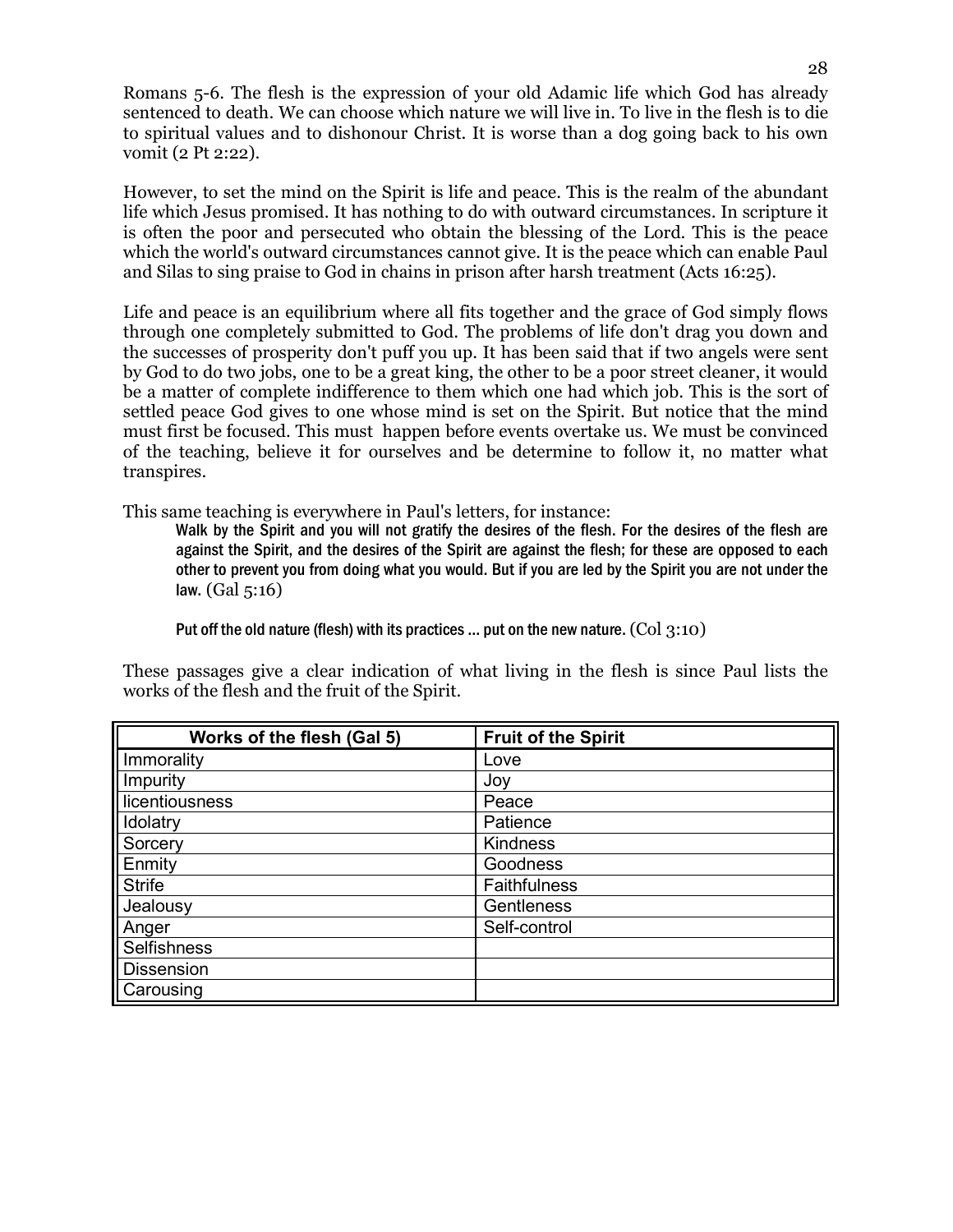| What is earthly (Col 3) | What is of the new nature           |
|-------------------------|-------------------------------------|
| Immorality              | Compassion                          |
| Impurity                | Kindness                            |
| Passion                 | Lowliness                           |
| Evil desire             | <b>Meekness</b>                     |
| Covetousness            | Patience                            |
|                         | Love                                |
|                         | Let the peace of Christ rule        |
|                         | Be thankful                         |
|                         | Let the word of Christ dwell richly |

A detailed word study of each of these words would pay dividends but we cannot enter into that here.

#### v 9-11

Paul expresses confidence that his hearers are genuine Christians. Only those with the Spirit of Christ belong to him. The Spirit dwells in such and keeps them from living in the flesh. Having the Spirit of Christ is the same as having Christ in you. When Christ came to us he regenerated our human spirit to enable it to become his dwelling place. Natural man's spirit is dead since it is separated from God. A Christian's spirit is alive because it is in communion with God. Ordinarily, our bodies would be as good as dead since it has been the continual expression of the flesh, a body of sin (Rm 6:6). However, those in whom Christ dwells by the Holy Spirit will receive life in their mortal bodies by the Spirit. The body of a Christian becomes a temple to be used to glorify God. What once manifested sinful desires now becomes an expression of the life of Christ. Our bodies are vessels. They are not to be abused but controlled so that, by grace, they reflect what is true inwardly in our spirit.

#### v 12-17

As a result of this we owe the flesh nothing. If we follow it we will die, our spiritual life will immediately wither. We must put to death the deeds of the body to live. We must lose our lives to save them, we must deny ourselves and carry the cross (not a trial but death). We are not wise enough to understand this and do it ourselves. We can only succeed by trusting the Holy Spirit to do the work in us:

By the Spirit you put to death the deeds of the body.  $(Rm 8:13)$ 

He must lead us in all things, a constant trusting of our lives to God moment by moment.

- Led not dragged, we have to walk and follow, he won't force us against our will.
- Led not just guided, but under the Spirit's power.
- Led not carried, we are involved, we must do our part, effort is involved.
- Led under the total control of the Holy Spirit.
- Led we are going to his destination, by his path.
- Led we will experience the ups and downs of the route but he is with us.

Work out your own salvation with fear and trembling; for God is at work in you, both to will and to work for his good pleasure. (Phil 2:12-13)

As we let the Spirit lead us forwards we show ourselves to be sons of God, but more than that, we have received the spirit of adoption (not Sonship). It is one thing that we are God's children and know God as our father, but adoption is a legal Roman term which means more than the English word assumes. It means to place a son in the position as rightful,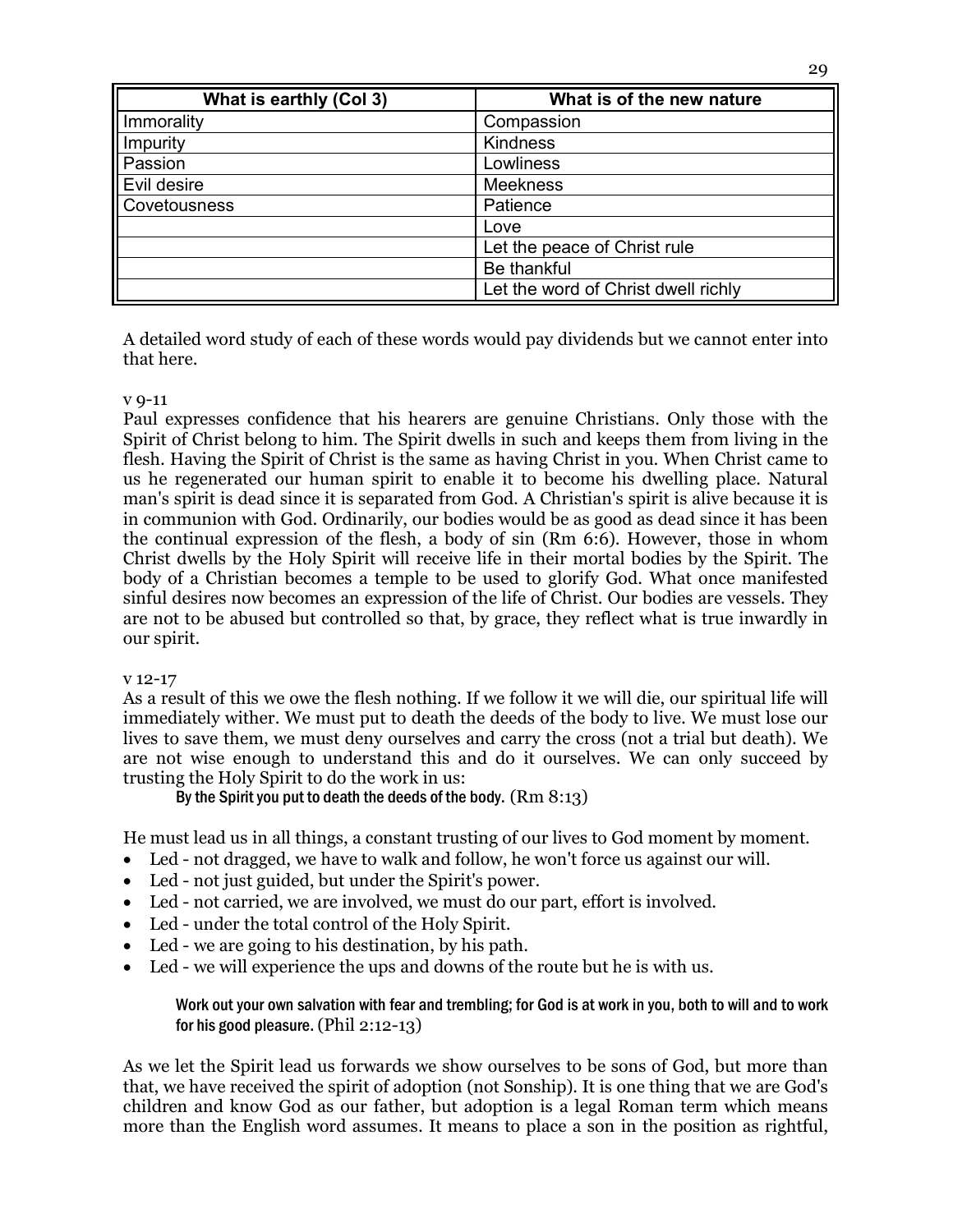#### legal heir, one who has come of age to take authority. Paul immediately says this openly: If children, then heirs, heirs of God and fellow heirs with Christ. (Rm 8:17)

We are able to share in the authority of Christ, legal representatives of God on this earth to take control by prayer and faith as God directs. This is not the taking up of causes, lobbying Parliament, seeking positions of power, political manoeuvring etc. It means living like Jesus did. Seeking to obey the Father's every word, doing what he was doing. This means that we will bring life to those we touch, pray for situations to be released, meet the practical needs of those we can help, preach the Gospel to those in darkness. As we walk in the Spirit we do all these things with power.

But notice a qualification here: 'provided we suffer with him'. We will only see Christ's glory in our lives as we willingly follow him into suffering. The Holy Spirit will certainly lead us in a path that includes suffering for that is the way that Jesus walked. Even he was only made perfect through suffering (Heb 2:10) and learned obedience through what he suffered (Heb 5 :8). Jesus promised that the way of salvation involved many tribulations. These are necessary to sanctify us. Without our problems we will not grow. For instance, if we want to be patient and steadfast we must be tested with trials (Jm 1:2-3).

The sort of claims, heard in some Christian quarters, about total peace, prosperity and complete healing all the time is unknown to the writers of the New Testament. A simple look at Paul's life alone shows this. He suffered dreadfully (2 Cor 11:22 ff) and worked to support himself yet God bestowed on him a deeper knowledge of his ways than anyone had ever seen, even more than he could tell us (2 Cor 12:4). Paul new the deep things of God because he knew that weakness enabled God's power to work in him.

He [the Lord] said to me, 'My grace is sufficient for you, for my power is made perfect in weakness'. I will all the more gladly boast of my weaknesses, that the power of Christ may rest upon me. For the sake of Christ then, I am content with weaknesses, insults, hardships, persecutions and calamities; for when I am weak, then I am strong.  $(2 \text{ Cor } 12:9-12)$ 

Suffering and glory go continually together in the scriptures as we have written elsewhere. A Gospel that does not include a doctrine of suffering is not the Christian Gospel. A Gospel that insists upon continual healing in the atonement, miraculous provision of finances by faith without encouraging honest work and saving, and reliance upon miraculous prosperity claims more for itself than the apostles knew. It is at best an error, at worst downright dangerous heresy.

This does not preclude healing or miracles from our experience; but it does mean that as the Holy Spirit leads us (not Satan mind you) we should accept suffering and learn from it to be like Christ. This means discernment is required to know when our leading is from God and when it is from us or the enemy. The more we lean upon the Spirit day by day, the more we will get to know his ways and become ever more sensitive to his operations.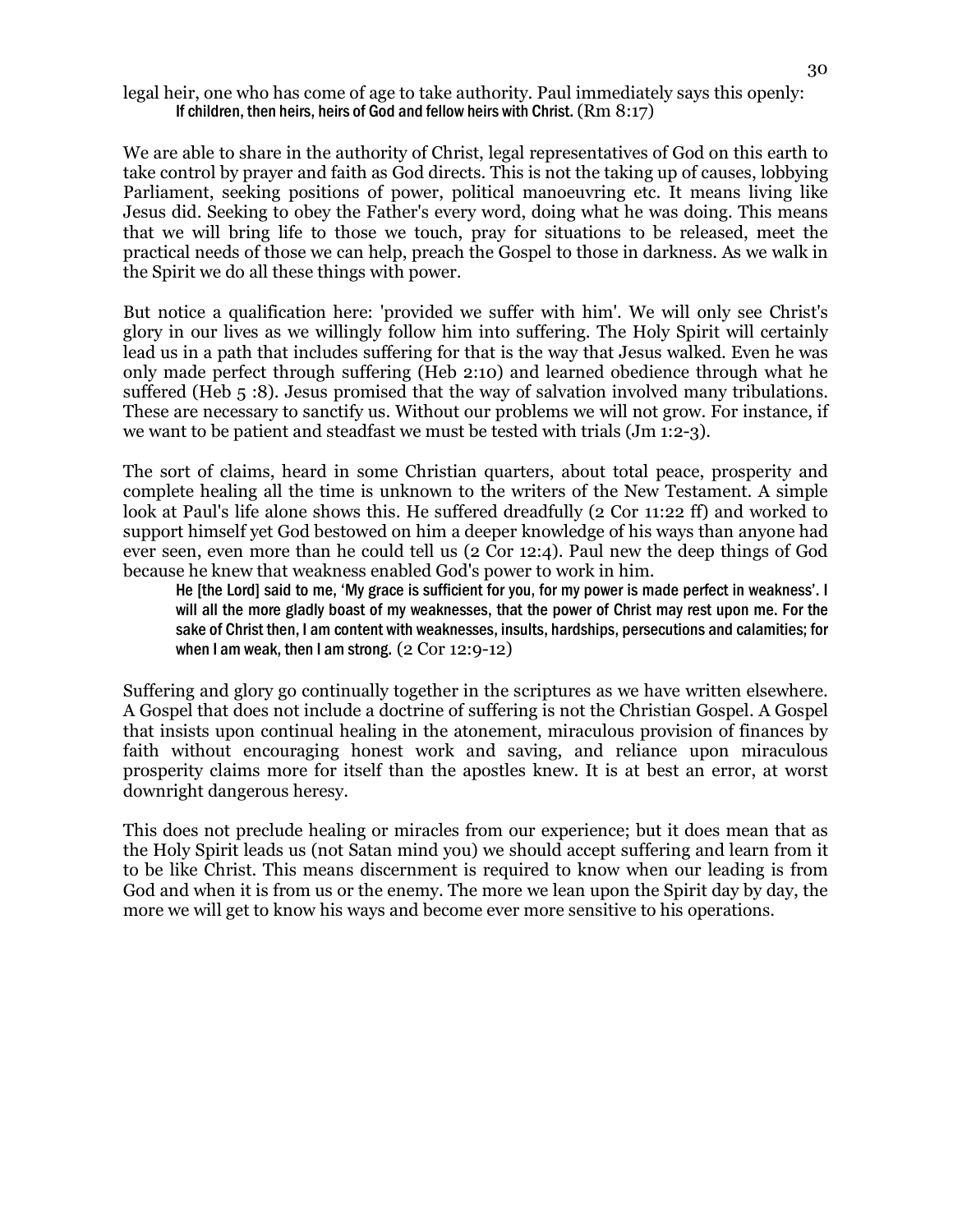# Suffering, Futility and the Hope of Glory Rm 8:18-27

#### Suffering

Suffering is nearly always connected with glory in the New Testament, as we have already noticed. It is simply not scriptural to identify the Christian life with a worldly perception of glory. Teachers are right when they tell us that God has a glorious future for us, but are wrong when they then imply that this consists in the ability to have faith for anything we desire in material terms (cars, money, houses etc). The very example of the NT saints and even Jesus himself shows us this. God was to be glorified through Lazarus (Jn 11), and Lazarus was a close friend of Jesus, yet he died, even though Jesus could have hurried to his rescue. There was suffering involved. God's ideas and ours are very different. His reign has been described as an 'upside down kingdom'. It is a place where the first are last and the last are first. Our human ideas simply do not fit.

The subject of suffering forms a link in Paul's argument from the previous section on life in the Spirit to this one where the vision is broadened. Paul wants to talk about glory. The entrance to that is by suffering. Perhaps glory could be described as the perfection of grace. Certainly Matthew Henry felt that *'grace is glory begun'.* Yet God's grace is made perfect in our weakness, not our strength, or our faith. (2 Cor 12:9).

#### **Nature**

This applies both to us and to the creation. Glory is going to be revealed, not only to us in the grandeur of God's plan, but also in us as the executives of that plan. Man was originally given a mandate to rule creation as the ambassador of God. That plan has never changed, we are currently in a holding position awaiting the full outworking of redemption. Jesus, as the perfect image of God in man, will head up a new creation that will see a glorious release of all creation into the fulness of the plan of God. The realm of nature is awaiting this revelation of the sons of God with eager longing.

#### Futility

At this present time, creation is subject to futility. There is no purpose or point in things as they are ruined by sin in the world. The natural order is rushing headlong into chaos and devastation. Man has successfully utilised creation's resources to satisfy his lusts on himself at the expense of destroying the natural order. New reports are publicised every week about the imminent dangers of global warming alone. Time magazine (26 Sept 1995) detailed new 'conclusive' evidence that ocean levels will be raised by one metre by the turn of the century. This will result in many major rivers overflowing, destroying the habitat of people and wildlife. Forests will suddenly be in the wrong place and increasing aridity will result. It cannot now be stopped or slowed down. Time suggests we start making plans. Its headline is even apocalyptic in nature.

#### Glorious liberty

But there is no despair for nature or those who trust in God. Nature was subjected to this futility in hope. The end result is freedom from this suffering of bondage to decay. Nature will be included in the glorious liberty of the sons of God. At the moment nature patiently obeys God's sovereign commands. It is a testimony to the creator, and reveals his glory because it does as it is told. The creation is not in rebellion like man, it is *subjected* to futility. It inherently knows what it was created for and longs for that release as if in child birth.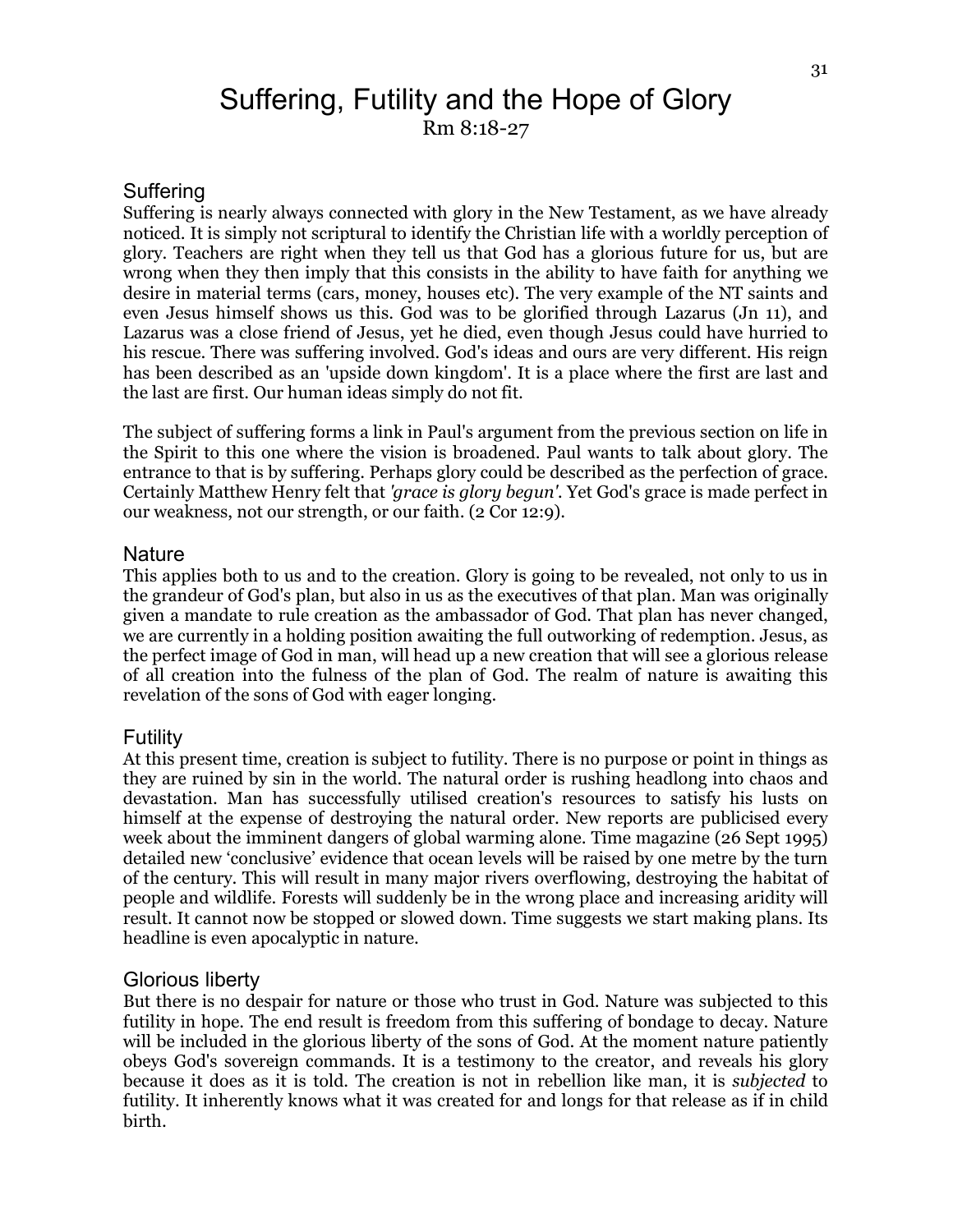## Adoption

We also share in this pain as we wait for the return of Jesus. We have a hope set before us. One aspect of the Gospel is to give a future to those with no future, to give a purpose to those with no purpose. To replace hopelessness with hope. Hebrews tells us that this is an anchor to our souls. It keeps us steadfast. It stops us wandering. There is a point to it all. God's eternal plan is being worked out, even in my suffering. In fact my suffering is a vital component to receiving the glory.

The hope of glory is not something that we can see. It is not something available now. Whatever the glory of signs and wonders may be, this hope is not referring to that, or any other experience in the Christian life. It is referring to the *'adoption as sons, the redemption of our bodies'* (v23). Hope enables us to be patient. We can wait for this because we are certain that it is going to happen.

Part of our inheritance is the changing of our bodies to be like Jesus' glorious body. In the twinkling of an eye we will be changed to be like him at his return. The New Testament teaches this consistently (see 1 Cor 15; 1 Jn 3:2; 2 Thess 1:10, 1 Thess 5:16-18).

But doesn't Paul teach that we are already adopted? Yes. We have already seen Paul show that we have the Spirit of adoption now (Rm 8:15). Like other blessings, we have them all in our spirit. The new man is spiritual, it is the life of Christ and it contains all the blessing that we will ever need in spiritual form. That's why Paul can say that we have *'every spiritual blessing in the heavenly places', 'blessed in Christ'* (Eph 1:3). The Holy Spirit has been given to us as a guarantee of our inheritance. There is one sense in which we have it now, in the Spirit, and another in which we are waiting for it in fulness (Eph 1:14). Like the kingdom it is *'now and not yet'*. At the Second Coming the adoption becomes physical. I am given a new body to suit my new nature. The consummation of salvation is when my entire being becomes a complete reflection of Jesus' nature: no old nature, no selfishness, no lust. Nothing to spoil the radiance of God - Christlikeness.

### Intercession

Since we are currently experiencing weakness in suffering, we need help. We don't even know how to pray properly. How often do we pray only to end up feeling unfulfilled, that our burden has not been released. We must depend upon the Holy Spirit much more for an adequate prayer release. The promise here is that he will intercede for us as we trust ourselves to him. We have already learned that we must be led by him ethically; we must equally be led by him in prayer. We can only pray in the will of God as we let the Holy Spirit lead us inwardly, sometimes only by releasing groans and sighs. We must be so overtaken by the Spirit in prayer that words cease to be able to express what we feel, so deep is the burden.

This is what the Puritans called the return of prayers. The only prayer worthy of God is that which God himself inspires deep within our spirit. By the Holy Spirit we receive the burden of God to pray. We trust the Holy Spirit to express that through us and he intercedes for us according to the will of God. The burden has come full circle. In that process we have become identified with the purpose of God and he has seen an incarnation of his desires in a person.

Furthermore, we are here assured that God is praying for us. In some circumstances we feel completely alone and uncared for, but we are never overlooked by God. Jesus is always interceding for us at the right hand of the Father. The word 'help' (v 26) is a compound verb meaning that the Spirit 'does for us and along with us'. We are not alone.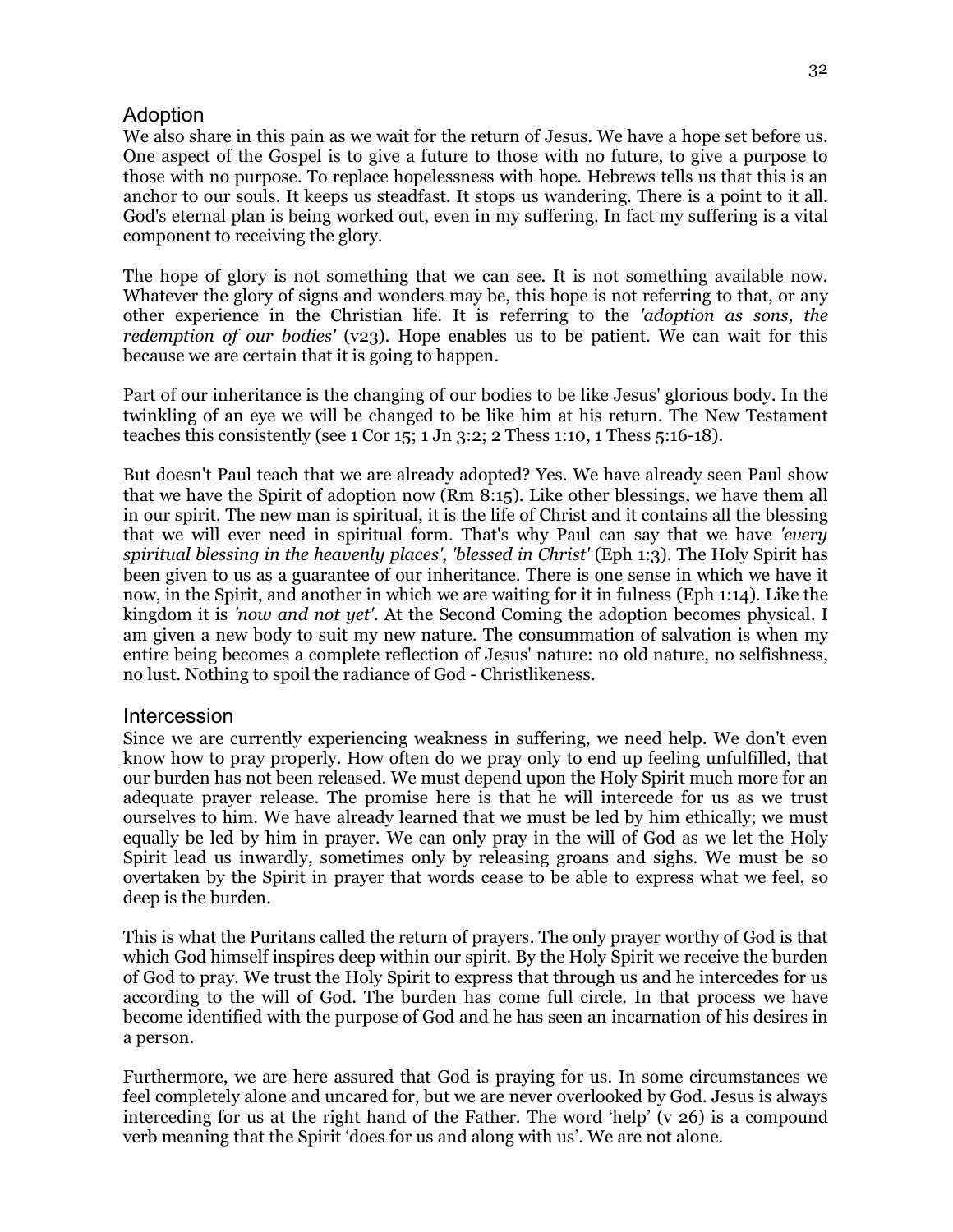# The Sovereignty of God in Election Rm 8:28-39

#### Introduction

Having spoken about our weakness and suffering Paul moves on to give absolute assurance that God is in complete control over these straightening circumstances. We are not just able to pray about our problems and know that God is himself interceding for us, but Paul declares that we are a vital constituent in God's eternal plan. We are not subject to the whim of fate or accidents; neither are we under the control of Satan and his cohorts. No! God is in total control of our lives because he predestines all that comes to pass. Though this may be an unpopular doctrine in these days, it is the only conclusion we can arrive at after a study of God's decree in the Bible. It everywhere shows that he not only elects a people for his Son out of his good pleasure, but he foreordains all things. If this were not so, how could he be God? How could he be sure of what would come to pass? How could his people be guaranteed safety?

#### All circumstances are predestined and under god's control for us

God is not only bringing about, in time, his eternal purpose, but the promise here is that the elect can be certain that everything that happens to them works for good. Nothing is wasted. Everything has a purpose. Not most things but all things. This enables us to give thanks. Our God is in control.

Rejoice always, pray constantly. Give thanks in all circumstances; for this is the will of God in Christ Jesus for you.  $(1 \text{ Thess } 5:16-18)$ 

Does this promise pertain to everyone? No! It is only for those who love God and are called according to his purpose. It is for the elect alone. What about evil? Can God be behind that? God is not the source of evil but he does control it. If God is God, all things must be under his control, including the Devil and evil circumstances. Some dislike this thought and deny it saying that God didn't want such and such to happen. The logic of this is that there is something outside God's power; that the wickedness of men and Satan can thwart God. How can this be true?

Fortunately God has not left himself without witness on this subject. There are many scriptures which clearly state that God controls evil things, e.g:

- I am the Lord, and there is no other. I form light and create darkness, I make weal and create woe, [Heb. 'making peace and creating evil'] I am the Lord, who does all these things. (Isa  $45:6-7$ )
- Who has commanded and it came to pass, unless the Lord has ordained it? Is it not from the mouth of the Most High that good and evil come? (Lam 3:37-38)
- Who has made man's mouth? Who makes him dumb, or deaf, or seeing, or blind? Is it not I, the Lord. (Ex 4:11)

God is not the author of wickedness but, as the almighty sovereign, all things are under his control. Even Satan cannot strike God's elect without permission (See Job 1). While Satan attempts to make things work his way, God uses this permitted evil to either discipline us, or demonstrate some point to angelic spectators, or fulfil some part of his plan which we are not yet knowledgeable about. We may not, therefore, see what the good is that is being worked out. We should always remember that God is working towards eternal purposes. He is working on his people for their future in a city which has foundations. The fulness of God's purposes will be seen in the new heaven and earth, they may not necessarily be seen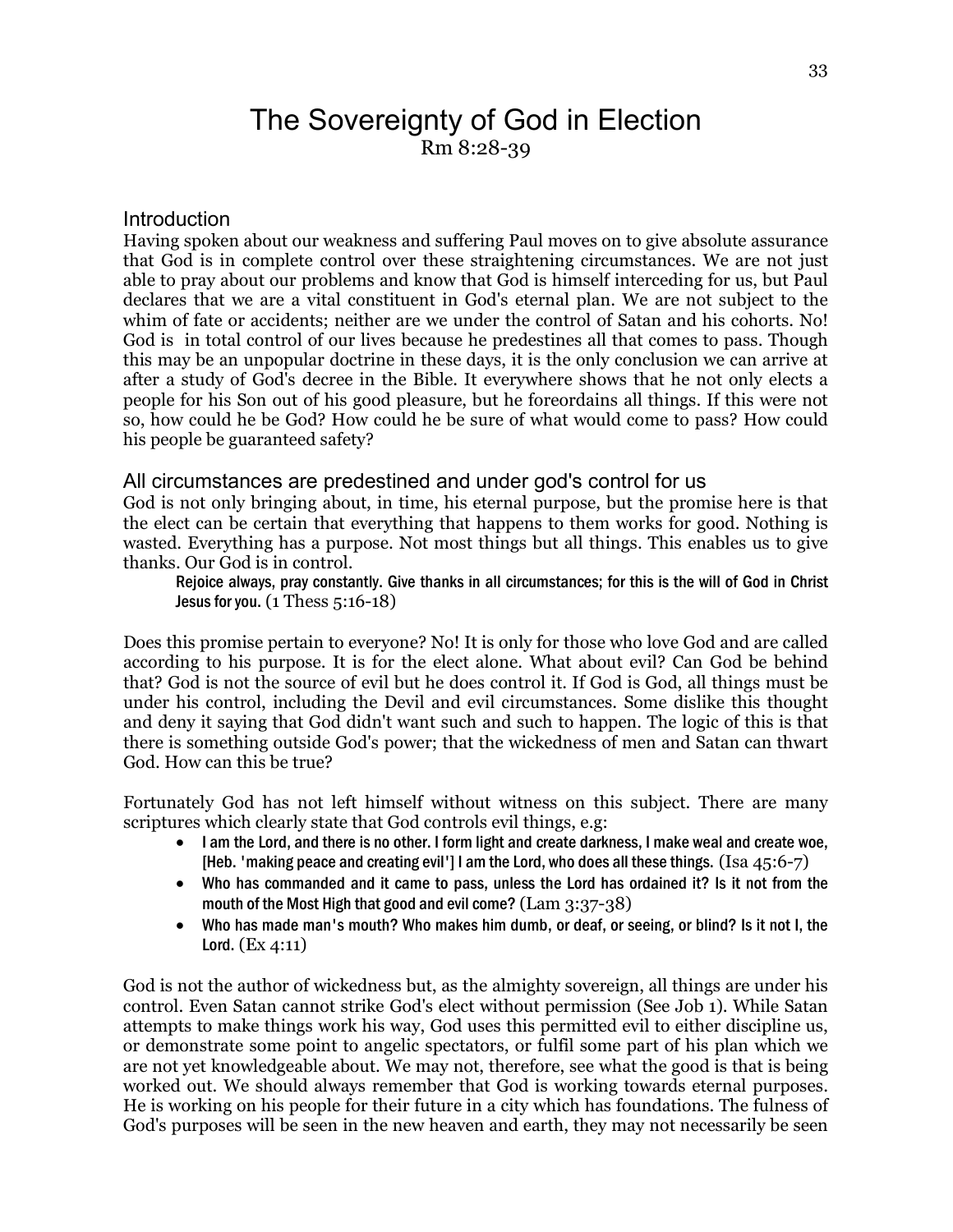now. This is why this promise is so precious to us. Nothing is wasted in our experience, even if we don't ever get to understand it all. He is building our character with heaven in view. All things may not work towards our comfort, but they will work towards our ultimate good.

What about our sin and rebellion? God will still work for our good but it will be by chastening rather than blessing. We are still children, and like a disobedient child, we may require discipline. We may experience things that may seem 'evil' to us. God's hand may be heavy upon us, but it will eventually work to our good.

What about 'evil' tragedies that overcome the Lord's people? We may think of the loss of a loved one or the desertion of a spouse or the betrayal of friends. These situations indeed seem evil, and very painful at the time. Only by going through such a situation can one be aware of the depth of pain even the Lord's people suffer. Did God ordain this? The answer is yes. If he isn't in control of all things, he cannot be in control of anything. The way out of such suffering is to trust that God is working it for good, even if you can't feel at the time that any good can come of this. There is no comfort or support in believing that God is not behind it, that it is the Devil's work, that human beings have got out of God's will and hurt you and God is upset about it. Where is the help in that? No. The only support in devastating tragedies is that God is not only in control, but also that before time he planned this circumstance as being absolutely right for you to make you what he wants you to be. After a time, you will see that this indeed is comfort, though in the heat of extreme pain, like grief, nothing may be of much help. At that time you must simply wait, and hope. Trust will come later.

### God's purpose

But what is God's purpose in all these things? It is to conform us to the image of his Son. God foreknew his people, he loved them utterly, and then predestined their whole lives so that they may become like Christ (v29). Note that even Jesus learned obedience through suffering. If it was necessary for him, how much more is it necessary for us? The character that God is building is the standard of Christ - that is why it is sometimes so hard. The goal is so great.

Because God is in control of everything in our lives, Paul can write with certainty that God will finish the work that he started in us (Phil 1:6) so Paul shows us the outworking of the plan of God in our lives - its root and fruit are all in God. First he *predestines,* then he *calls,* then he *justifies* and finally he *glorifies.* If God is not in control of everything in the universe, how could Paul be so sure that this indeed would take place? No! God has brought us a measure of glory and is bringing us to glory. Grace is that glory begun. He has ordained all that occurs in our lives so that we are being fashioned more and more into the image of his Son to partake of his glory.

### Particular redemption

We must also note the specific teaching of this passage on the atonement. A person cannot simply become a Christian by deciding for Christ whenever they feel like it. There is no atonement hanging around in the air waiting for people to accept or reject it. Salvation is not at the whim of man, it is all of God.

The basis of becoming a Christian is justification. It is justification which changes our lives and makes us acceptable to God. Is this available for all mankind? Does God love everyone indiscriminately? Verse 30 makes the position clear. To be justified you must be called.

The proclamation of the Gospel is a calling, but there are two sorts. One is a general,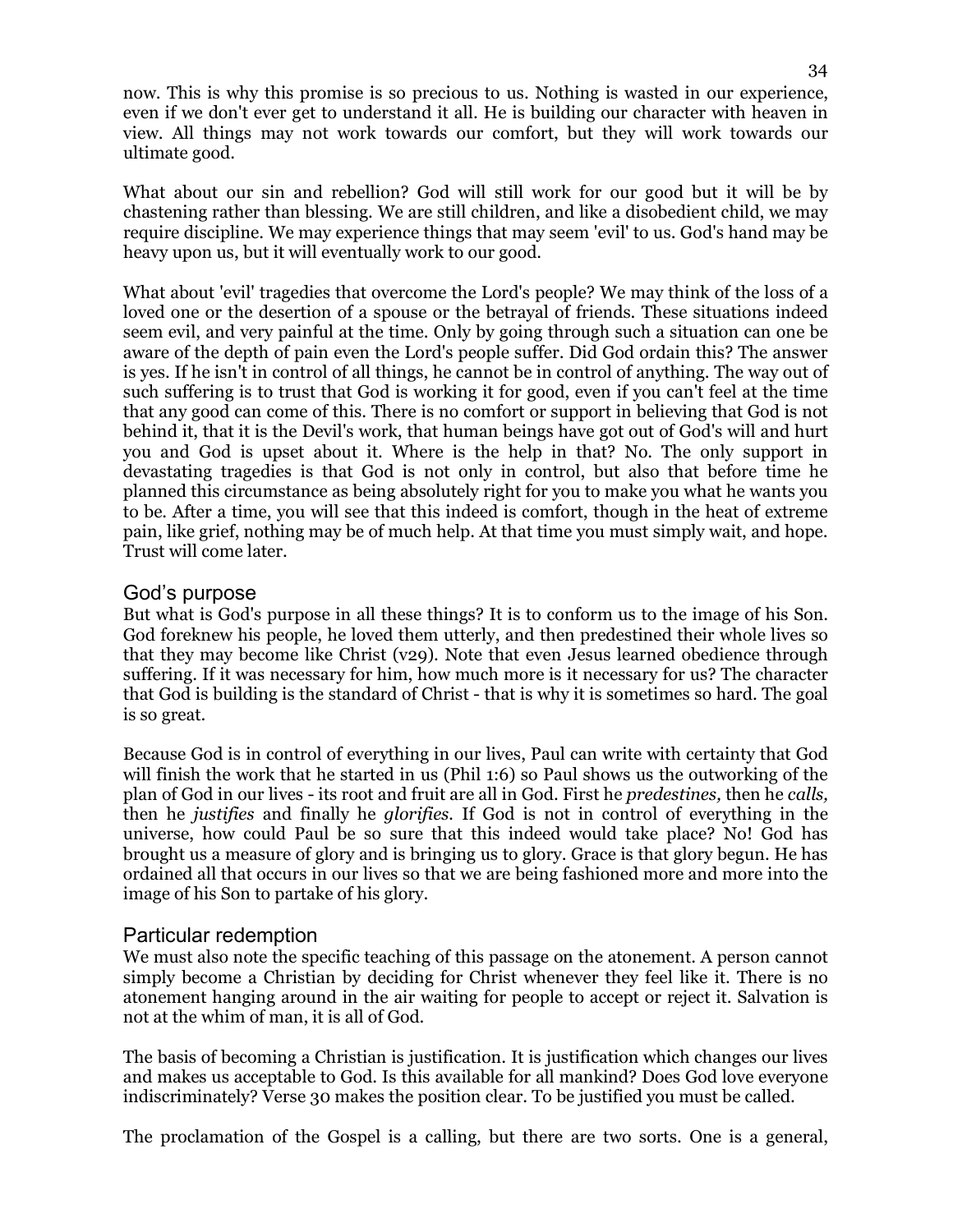external call to repent which is addressed to everyone. It is God's prescriptive will that everyone must repent of their sins and believe in Jesus Christ. God prescribes this action, it is a command (Acts 17:30) for all people.

However, there is also an effectual call, an internal calling by the Holy Spirit that contains an irresistible power. It is this call which opens up a person's heart and changes them (Acts 16:14). The Holy Spirit regenerates them and enables them to believe and repent. This is God's decretive will, i.e. his counsel or decree; the choosing of a specific people. Without God's help we could never respond to the Gospel because, as Paul has shown earlier in Romans, we are completely unable and lost in wilful sin. Faith to believe is not of man but is a gift of God (Eph 2:8-9). Salvation, therefore, becomes all of grace.

But God's purposes go further back than even this effectual call, only those who are predestined are called. Only those chosen by God's electing purposes will be saved. Jesus died to save a specific number of people for whom his death was completely effectual. He did not die to procure a potential salvation for an unknown amount of people who would respond in faith by their own efforts.

Those elect to salvation are the ones whom were given to Christ by the Father in a covenant which took place before time began. In this covenant (of redemption) God the Father chose a group of people to manifest his mercy. He chose them out of love and gave them to his Son. God the Son agreed to die in the place of these people to provide a deliverance which upheld God's justice - a life was paid for the sins committed. God the Holy Spirit accepted the task of applying that salvation to the specific people chosen. This is the consistent teaching of the whole Bible, though it may be out of fashion now.



From an individual point of view we could see this as follows:



From God's point of view the end is already complete because the matter is settled in eternity. Hence Christians are said to be already glorified, adopted etc when the fulness has not yet arrived in practice. Yet still, God calls us 'saints' while we do not deserve the term. (Note that even the wayward Corinthians are greeted with this term.) This is because God sees his decrees in their final outworking. God has finality in view.

## Is this fair?

Our understanding of what is 'fair' in any situation, is often jaundiced and one sided. Our presuppositions and experience affect our judgment. Also we don't have access to all the facts in any given situation. Only God could understand all that is involved in this eternal and cosmic issue, and we know that he is just. Therefore, our first duty is to trust God in what he has revealed to us.

Secondly, God was under no obligation to save anyone at all. The whole of the race decided to rebel against a loving heavenly Father who had provided a paradise. Not only that, but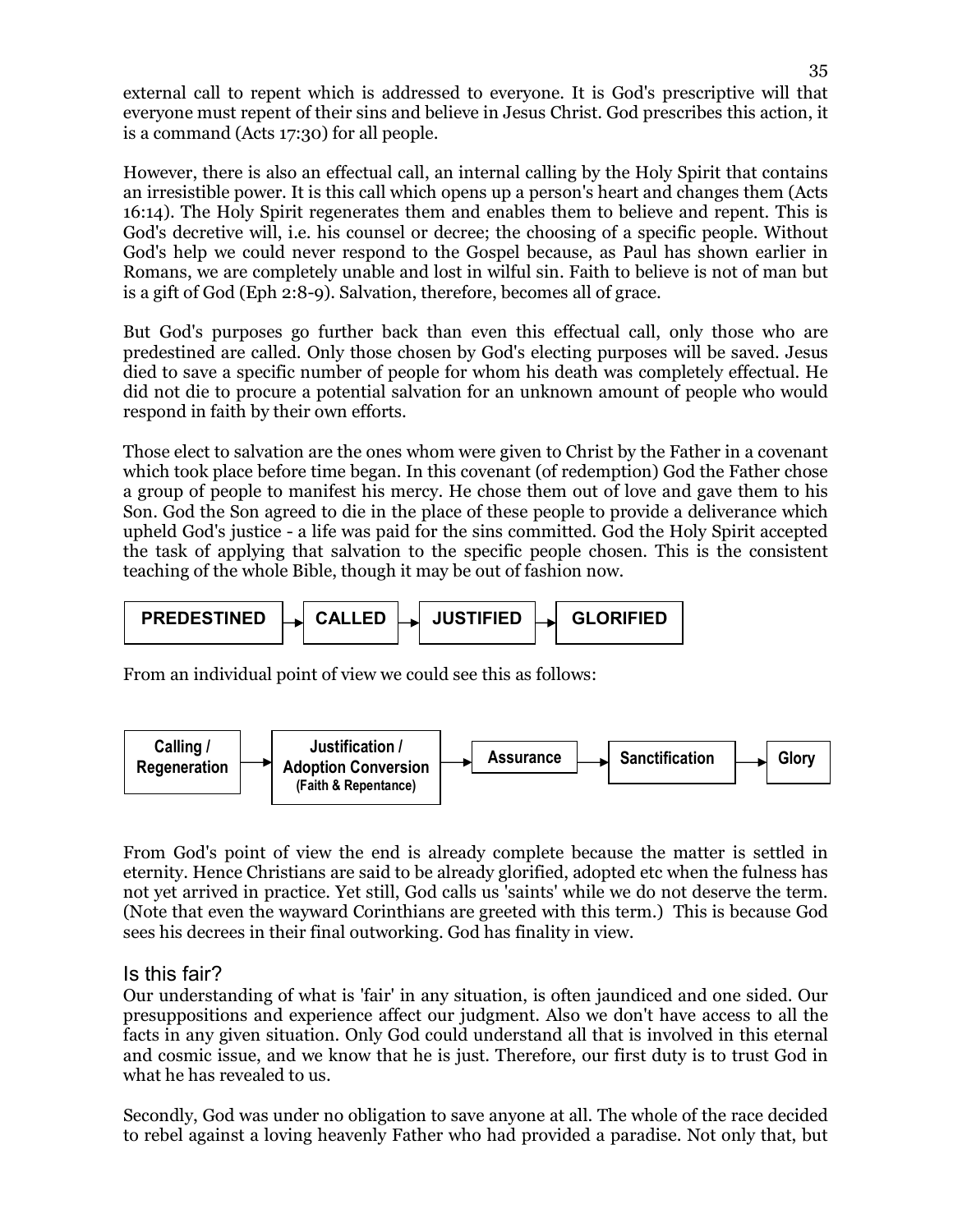they threw in their lot with God's bitter enemy. In his holy justice God could have just simply ended the race there and then. But God is a God of love and mercy. His justice must be satisfied, his wrath against sin must be demonstrated but in his love he elected a group of people to be saved. This demonstrates both his love and his wrath, his mercy and his justice. Without darkness there can be no understanding of light. Without black, we would not know what white was. The full orbit of God's character and attributes are to be shown to the universe. This requires an expression both of his love and his wrath. The universe is to witness a complete manifestation of the being of God in his works.

## In Christ

Again we see the importance of this little phrase. The key to election is that God's people are seen as *in Christ* from before the foundation of the world. They are not like ordinary people. They are God's chosen people. In chapter 9 Paul explains this more fully by using the example of Israel and its history. This has always been God's way. Israel was not chosen because of her nobility or faithfulness. Not for her strength or size. She was the smallest of nations and proved to be utterly faithless. Yet God chose her. We are not chosen because God saw something good in us, or that we would be faithful. He chose us in his good pleasure and put us into Christ. His love is always upon his Son, his love can therefore be upon us since we are in his Son. God cannot love sinners. The Bible everywhere says that he hates sinners. Neither can we avoid the issue by unscriptural statements like, *'God loves the sinner but hates the sin'.* That isn't true. The Bible says that the soul that sins will die. Sin is inextricably tied up with the person committing it. The sin arises from the corrupt root of the Adamic nature. That is why judgment will be upon *men* who will be sentenced to Hell. If God loves the sinner but hates the sin, Hell would be empty. Graphically this can be demonstrated as follows:



The reprobate are those who are passed by in the decree of election. As God chose some to life, of necessity this means that others were not so chosen. Again this is unpopular today yet it has been a cardinal issue of faith for hundreds of years. (I can spend no more time on this matter here. Further discussion can be found in my booklet: *Does God Love Everyone*.)

### Comfort and assurance

We must draw to a conclusion. Paul lays all this teaching down as a foundation for our comfort and stability. He is not in the business of encouraging with empty words and we should learn from that. He gives clear explanation of the doctrinal issues involved, refers the matter back to the character of God, and shows us our involvement in Christ and how that is applied by the Holy Spirit. This should be our pattern also.

The doctrines of God's election and sovereignty give us complete assurance. There is no uncertainty in this salvation provided by God, because it does not originate with us, is not continued by our strength and will not end by our merits. Salvation is all of God. He called us because he loved us before time, even though we did not deserve it. We will persevere to